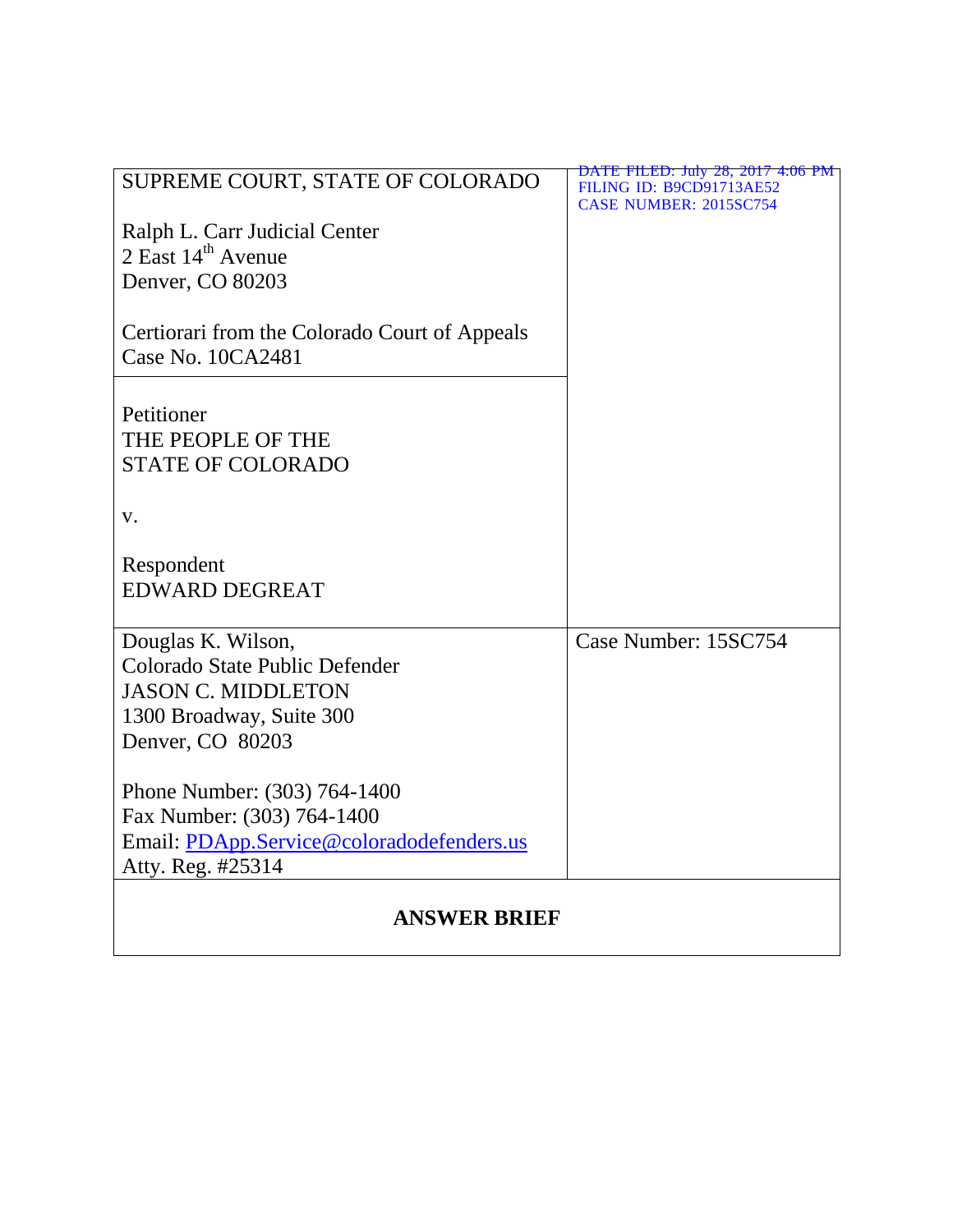## **CERTIFICATE OF COMPLIANCE**

I hereby certify that this brief complies with all requirements of C.A.R. 28 and C.A.R. 32, including all formatting requirements set forth in these rules, with the exception of the word count. Specifically, the undersigned certifies that:

The brief does **not** comply with C.A.R. 28(g). This brief contains 11,594 words. A motion requesting that this Court accept the brief in excess of the maximum word count has been filed along with this brief.

This brief complies with the standard of review requirement set forth in C.A.R. 28(b).

In response to each issue raised, the Respondent must provide under a separate heading before the discussion of the issue, a statement indicating whether appellee agrees with appellant's statements concerning the standard of review and preservation for appeal and, if not, why not.

I acknowledge that my brief may be stricken if it fails to comply with any of the requirements of C.A.R. 28 and C.A.R. 32.

 $\frac{1}{2}$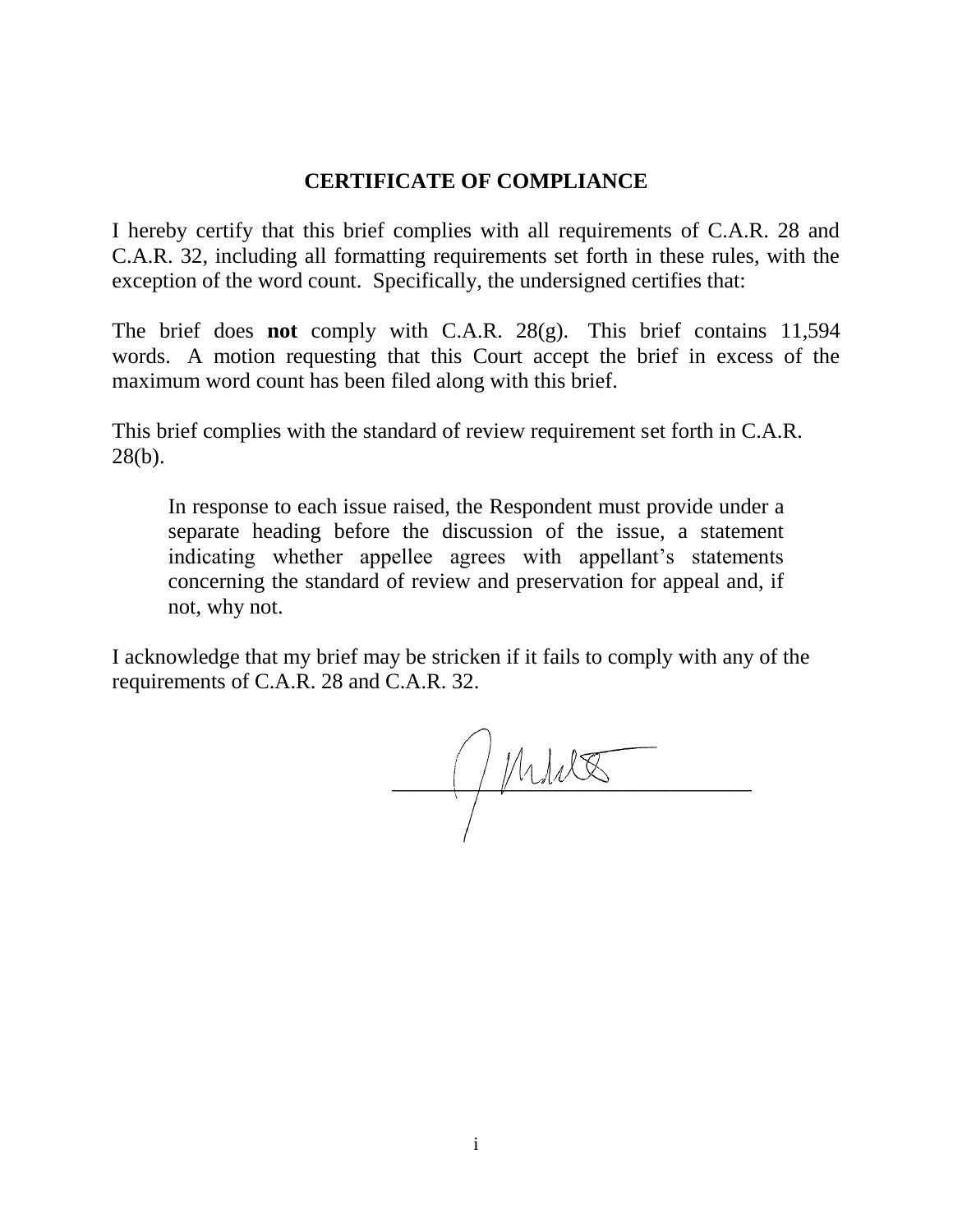# **TABLE OF CONTENTS**

| Page                                                                                                             |
|------------------------------------------------------------------------------------------------------------------|
|                                                                                                                  |
|                                                                                                                  |
|                                                                                                                  |
|                                                                                                                  |
| <b>ARGUMENT</b>                                                                                                  |
| THE TRIAL COURT ERRED IN FAILING TO PROPERLY<br>ICT THE JURY ON SELF-DEFENSE IN RELATION TO<br><b>INSTRU</b>     |
|                                                                                                                  |
|                                                                                                                  |
|                                                                                                                  |
| $(2)$ <i>Beebe</i> is incompatible with Colorado's approach to<br>24                                             |
|                                                                                                                  |
| (4) The Court of Appeals correctly determined that Mr.<br>DeGreat was entitled to self-defense as an affirmative |
|                                                                                                                  |
|                                                                                                                  |

# **TABLE OF CASES**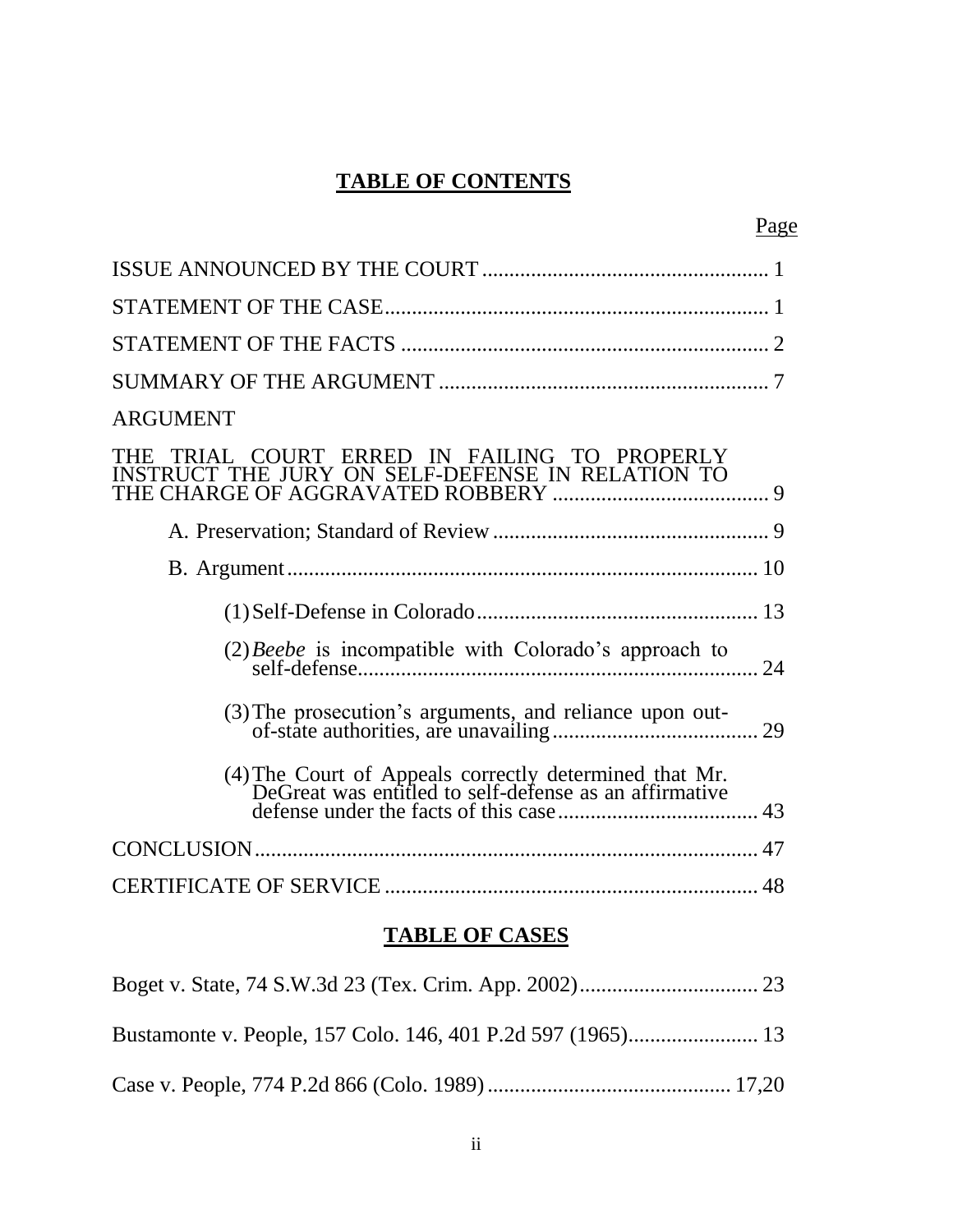| Mata-Medina v. People, 71 P.3d 973 (Colo. 2003)  12,31,47 |
|-----------------------------------------------------------|
| People ex. rel. Juhan v. District Court, 165 Colo. 263,   |
| People v. Badena, No. D046669, 2007 WL 466082,            |
|                                                           |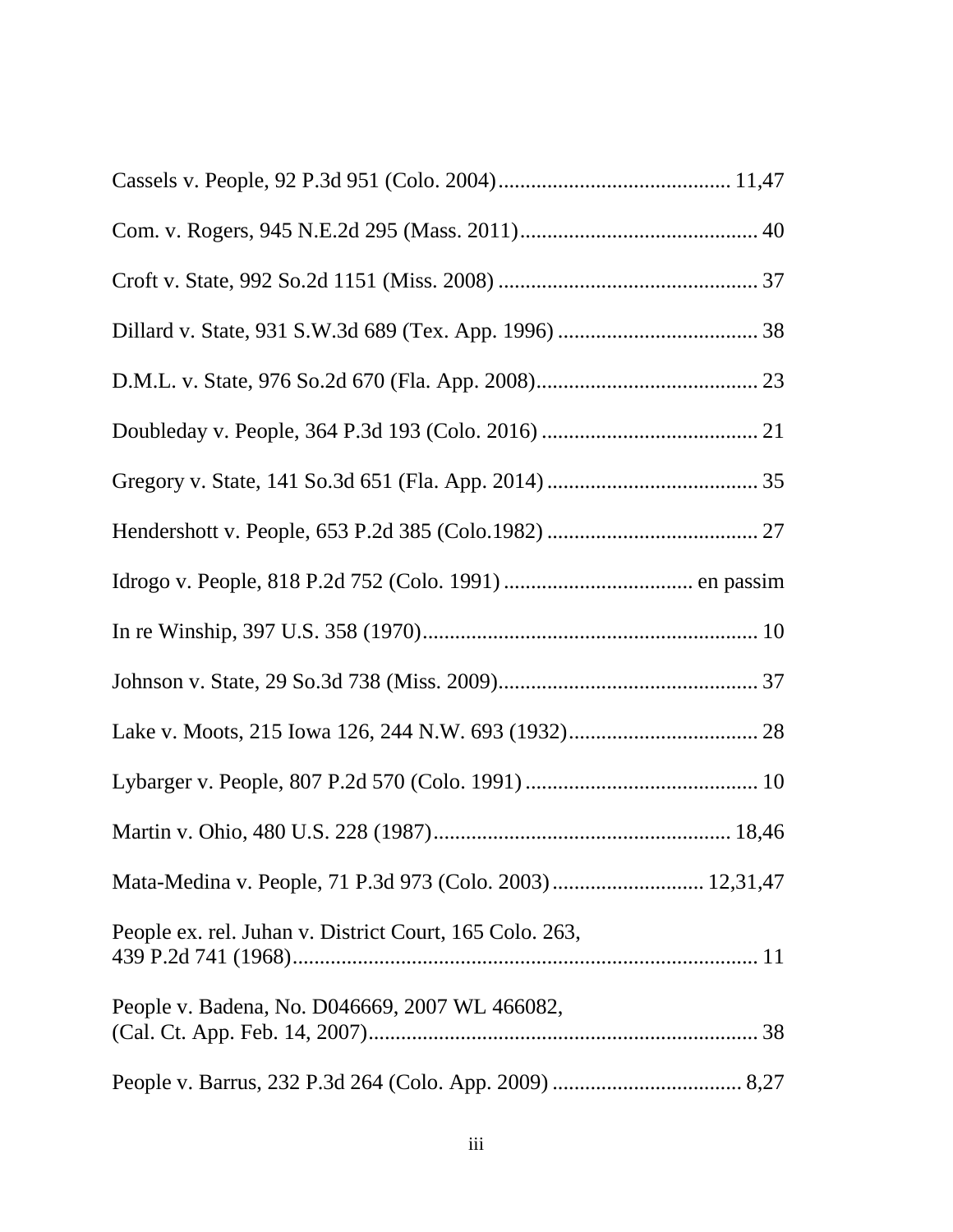| People v. Beebe, 557 P.2d 840 (Colo. App. 1976) en passim  |  |
|------------------------------------------------------------|--|
|                                                            |  |
|                                                            |  |
|                                                            |  |
|                                                            |  |
|                                                            |  |
|                                                            |  |
|                                                            |  |
|                                                            |  |
|                                                            |  |
| People v. Huckleberry, 768 P.2d 1235 (Colo. 1989) 11,12,33 |  |
|                                                            |  |
|                                                            |  |
|                                                            |  |
|                                                            |  |
|                                                            |  |
|                                                            |  |
|                                                            |  |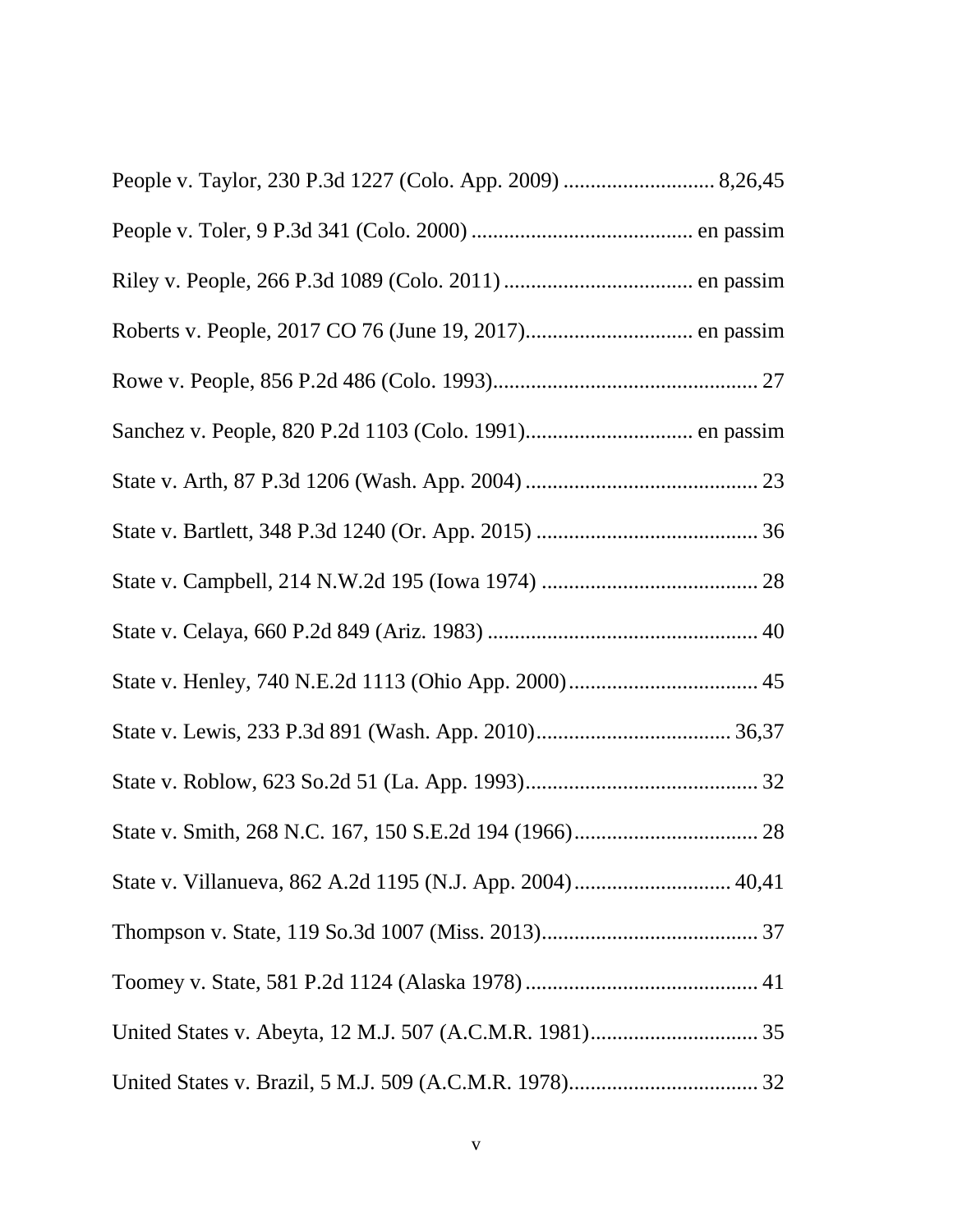# TABLE OF STATUTES AND RULES

| <b>Colorado Revised Statutes</b> |    |
|----------------------------------|----|
| Section 18-1-407                 |    |
|                                  |    |
|                                  |    |
|                                  |    |
|                                  | 39 |
|                                  |    |
|                                  |    |
|                                  |    |
| Section 18-1-710                 |    |
|                                  |    |
|                                  |    |
|                                  |    |
|                                  |    |
|                                  |    |
|                                  |    |
| Section 18-4-301                 |    |
| Section 18-4-302                 |    |
|                                  |    |

# **CONSTITUTIONAL AUTHORITIES**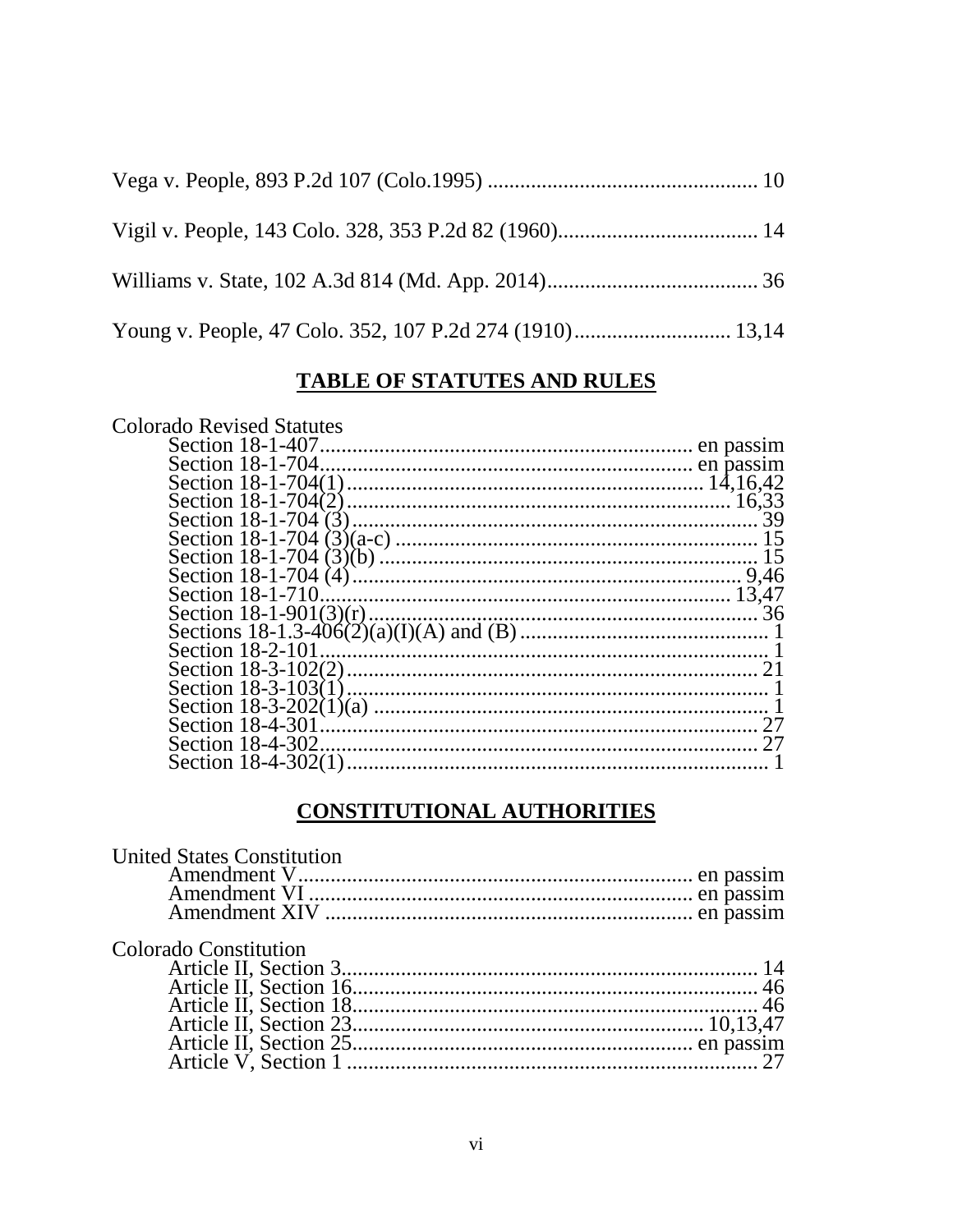# **OTHER AUTHORITIES**

| Furman, Self-Defense in Colorado, 24 Colo. Law. 2717 (Dec. 1995) 14 |
|---------------------------------------------------------------------|
|                                                                     |
|                                                                     |
|                                                                     |
|                                                                     |
|                                                                     |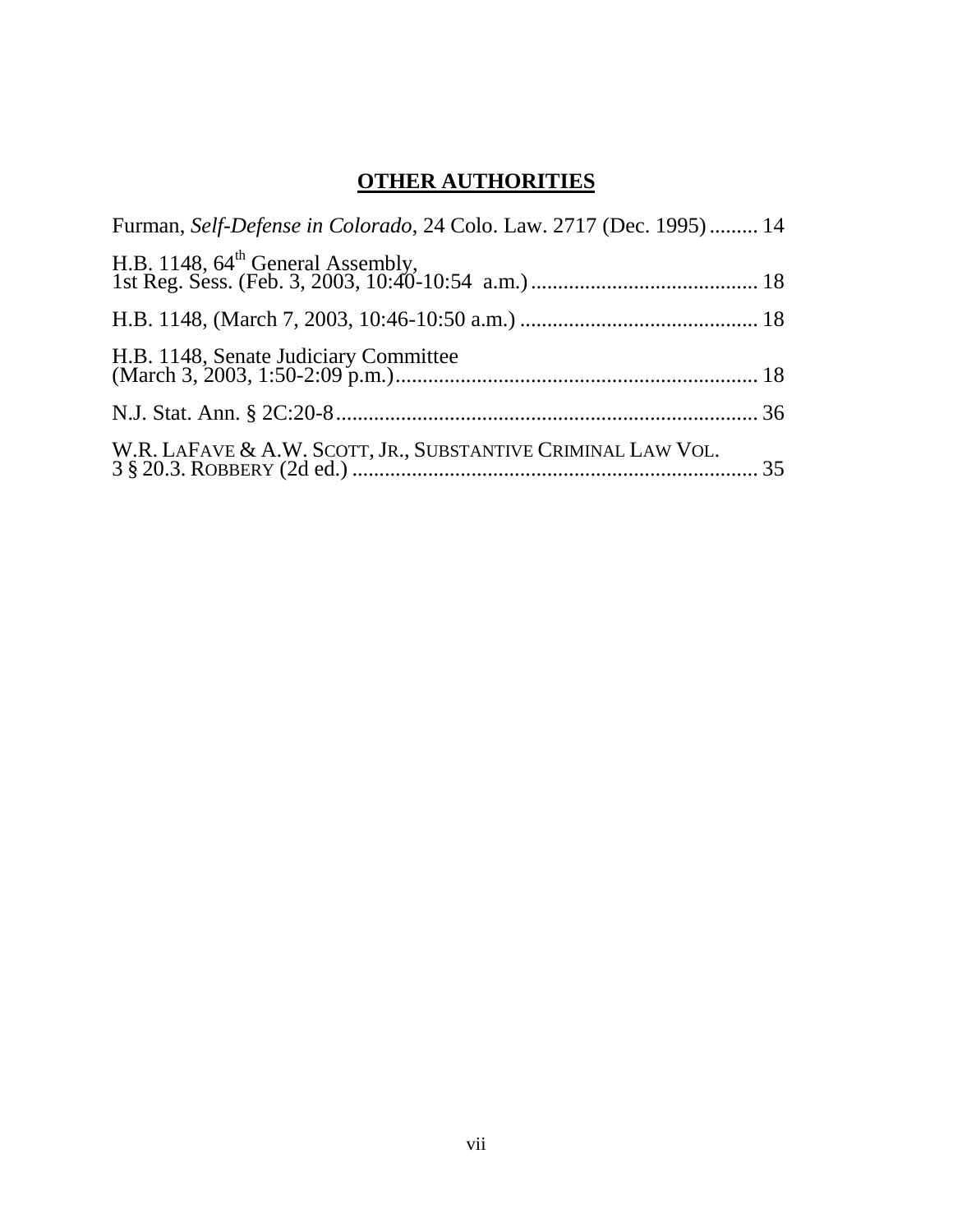### **ISSUE ANNOUNCED BY THE COURT**

Whether the court of appeals erred in concluding that the statutory right to use selfdefense can apply to justify the taking of services in a robbery.

#### **STATEMENT OF THE CASE**

Edward DeGreat was charged with attempted second-degree murder (C.R.S. §18-3-103(1); §18-2-101), first-degree assault (C.R.S. §18-3-202(1)(a)), aggravated robbery (C.R.S. §18-4-302(1)), and two counts of violent crime (C.R.S.  $\S$ §18-1.3-406(2)(a)(I)(A) and (B)). (PR, vol.1, pp. 29-32)

At the conclusion of trial, the jury was instructed on the charged offenses as well as a number of lesser-included offenses, and a lesser non-included offense of theft. (*Id.*, pp. 177-218) The jury acquitted Mr. DeGreat of attempted seconddegree murder, first-degree assault, and theft. (*Id.*, pp. 218-237) The jury convicted Mr. DeGreat of aggravated robbery and a misdemeanor reckless assault offense. (*Id.*) The trial court sentenced Mr. DeGreat to a controlling sentence of sixteen years in the Department of Corrections on the aggravated robbery charge. (*Id.*, p. 233). He appealed, and the Court of Appeals reversed in a published decision. *See People v. DeGreat*, 2015 COA 101. This Court subsequently granted the prosecution"s petition for certiorari.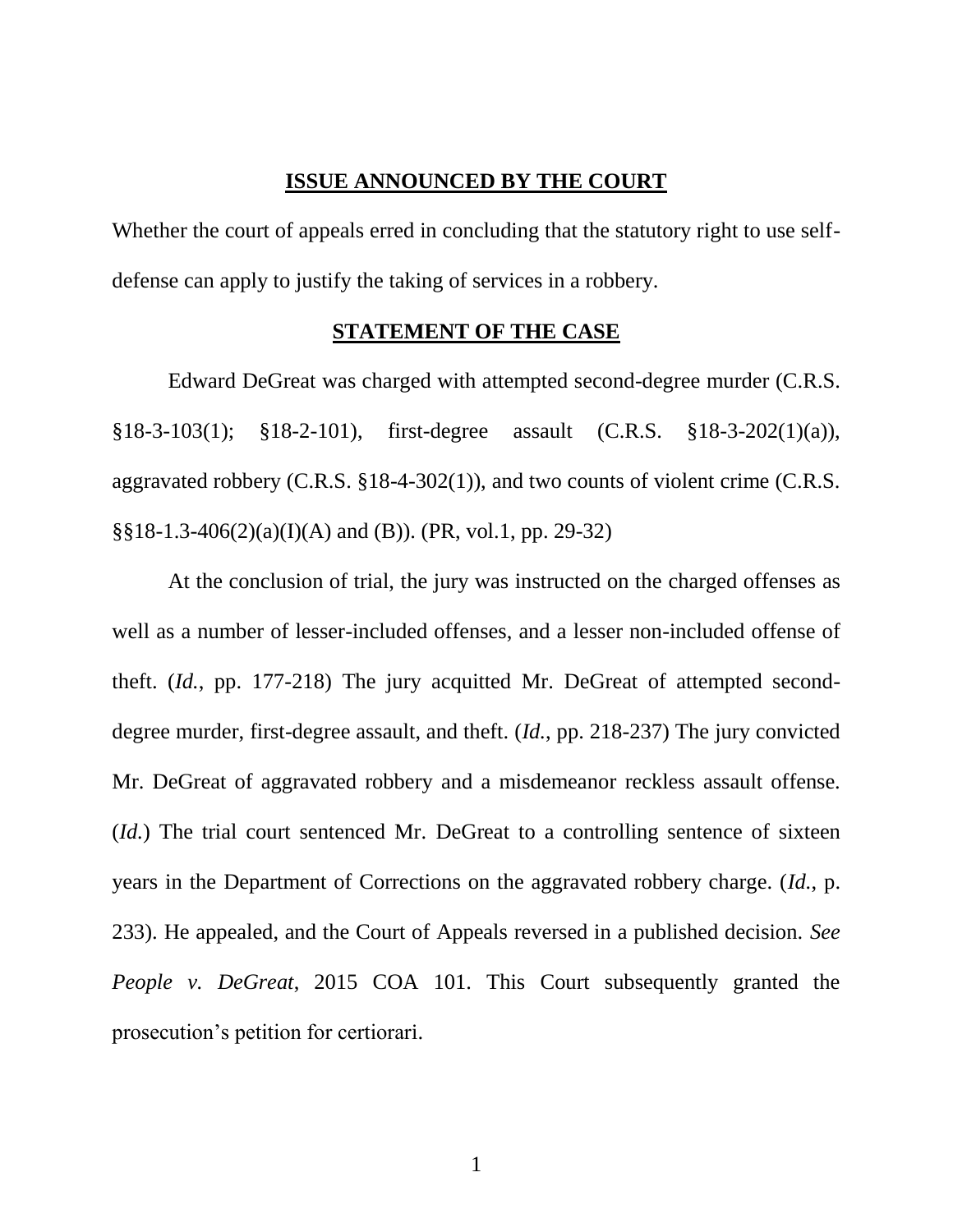#### **STATEMENT OF THE FACTS**

At the time of trial, Edward DeGreat was 52 years old. (R. Tr. 7/1/10, p. 1069) He had lived in New Orleans for most of his life but, as a result of Hurricane Katrina, he was evacuated to the Denver area and remained here. (*Id.*, pp. 1069- 1075) He had several prior felony convictions, but the last was in 1995. (*Id.*, pp. 1078-1079) In May 2008, he was living in Aurora and working construction jobs. (*Id.*, pp. 1079-1082)

On the night of May 16, 2008, he had been working at a construction site near Colfax Avenue until around 10:30-11:00 P.M. (*Id.*) After work, he ran into two acquaintances – Marissa and Cave – who lived near him in Aurora. (*Id.*, pp. 1084-1086) They decided to share a taxi ride home. Cave then called a cab company. (*Id.*) A cab arrived, driven by Ioan Feier. Mr. DeGreat sat in the front seat, and Marissa and Cave were in the backseat.

Mr. DeGreat testified that the cab driver seemed like a nice guy, and they chatted and everything was normal during the cab ride. (*Id.*, p. 1086) When they arrived at the apartment complex that was their destination, Marissa and Cave left the cab. (*Id.*, pp. 1087-1088) Mr. DeGreat was left to pay the fare, but realized he did not have enough money. (*Id.*, pp. 1088-1092) The fare was a little over fourteen dollars, and Mr. DeGreat only had ten dollars. He offered to give Feier the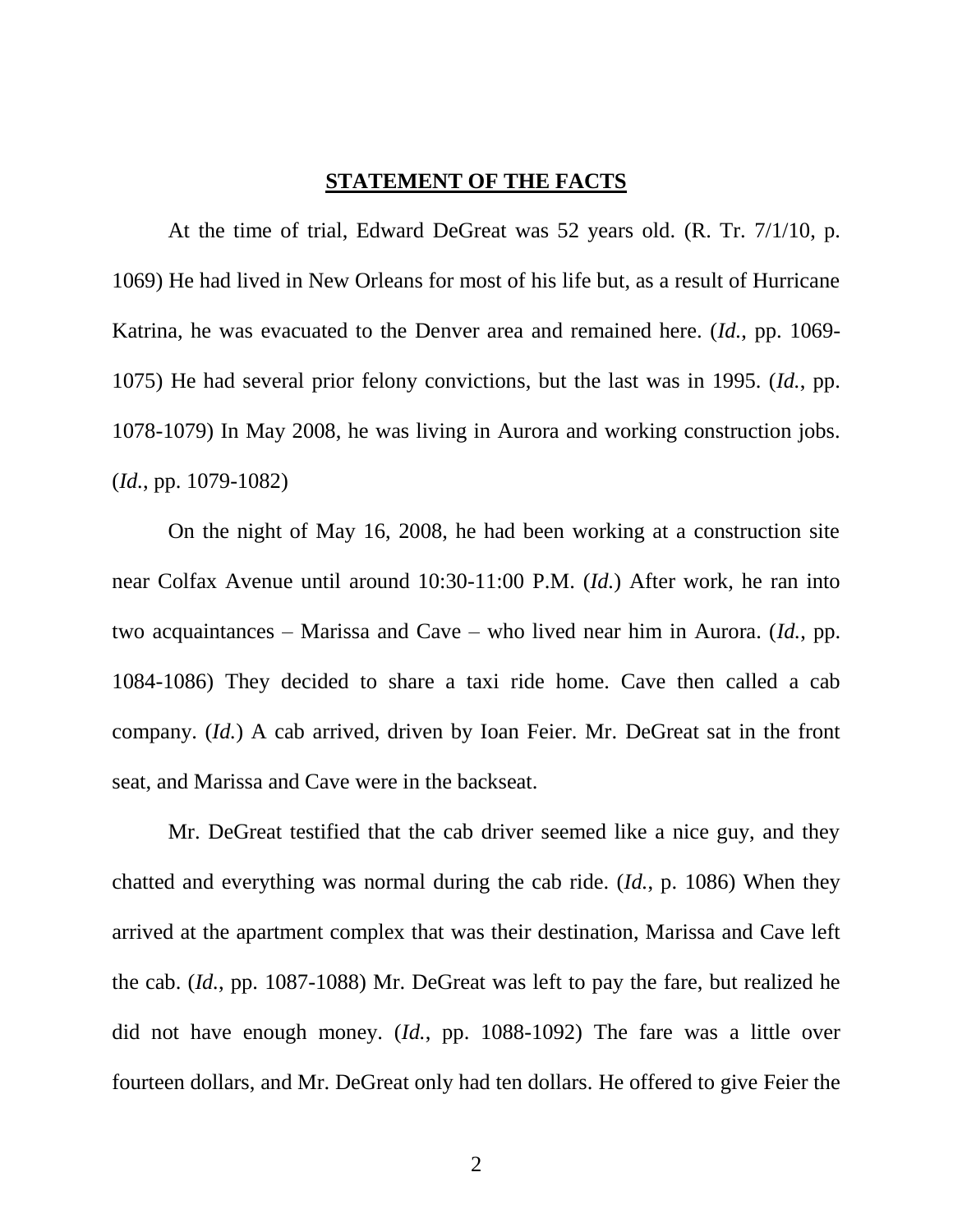ten dollars, and go get the rest of the money from his apartment. (*Id.*) Mr. DeGreat testified that he gave his Colorado identification card to Mr. Feier and told him that he would leave the card with Feier as a guarantee of his return. (*Id.*) He testified that Mr. Feier became angry and refused, locked him in the car, and told him he had called the police. He again told Mr. Feier that he would get the money, but Mr. Feier was agitated and angry about people not paying their fares. (*Id.*) Mr. DeGreat tried to exit the cab, but the doors were locked and the locking mechanisms were removed so that only the driver could unlock the doors. (*Id.*) He testified that he then climbed into the backseat to see if he could get out the back doors, but he could not. (*Id.*) Mr. Feier then got out of the car and, at some point, unlocked the doors. Mr. DeGreat exited the cab, told Mr. Feier "thank you," and said he would go get the money and be right back. (*Id.*, pp. 1092-1099) He said Mr. Feier then began yelling at him, and told him he had called the police and was sick of people not paying for rides in his cab. *Id.* Mr. DeGreat told him he would get the money and began to walk off. Feier grabbed him and pulled him back, and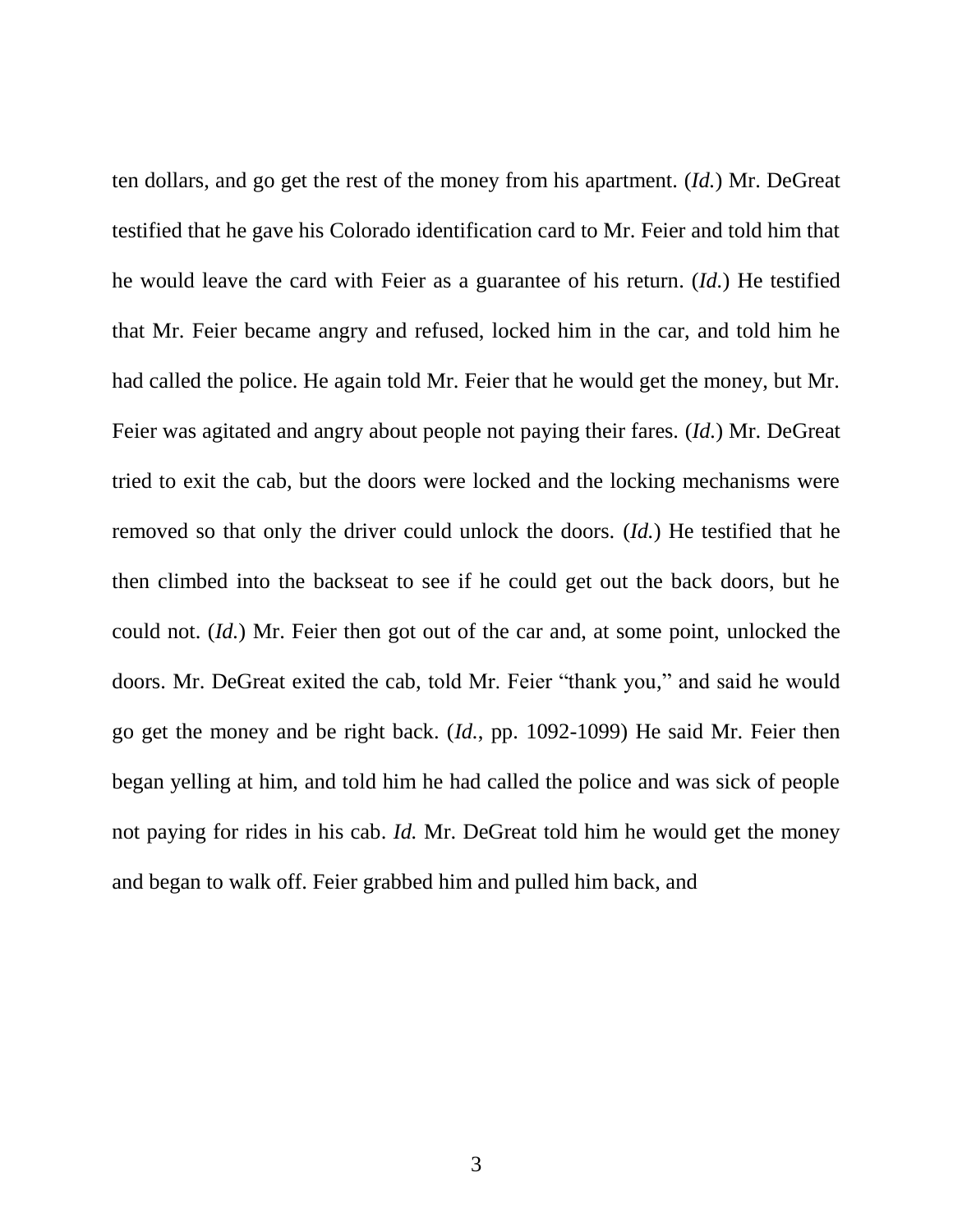they started fist fighting.<sup>1</sup> (*Id.*) At some point, Mr. DeGreat felt his chin get cut, and saw something gleaming in Mr. Feier"s hand. (*Id.*, pp. 1099-1101) He wasn"t sure what it was, but believed it was a weapon. (*Id*)*.* Feier continued to yell at him. (*Id.*) Mr. DeGreat testified that - as a result of growing up and living in the projects in New Orleans, as well as having been previously attacked and robbed in Aurora – he usually carried a knife. (*Id.*, pp. 1106-1111) When Mr. Feier attacked him, he had a small kitchen steak knife in his pocket. In order to defend himself, he drew

 $\overline{a}$ 

<sup>1</sup>The prosecution claims that Mr. DeGreat "admit[ed] he likely threw the first punch." *See* Opening Brief at 3. However, as demonstrated in the record, Mr. DeGreat repeatedly stated that he did not know who threw the first punch:

Q Because you're telling this jury you don't even remember who threw the first punch, right?

A I didn't. Because, man, we was arguing and he hoopin and hollerin', and I said a few things at that time. And next thing I know, we was just connected.

Q And it could have been you throwing the first punch?

A Could have been. I can't say if I did. I don't really know.

Q So you're not telling the jury that he threw the first punch?

A I can't say. I said I can't remember who threw the first punch. It could have been at the same time. He could have been leaping at me

while I lept at him. I can't remember. I felt his licks and I know he felt mine. We punching each other. That's all I remember.

R. Tr. 7/2/10, p. 1230. In any event, the fist fight began after Mr. Feier physically grabbed Mr. DeGreat while he was leaving to get the money, knocking him off balance and into the car. R. Tr. 7/1/10, pp. 1096-97.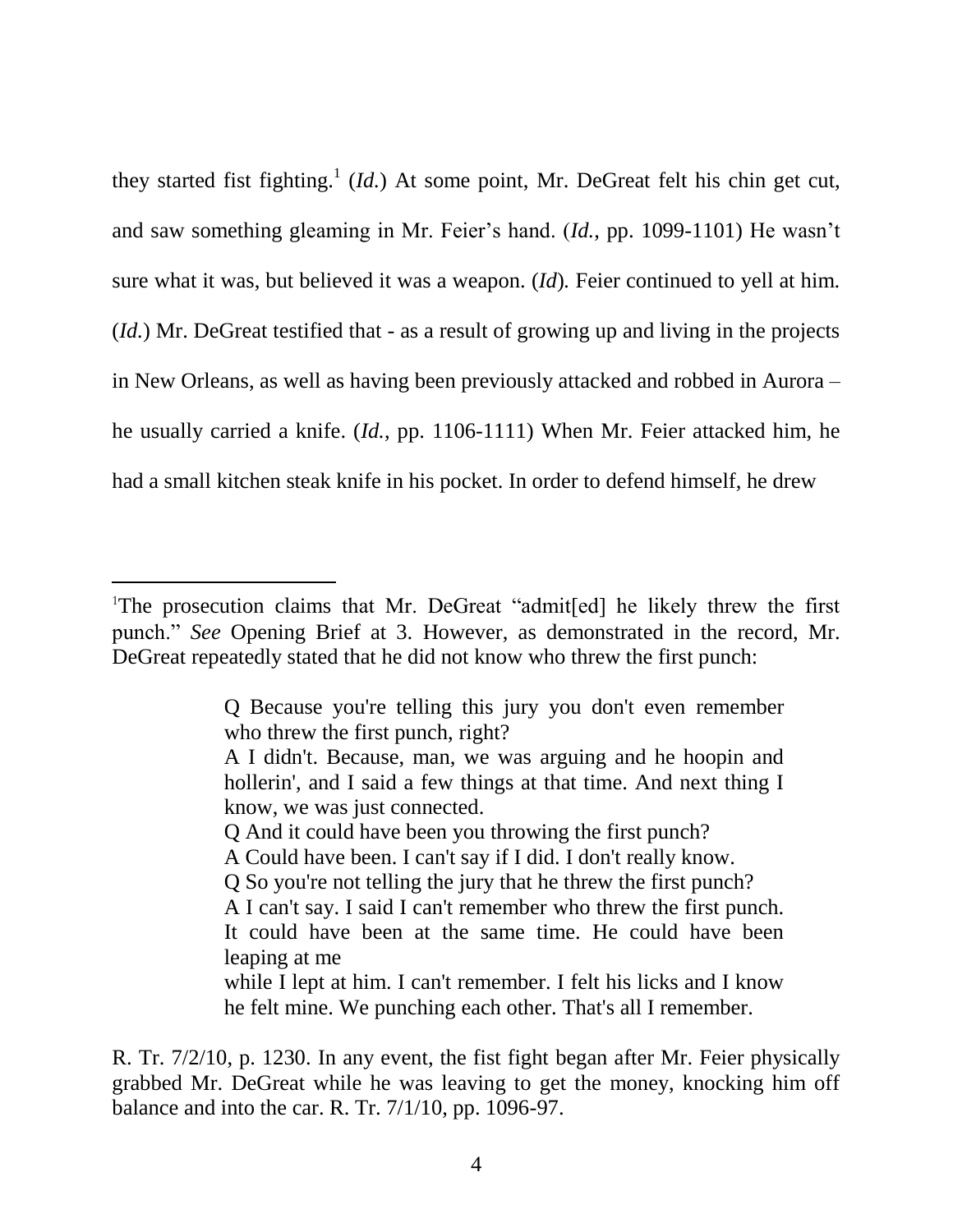the knife and began swinging back at Feier. (*Id.*, pp. 1099-1101) The two exchanged several blows, and Mr. DeGreat's knife broke at some point. Feier then ran away. (*Id.*) Mr. DeGreat did not pursue him.

Mr. Feier testified to a somewhat different version of events. He testified that he responded and picked up three people - two men and a woman, including Mr. DeGreat who sat in the front passenger seat. (R. Tr. 6/28/10, pp. 432-434) He drove them to their destination. When they arrived, the two in the backseat got out. (*Id.*, pp. 435-436) He then testified that Mr. DeGreat was in the front seat, but did not have money for the cab fare. (*Id.*, pp. 437-438) Mr. DeGreat wanted to go inside and get money. (*Id.* at 438) Feier testified that he asked Mr. DeGreat for his identification card, so he could identify Mr. DeGreat and also to hold onto while Mr. DeGreat went to get money for the cab fare. (*Id.*, pp. 439-442)

He then claimed that, for some unexplained reason, Mr. DeGreat would not leave the cab to get the money for the fare. (*Id.*, pp. 443-444) Feier claimed that DeGreat refused to leave the cab. (*Id.*) Feier then said Mr. DeGreat became agitated and unexpectedly climbed into the backseat for no apparent reason. (*Id.*, pp. 445-446) At that point, Feier said he got out of the cab because he was afraid. (*Id.*) Feier then said he went to the back door and opened it for Mr. DeGreat. (*Id.*, pp. 447-448) He then claimed Mr. DeGreat got out of the cab and they were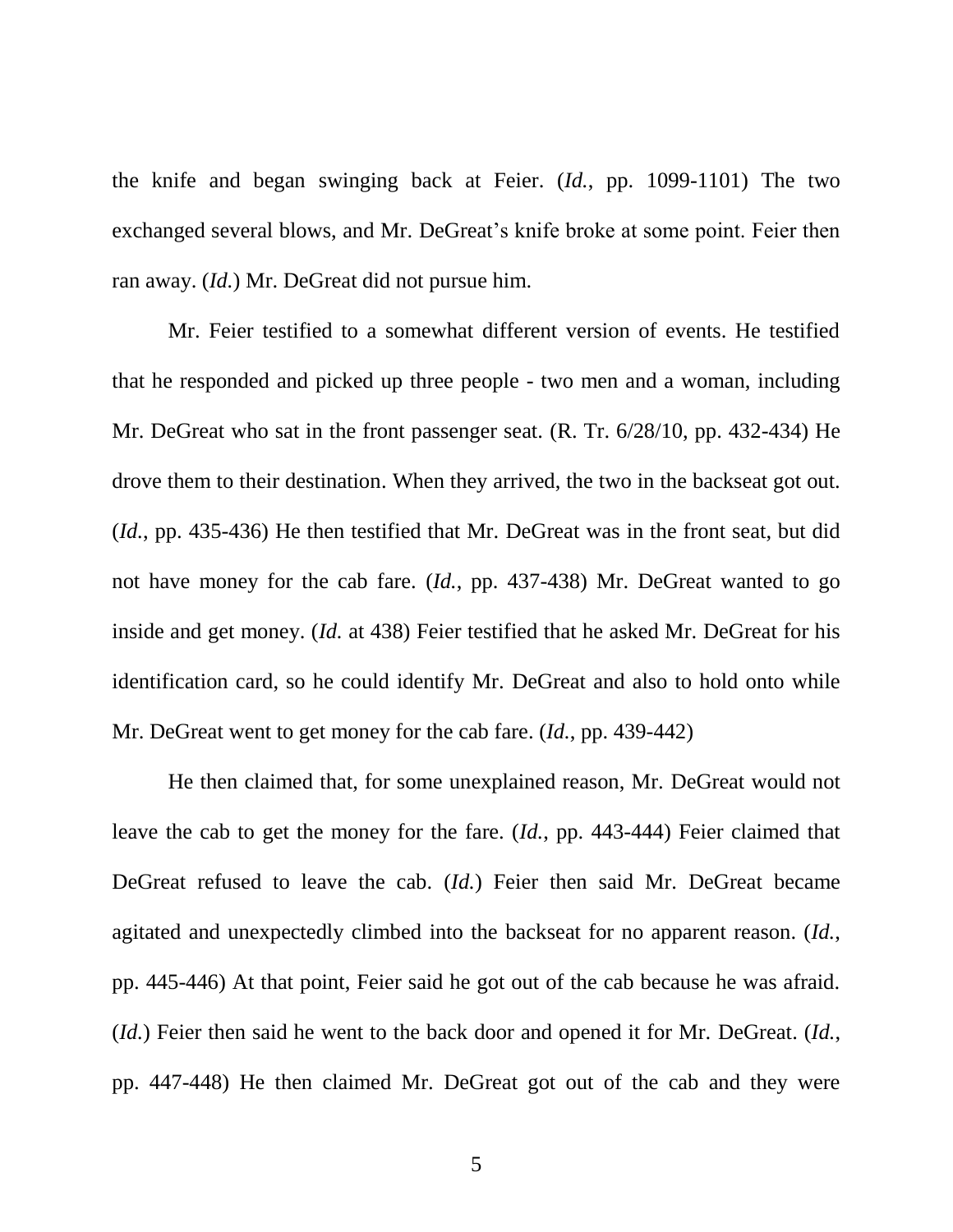standing outside the cab, when a car pulled up. He claimed he asked the car to call the police, but it drove off. (*Id.*, pp. 448-450) He claimed that Mr. DeGreat then, without warning, struck him in the neck with a sharp object. (*Id.*, pp. 450-454) He said Mr. DeGreat kept striking him, at first with the sharp object and then with his fists. (*Id.*) He tried to fight back and they were exchanging blows. (*Id.*) He said he tried to run away, but that Mr. DeGreat chased him, threatening to kill him, and that they ran around the neighborhood for approximately 20 minutes until Feier ended up at a nearby 7-11 store, where a police officer happened to arrive. (*Id.*, pp. 454-463) He gave the officer Mr. DeGreat"s I.D. card. (*Id.*, p. 464) Feier was transported to the hospital briefly for treatment, and then released.

Feier had cash on him at the time, but Mr. DeGreat did not try to take money from him. (R. Tr. 6/29/10, p. 547) Feier claimed that, during the time in the cab, he provided an emergency code to dispatch to call 911, but there was no evidence that such a code was ever sent or received. (*Id.*, p. 513) Feier also had an emergency call button in the cab, but did not activate it. (*Id.*) Feier admitted that his cab had formerly been a police car and thus the locks could only be operated from the front. (*Id.*, pp. 524-525) He also admitted that he had removed the locking posts so that he could lock people in the car who did not pay their fare. (*Id.*) He claimed he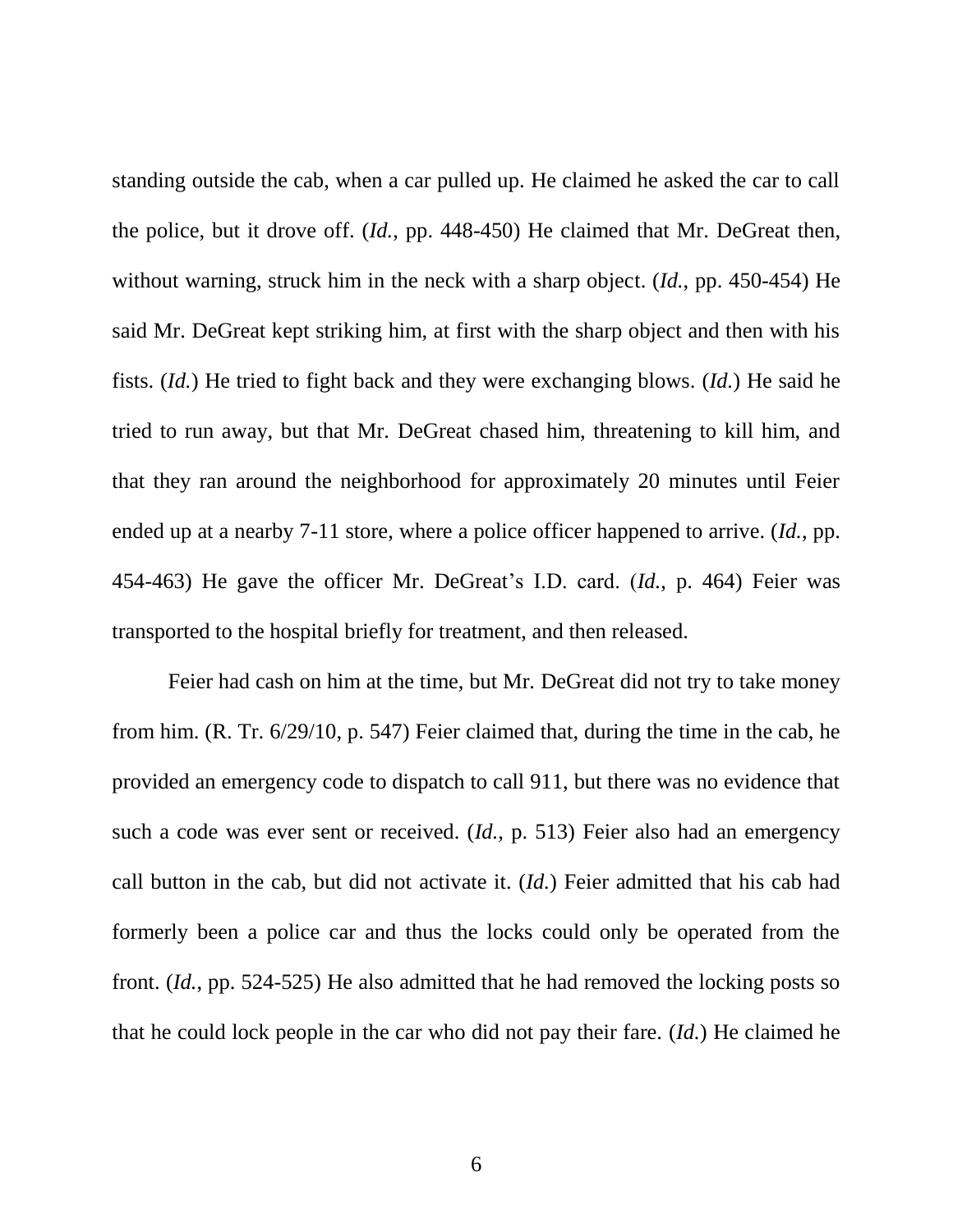did not do that in this instance. (*Id.*) He had 70-80 times where individuals did not pay their fares. (*Id.*, p.442)

Feier gave the police Mr. DeGreat's I.D. card, but police initially could not find Mr. DeGreat. Ultimately, Mr. DeGreat was arrested and charged. (*Id.*, pp. 497-499)

Subsequent to his arrest, Mr. DeGreat called a friend from jail on several occasions. (R. Tr. 6/30/10, pp. 748-770; Exs. 39-45) The friend had a mutual acquaintance with Mr. Feier. Mr. DeGreat told the friend to offer money to Feier to not show up in court. Feier claimed he did receive phone calls offering him \$7,000 not to go to court. (R. Tr. 6/29/10, p. 492)

The jury was thus presented with two conflicting versions of events, with each person claiming the other attacked them. Mr. DeGreat's defense was selfdefense. The jury acquitted him of all offenses for which self-defense was an affirmative defense. The jury also acquitted him of theft. The jury also rejected any findings of serious bodily injury to Feier. Mr. DeGreat was convicted of aggravated robbery and reckless assault.

#### **SUMMARY OF THE ARGUMENT**

Mr. DeGreat's argument is straightforward. Mr. DeGreat's trial testimony sufficiently raised the issue of self-defense. When supported by the facts, self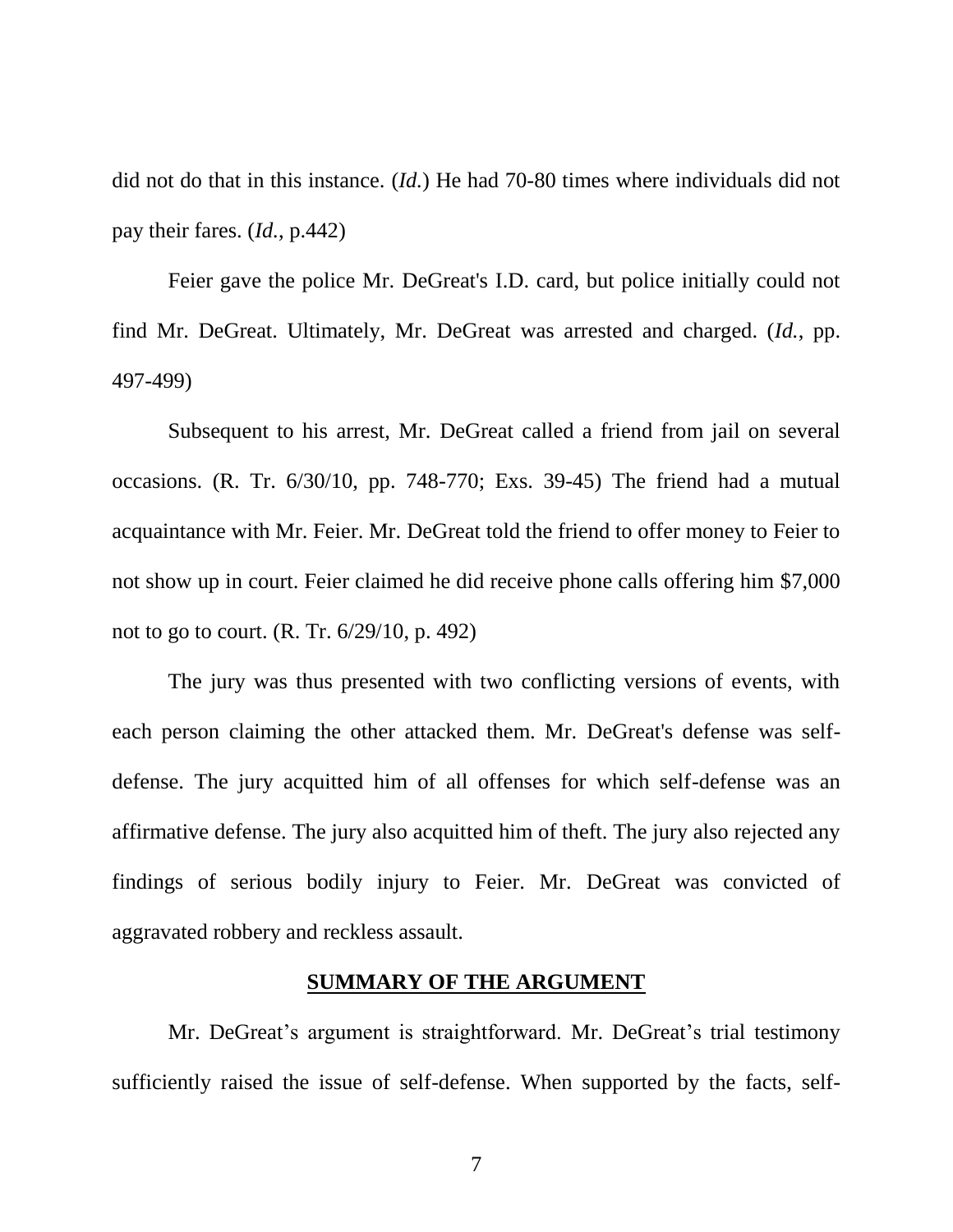defense is typically an affirmative defense to specific and general intent offenses involving the use of force against another. *See e.g. Riley v. People*, 266 P.3d 1089, 1093 (Colo. 2011); *People v. Pickering*, 276 P.3d 553, 556 (Colo. 2011); *Sanchez v. People*, 820 P.2d 1103 (Colo. 1991); *People v. Fuller*, 781 P.2d 647 (Colo. 1989); *People v. Taylor*, 230 P.3d 1227, 1231 (Colo. App. 2009) (overruled in part on other grounds in *Pickering, supra*); *People v. Barrus*, 232 P.3d 264, 267-269 (Colo. App. 2009); C.R.S. § 18-1-704.

Robbery and aggravated robbery are general intent offenses involving the use of force and, as such, self-defense should be a legally available affirmative defense to those offenses when raised by the evidence. To the extent it holds otherwise, *People v. Beebe,* 557 P.2d 840 (Colo. App. 1976) is incorrect and incompatible with Colorado law on self-defense. There is no legal reason that a different legal standard should apply to self-defense in relation to robbery offenses than to any other general intent crime involving the use of force against another, such as second-degree murder, where the defense is adequately raised at trial. There is nothing in the self-defense statute or the robbery statutes that indicate a "robbery" exception to self-defense as an affirmative defense. To the contrary, the current self-defense statute only makes an exception for crimes involving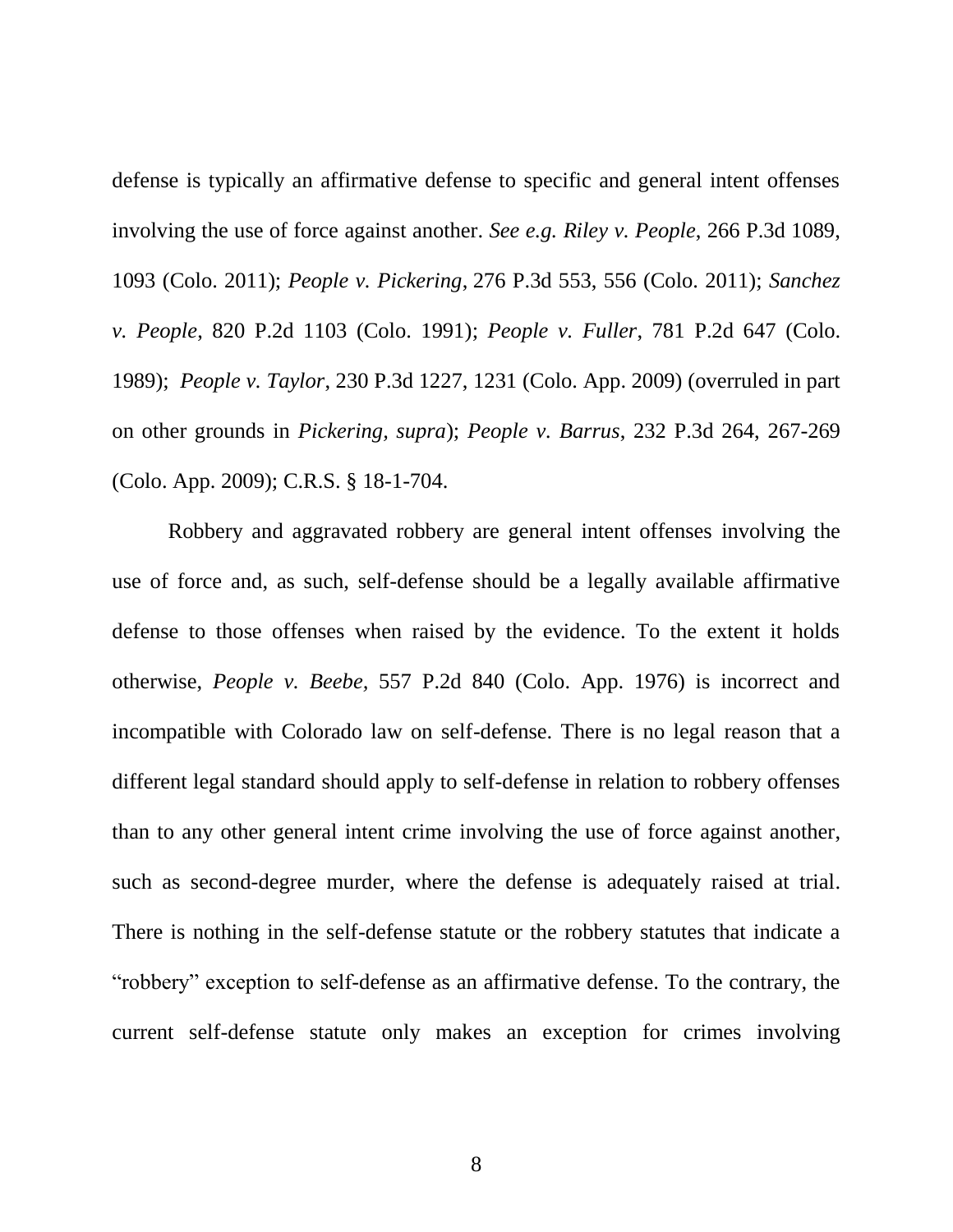recklessness, criminal negligence, and extreme indifference. *See* C.R.S. § 18-1-704 (4).

The trial court's instructions in this case effectively precluded the jury from considering self-defense *at all* regarding the offense of aggravated robbery. The instructions did not permit consideration of self-defense as either an affirmative defense or an element-negating traverse to aggravated robbery. The court's failure to properly instruct the jury in this case constituted reversible error in violation of Mr. DeGreat's constitutional rights to due process, trial by jury and to a defense, as well as his statutory rights.

#### **ARGUMENT**

## **THE TRIAL COURT ERRED IN FAILING TO PROPERLY INSTRUCT THE JURY ON SELF-DEFENSE IN RELATION TO THE CHARGE OF AGGRAVATED ROBBERY.**

#### **A. Preservation; Standard of Review**

Defense counsel tendered an elemental instruction for aggravated robbery that included an element that the offense occurred without the affirmative defense of self-defense. (R. Tr. 7/6/10, pp. 1326-1327; PR, Env. #3) The trial court reviewed and rejected the proposed instruction. The trial court appeared to reject the defense as a matter of law under *Beebe, supra*. Mr. DeGreat agrees with the Attorney General that this case thus involves questions of law and statutory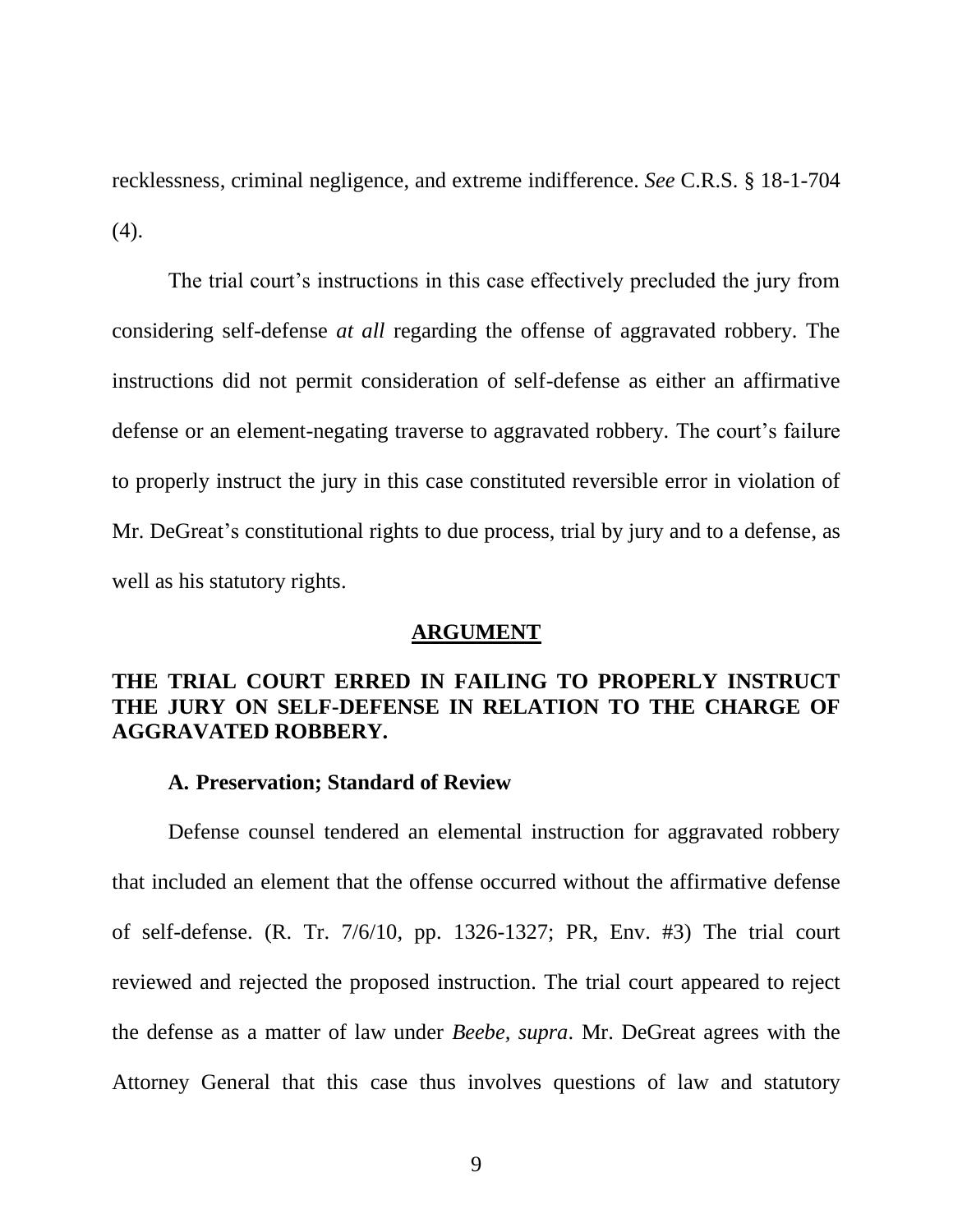interpretation, which are reviewed *de novo*. The Court of Appeals agreed that the issue was preserved, and the Attorney General is not contesting preservation of the issue.

Since the issue is preserved, review is for harmless error. Where the prosecution"s burden of proof regarding an affirmative defense is lessened, the error cannot be harmless. *People v. Garcia*, 113 P.3d 775, 784 (Colo. 2005). "Because a defendant's constitutional right to due process is violated by an improper lessening of the prosecution's burden of proof, such error cannot be deemed harmless." *Garcia*, 113 P.3d at 784; *see also Idrogo v. People,* 818 P.2d 752, 756 (Colo. 1991) (trial court's failure to properly instruct a jury on the applicable law of self-defense deprives the defendant of the right to acquittal on that basis); *Lybarger v. People,* 807 P.2d 570, 582–83 (Colo. 1991).

#### **B. Argument**

The Due Process and Trial by Jury Clauses guarantee the accused that the prosecution must prove beyond a reasonable doubt every factual element necessary to establish guilt of a charged offense. *See e.g. In re Winship*, 397 U.S. 358, 364 (1970); *Vega v. People*, 893 P.2d 107, 111 (Colo.1995); U.S. CONST. amends. V, VI, XIV; COLO. CONST. art. II,§§ 23, 25. In addition, Colorado places the burden on the prosecution to disprove any affirmative defenses. *See* C.R.S. § 18-1-407;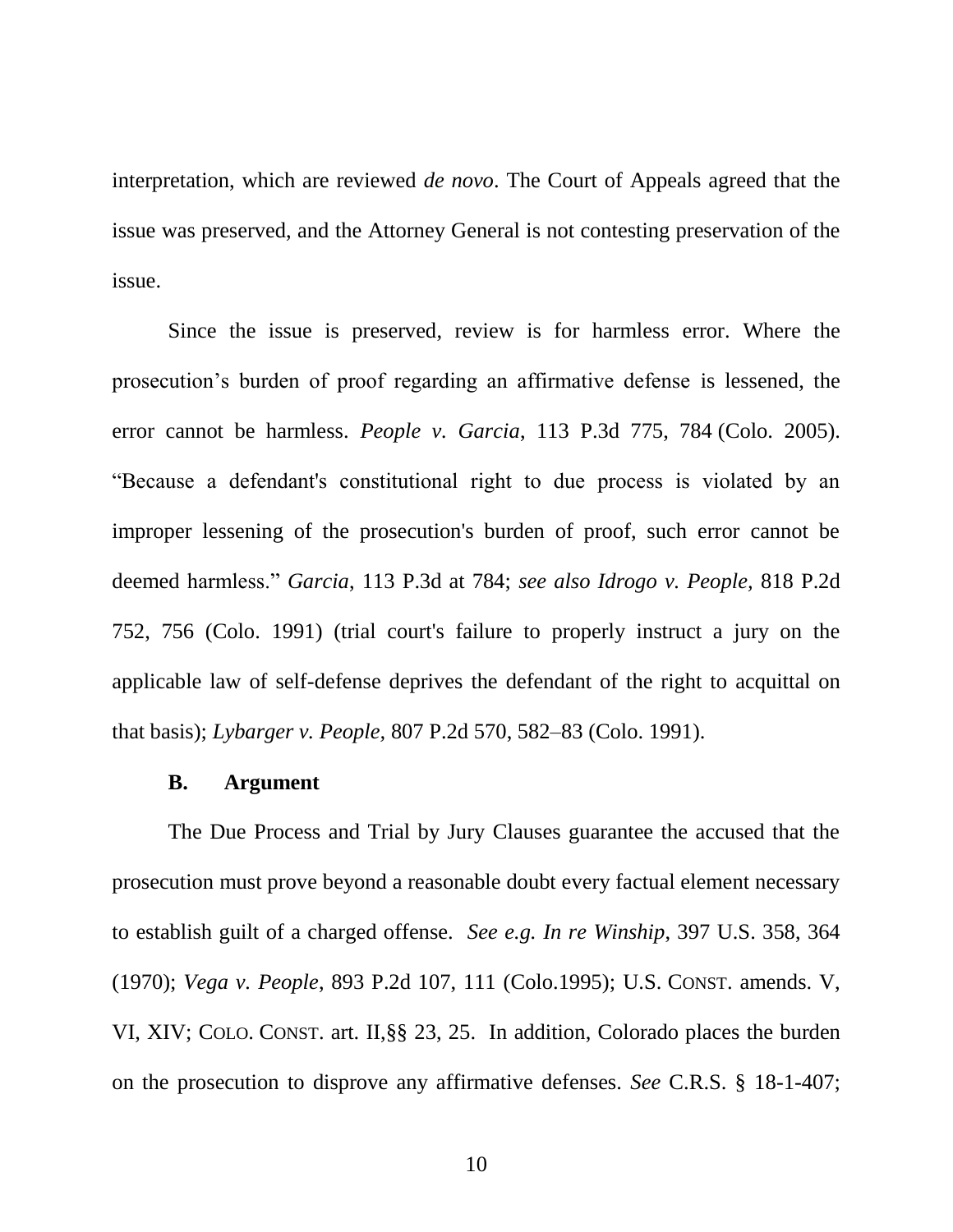*People ex. rel. Juhan v. District Court*, 165 Colo. 263, 439 P.2d 741 (1968); *Garcia, supra*; COLO. CONST. art. II, §25; *see also People v. Huckleberry*, 768 P.2d 1235, 1238 (Colo. 1989). Failure to properly instruct on an affirmative defense improperly lightens the prosecution"s burden of proof, thereby denying the defendant's constitutional right to proof beyond a reasonable doubt on every essential element of the offense. *Garcia, supra.*

This Court has "consistently held that where the record contains any evidence tending to establish the defense of self-defense, the defendant is entitled to have the jury properly instructed with respect to that defense." *See Idrogo v. People*, *supra* at 754. A trial court must tailor self-defense instructions to the particular circumstances of the case in order to adequately apprise the jury of the law of self-defense from the standpoint of the defendant. *See Idrogo*, *supra*; *Cassels v. People*, 92 P.3d 951, 958 (Colo. 2004). Further, an instruction on the defendant"s theory "must be given even if the only supporting evidence is highly improbable testimony by the defendant… It is for the jury and not for the court to determine the truth of defendant's theory." *Fuller*, 781 P.2d at 649. Finally, when considering whether a defendant is entitled to a requested instruction bearing on the defense of self-defense, the court must view the evidence in the light most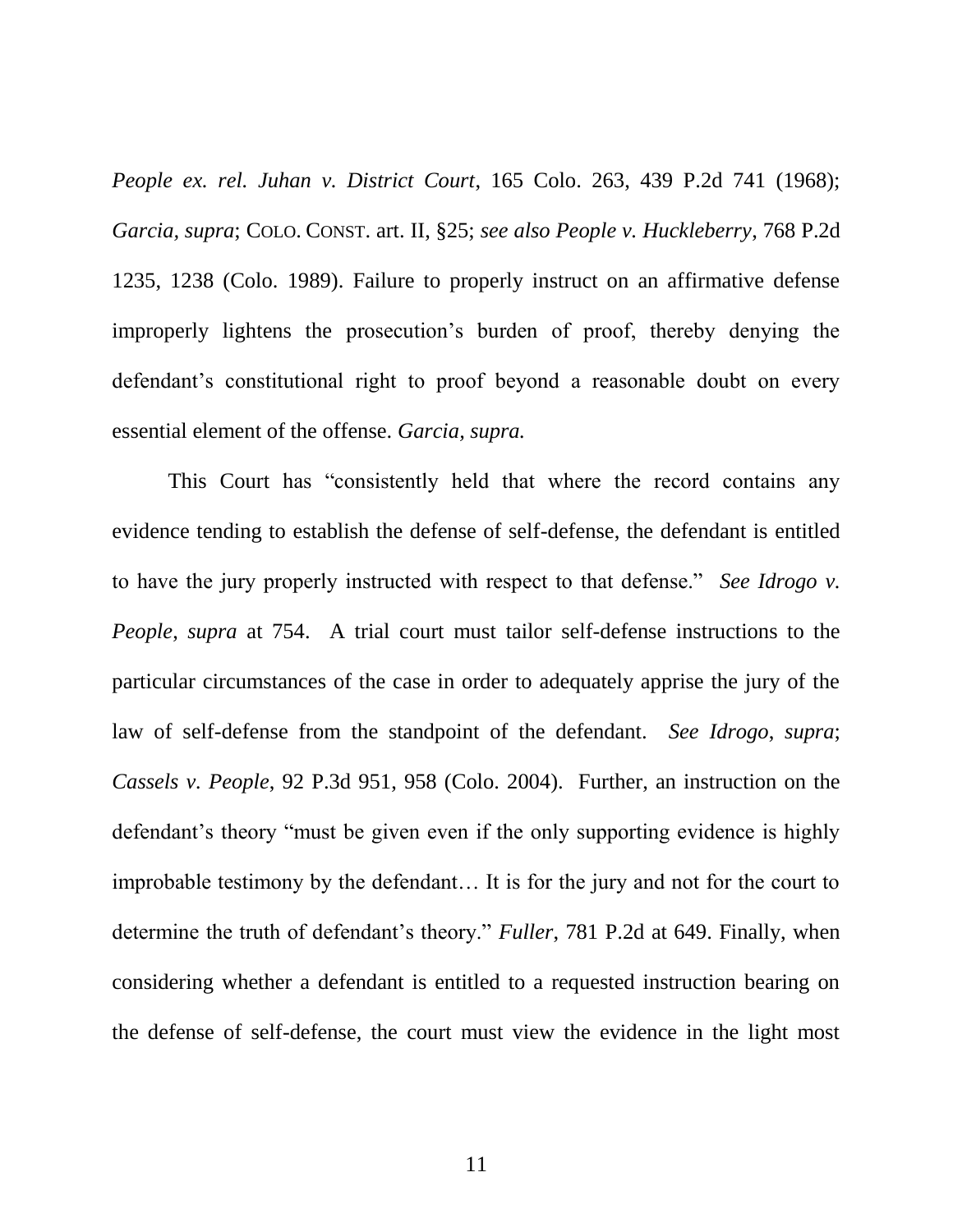favorable to the defendant. *Idrogo, supra*; *Mata-Medina v. People*, 71 P.3d 973, 979 (Colo. 2003).

"In Colorado, if presented evidence raises the issue of an affirmative defense, the affirmative defense effectively becomes an additional element, and the trial court must instruct the jury that the prosecution bears the burden of proving beyond a reasonable doubt that the affirmative defense is inapplicable." *Pickering*, 276 P.3d at 555, citing C.R.S. § 18–1–407 and *Huckleberry*, 768 P.2d at 1238.

As discussed above, Mr. DeGreat testified he acted in self-defense during the altercation with Mr. Feier. The trial court instructed on the affirmative defense of self-defense but limited the applicability of the affirmative defense to the offenses of attempted second-degree murder, first-degree assault, two forms of second-degree assault that required intent, and third-degree assault - knowing. (PR, vol.1, p. 204 (Instruction 23))

The court also instructed the jury that evidence of self-defense could be considered in assessing whether Mr. DeGreat acted negligently or recklessly. (PR, vol.1, p. 209 (Instruction 28)) As a result, the jury was told that self-defense acted as an affirmative defense in relation to some offenses, and that the jury could consider evidence of self-defense in assessing culpability for other offenses. The instructions exempted the charge of aggravated robbery from both categories –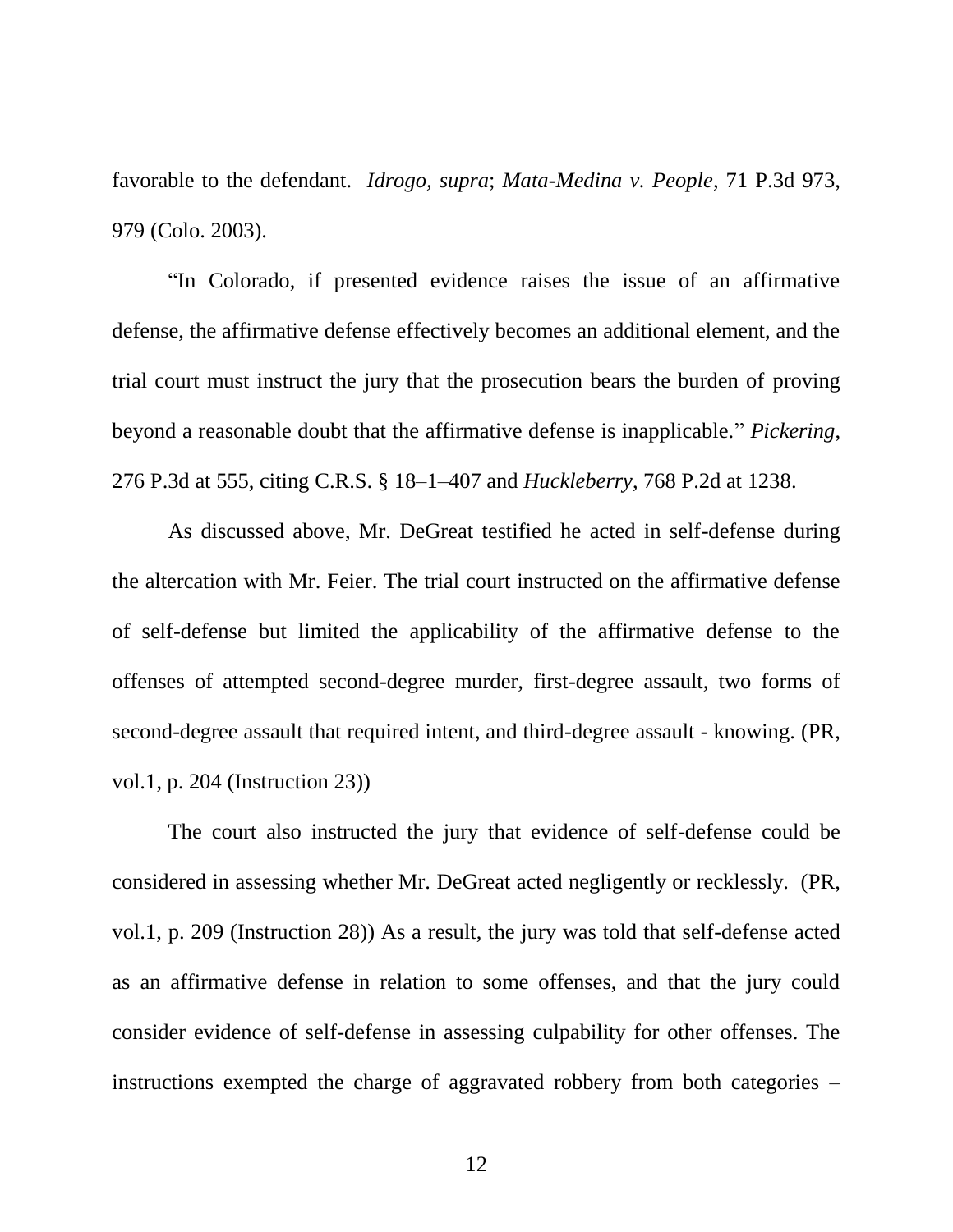self-defense was not available as an affirmative defense to aggravated robbery, nor was the jury instructed it could consider evidence of self-defense *at all* in assessing culpability for aggravated robbery. To the contrary, the instructions effectively precluded consideration of the evidence of self-defense in relation to the charge of aggravated robbery.

The jury instructions improperly foreclosed self-defense as an affirmative defense for aggravated robbery and, in fact, did not even permit *consideration* of the evidence of self-defense in relation to the charge of aggravated robbery. This constituted reversible error and violated Mr. DeGreat's rights to due process, to a trial by jury and to a defense under the constitutions and Colorado"s statutes. U.S. CONST. amends. V, VI, XIV; COLO. CONST. art. II, §§ 23, 25; C.R.S. §§ 18-1-407; 704; 710. This is especially true in a self-defense case, given the defendant's "constitutional right to have a lucid, accurate and comprehensive statement by the court to the jury on the subject of self-defense ...". *Bustamonte v. People,* 157 Colo. 146, 401 P.2d 597, 606 (1965); *Young v. People,* 47 Colo. 352, 107 P.2d 274, 275 (1910).

#### **(1)Self-Defense in Colorado**

Colorado has historically afforded its citizens an expansive right to defend themselves from the imminent use or perceived use of unlawful force, in

13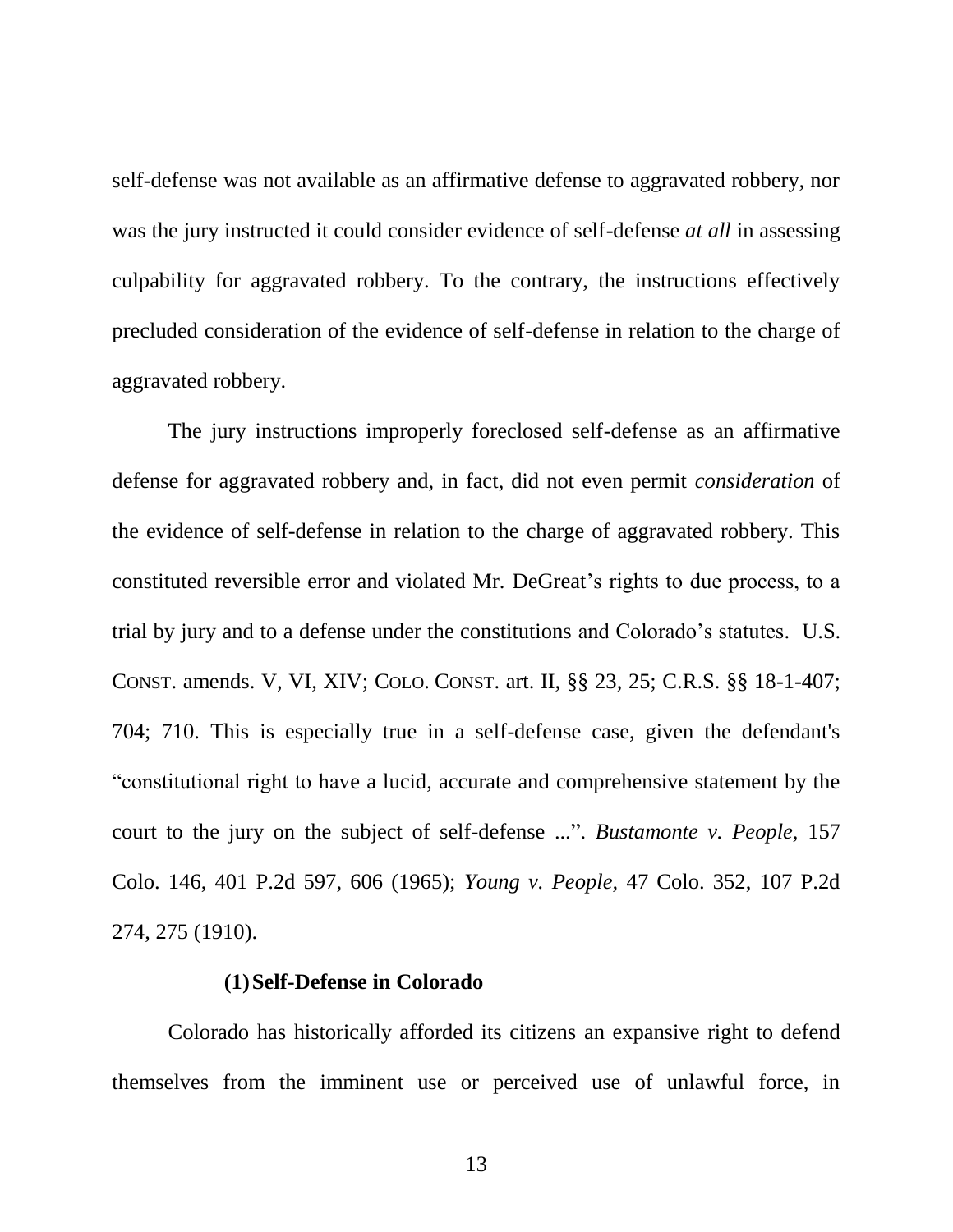recognition that the right of self-defense stems from necessity and the instinct of self-preservation. *See Young v. People*, *supra*; *Vigil v. People*, 143 Colo. 328, 334, 353 P.2d 82, 85 (1960) ("The *right* of self-defense is a natural right and is based on the natural law of self-preservation. Being so, it is resorted to instinctively in the animal kingdom by those creatures not endowed with intellect and reason, so it is not based on the "reasonable man" concept." (emphasis original)); COLO. CONST. art. II, § 3.

The right of self-defense has strong roots in both the history and the law. The basic parameters of the defense, set out by statute, have remained unchanged for some time. Perhaps reflecting this state's frontier history, Colorado does not impose a duty to retreat, even when deadly force is employed; analyzes self-defense from the point of view of the person being attacked; and has created special exemptions from liability for self-defense exercised in the home.

Furman, *Self-Defense in Colorado*, 24 Colo. Law. 2717, 2720 (Dec. 1995).

The affirmative defense of self-defense is codified in C.R.S. § 18-1-704. This Court has stated that, typically, "[s]elf-defense is permissible in all circumstances when there is use or imminent use of unlawful physical force []", subject to statutory exceptions. *Fuller*, 781 P.2d at 649, citing C.R.S. § 18-1- 704(1). "Section 18-1-704 (2) contains no language restricting the circumstances in which a non-aggressor may use physical force, including deadly physical force, when such person believes, on reasonable grounds, that such conduct is necessary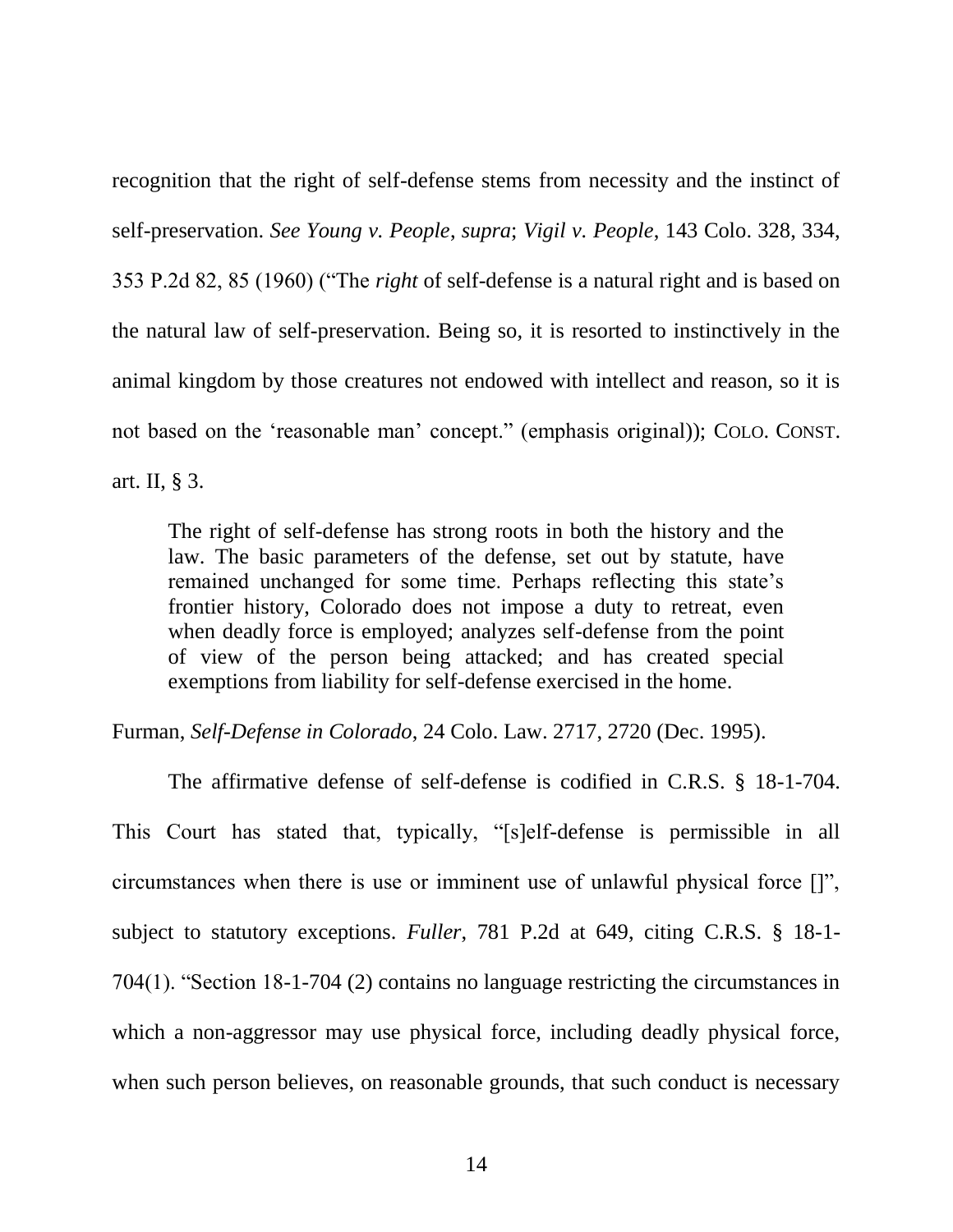to avoid great bodily harm." *People v. Toler*, 9 P.3d 341, 351 (Colo. 2000), quoting *Idrogo, supra* at 756. "*With specifically enumerated exceptions*, the Colorado Criminal Code provides a legal justification for using physical force upon another person if that physical force is used to defend the person using it from what he reasonably believes to be the use or imminent use of unlawful physical force by that other person, and he uses only a degree of force he reasonably believes to be necessary for that purpose." *People v. Opana*, 395 P.3d 757, 759 (Colo. 2017) (emphasis added).

"Thus, under section 18-1-704(2), a person who faces the factual circumstances set forth in 704(2)(a-c) and who reasonably believes that a lesser amount of force is inadequate is entitled to use deadly force in self-defense." *Toler, supra* at 349. "The statute defines two categories of persons who are not justified in using physical force under any circumstances." *Id.* The first category excludes individuals who intentionally provoke the uses of force by another person, in order to cause bodily injury or death to that person, and the second category excludes individuals engaging in "combat by agreement not authorized by law." *Id.*; *see*  C.R.S. § 18-1-704 (3)(a-c). The statute includes a third set of individuals – initial aggressors – who must retreat before being permitted to exercise the right to selfdefense. *Toler*, *supra* at 350; C.R.S. § 18-1-704 (3)(b).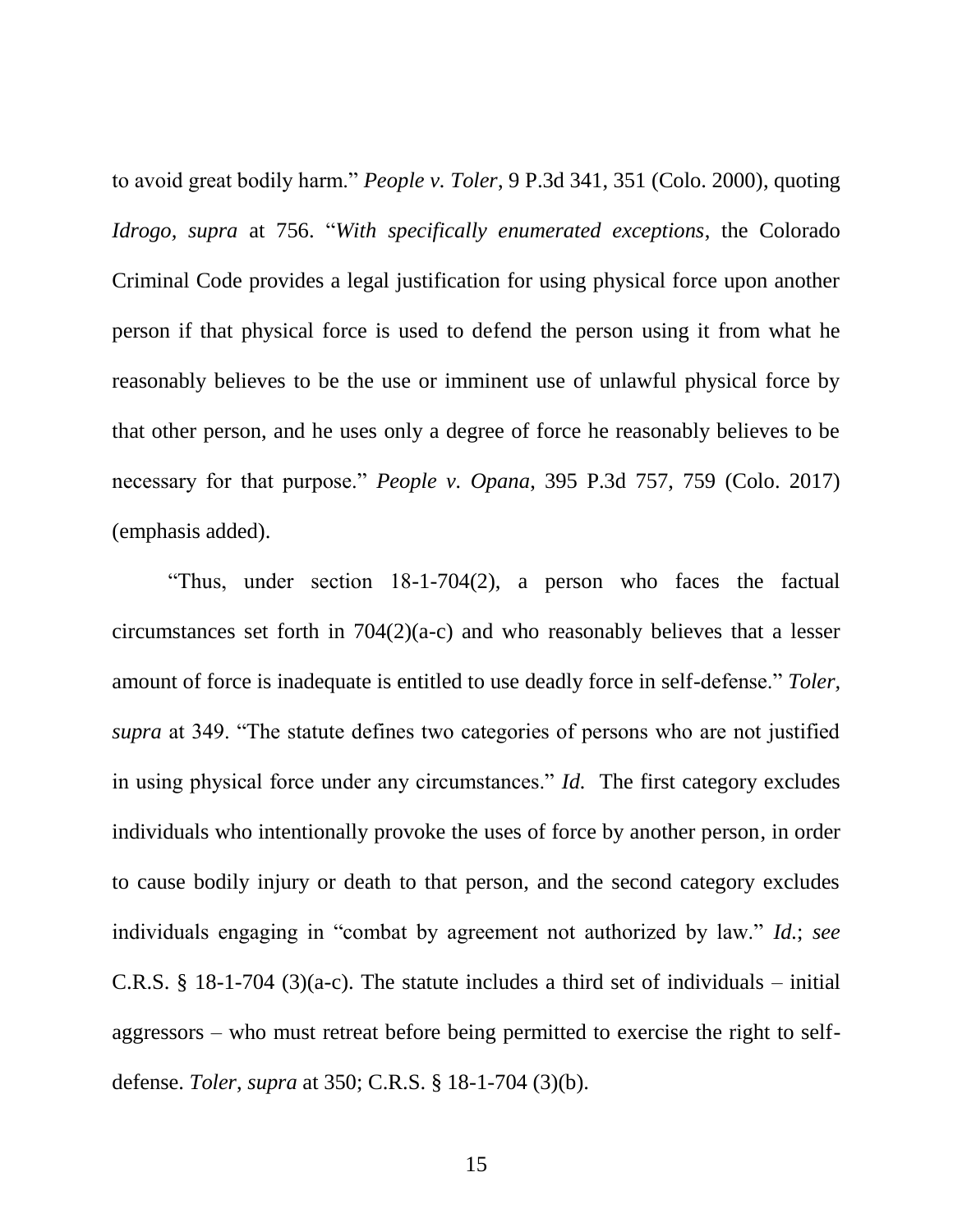Consequently,

section 18–1–704 establishes the rights of four categories of persons with respect to the privilege of using physical force in self-defense: (1) people who with the intent to cause bodily injury or death provoke the use of force against themselves may not claim self-defense; (2) people who engage in unauthorized combat by agreement may not claim self-defense; (3) "initial aggressors," who first "withdraw and communicate," that is, "retreat," may then use physical force in their own defense; and (4) all other persons, i.e., those who do not fall within the first three groups, may use physical force, including deadly physical force, in accordance with sections 18–1–704(1) and (2). See § 18–1–704, 6 C.R.S. (1999).

*Toler*, 9 P.3d at 350.

This Court's case law also created a category of offenses where defendants were not legally entitled to self-defense as an affirmative defense, even if the defendants otherwise satisfied sections 18-1-704 (1) or (2). In *People v. Fink*, 194 Colo. 516, 574 P.2d 81 (1978), this Court held that a defendant is not entitled to self-defense as an affirmative defense when an element of the crime charged is that the defendant acted in a reckless or criminally negligent manner. This Court held that the mental states of recklessness or criminal negligence were inconsistent with the requirement for self-defense that the defendant act reasonably. Consequently, if the prosecution proves recklessness or criminal negligence beyond a reasonable doubt, it has necessarily established that defendant did not act reasonably in selfdefense. Conversely, if the jury believes that the defendant acted reasonably in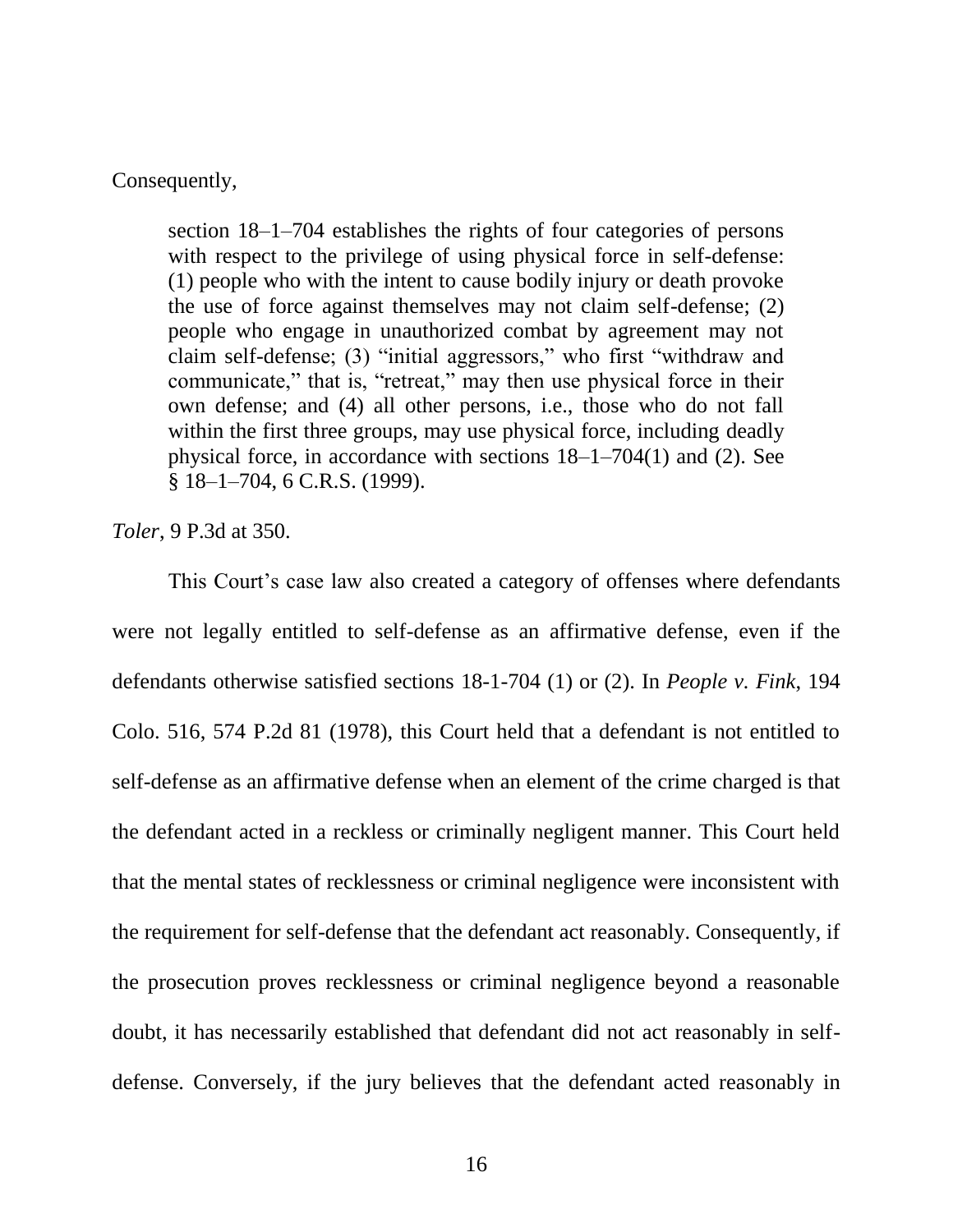self-defense, then the prosecution necessarily has failed to prove the requisite *mens rea* for the offense and acquittal is required. *Id.*; *see also Case v. People*, 774 P.2d 866 (Colo. 1989). In those circumstances, the defense of self-defense operates as an element-negating traverse, rather than an affirmative defense. *See e.g. Pickering*, *supra* at 557. However, even in those circumstances, the defendant must still be allowed to present evidence of self-defense for the jury"s consideration in determining whether the prosecution has met its burden of proof on the elements of the charged offense(s). *See Fink, supra*; *Case, supra*; *Pickering, supra*; *see also People v. Roberts*, 983 P.2d 11 (Colo. App. 1998). The Court of Appeals subsequently applied this Court"s rationale in *Fink* and *Case, supra*, to conclude that self-defense did not constitute an affirmative defense to extreme indifference murder. *See People v. Fernandez*, 883 P.2d 491, 493-494 (Colo. App. 1994).

Apparently as a result of the line of cases beginning with this Court"s *Fink* decision and ending with the Court of Appeals" decision in *People v. Roberts, supra*, and subsequent confusion over how to instruct juries regarding self-defense in relation to offenses involving recklessness, criminal negligence, or extreme indifference, House Bill 03-1148 ("Concerning Restoration of Self-Defense as a Defense in Criminal Cases") was introduced in the 2003 General Assembly. It initially was introduced to restore self-defense as an affirmative defense in all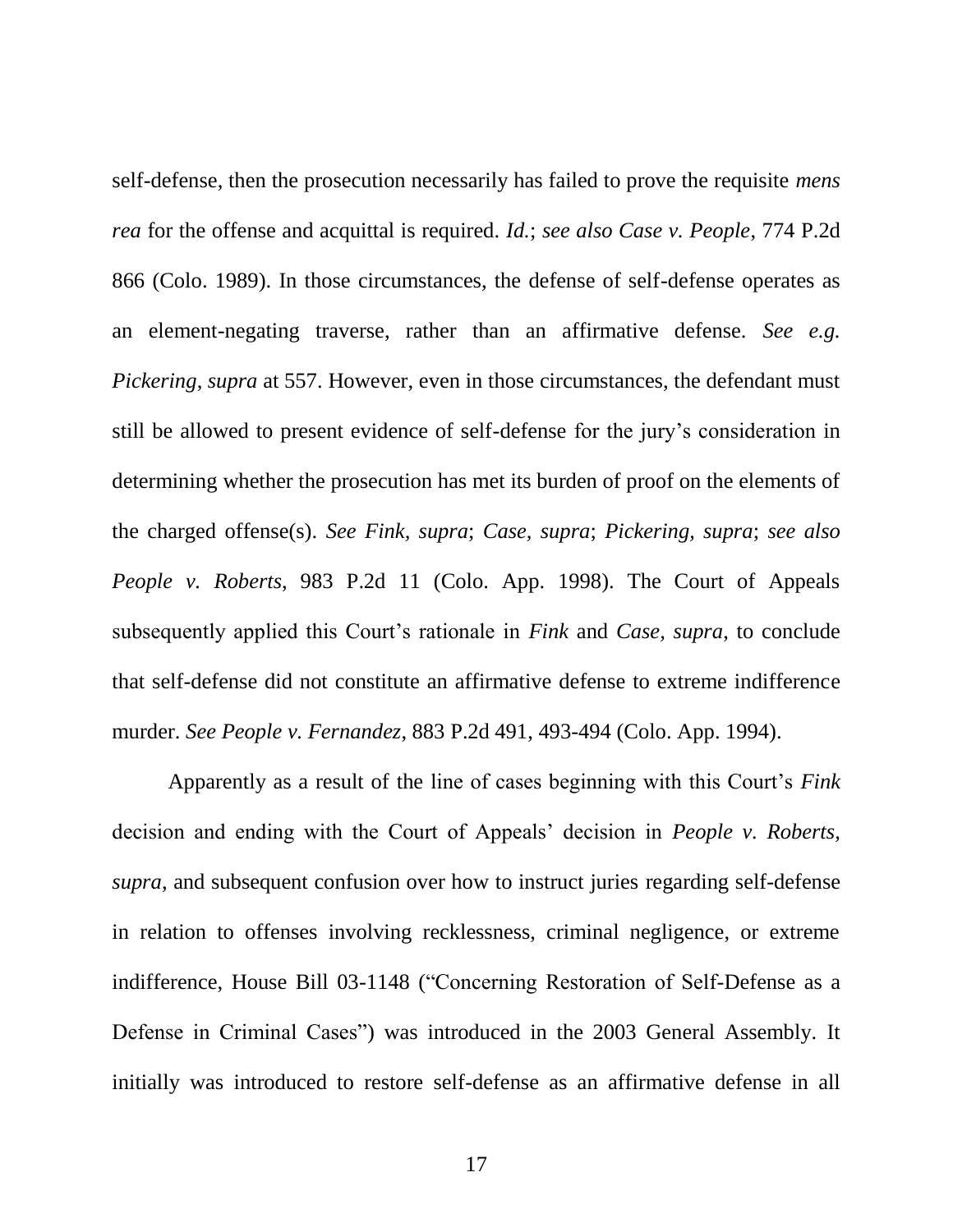cases, essentially undoing the *Fink* line of cases entirely. But, as a result of compromise, it ended up codifying portions of those cases with some clarifications and alterations. *See e.g.* House Second Reading, H.B. 1148, 64<sup>th</sup> General Assembly, 1st Reg. Sess. (Feb. 3, 2003, 10:40-10:54 a.m.); Hearings on H.B. 1148, Senate Judiciary Committee (March 3, 2003, 1:50-2:09 p.m.); Senate Second Reading, H.B. 1148, (March 7, 2003, 10:46-10:50 a.m.); *see also* HB 03-1148, initial Bill Summary ("it is the intent of the general assembly that a person be able to raise self-defense as an affirmative defense in any case regardless of the *mens rea* which is an element of the charged crime."). Ultimately, the bill was intended to clarify that, while self-defense remained an affirmative defense generally to knowing and intentional offenses, it was not an affirmative defense to crimes involving recklessness, criminal negligence, or extreme indifference. *Id.* However, the legislation was also intended to ensure that defendants in cases involving those mental states for which self-defense was not an affirmative defense were still entitled to present evidence of self-defense to the jury and have the jury instructed to consider such evidence of self-defense when assessing guilt on such offenses. *Id.* The jury's consideration of self-defense evidence, even where it did not constitute an affirmative defense, was necessary under *Martin v. Ohio*, 480 U.S. 228, 233-34 (1987). *See Pickering, supra* at 556. In addition, the legislature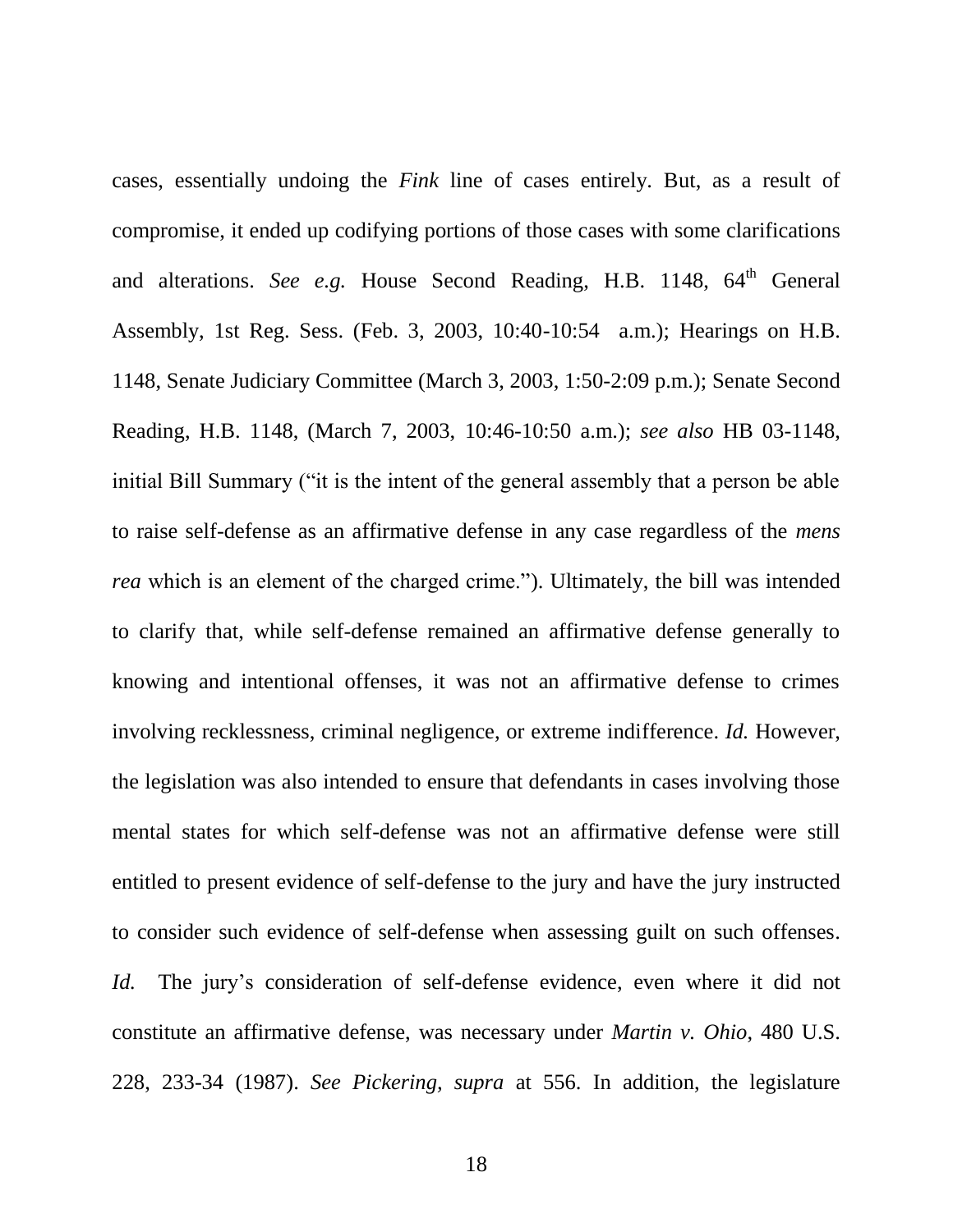provided in subsection (4) that it did not apply to strict liability offenses. Notably though, other than strict liability offenses, the legislature did not completely preclude the application of self-defense to any particular crimes or exclude any specific offenses, such as robbery, from the ambit of the statute.

Consequently, where a defendant is charged with a crime involving the use force against another and he claims self-defense, with support in the evidence, he may usually "assert self-defense as affirmative defense to crimes requiring intent, knowledge, or willfulness… He may also present evidence of self-defense as an element-negating traverse to cast doubt on charges that he acted recklessly, with extreme indifference, or in a criminally negligent manner." *Riley*, 266 P.3d at 1093, citing C.R.S. § 18-1-704 and *Pickering*, *supra* at 556.

Further, as a practical matter, even when self-defense is asserted as an affirmative defense it may still function secondarily as an element-negating traverse. If, for instance, a jury rejects the affirmative defense for some reason (perhaps because either the defendant"s belief or use of force was unreasonable) it could still find that the defendant"s belief that he was acting in self-defense had a bearing upon his culpability for the offense. *See e.g. Sanchez v. People*, 172 Colo. 168, 470 P.2d 857 (1970) ("if in the act of defending himself [defendant] overreacted to a belief that he was in danger from [victim] and the killing resulted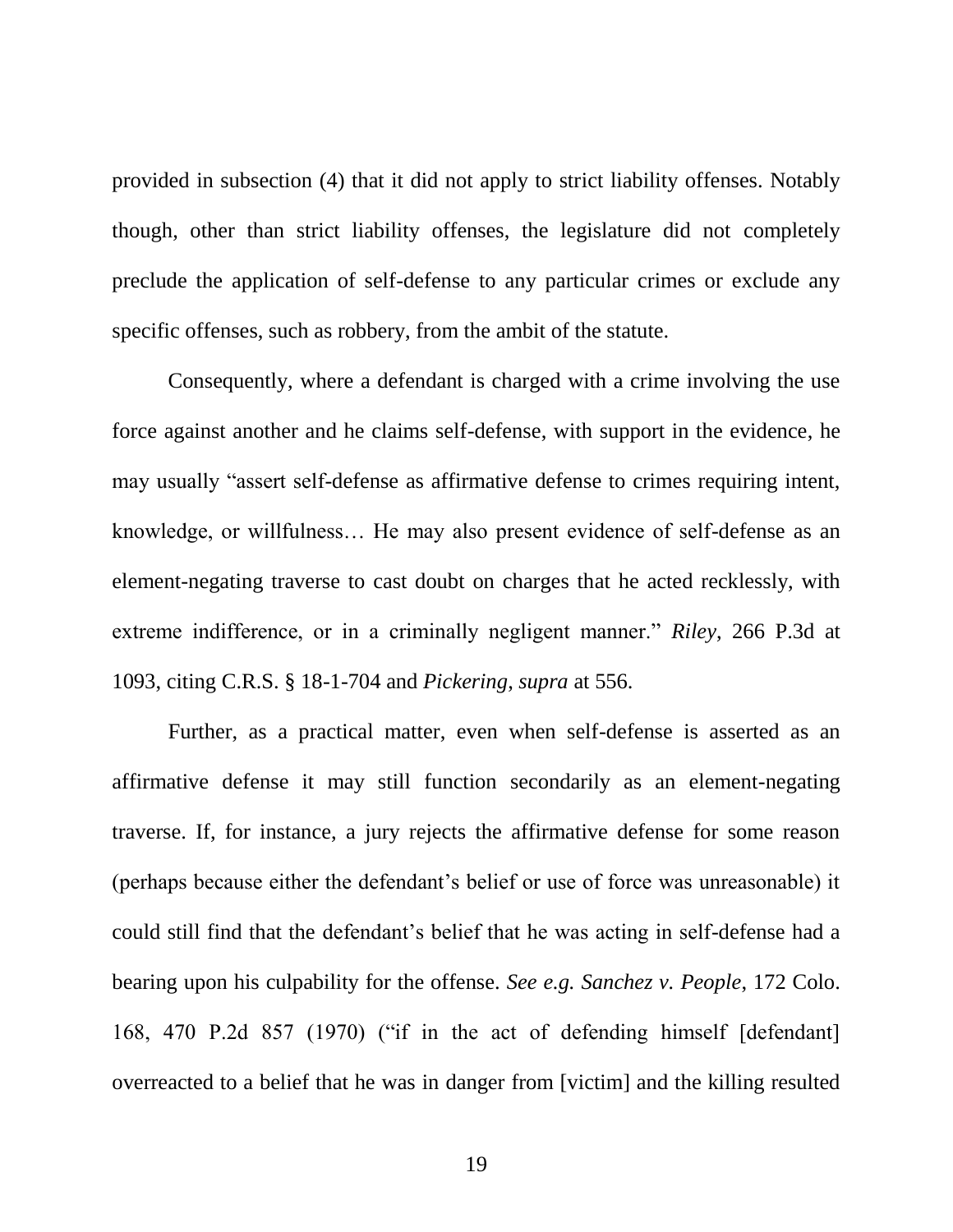from the application of excessive force, then the exercise of his right of selfdefense, lawful in the first instance, became unlawful by reason of the manner in which he defended himself. Under these circumstances the killing would not be legally justified. However, the criminal culpability, assuming the evidence was believed by the jury, would be..." reduced.).

The only cases counsel could locate from this Court addressing whether selfdefense was unavailable as a matter of *law* to specific *offenses* were the *Fink/Case* line of cases now codified in subsection  $(4)$ .<sup>2</sup> And those decisions were not necessarily offense specific, but rather focused upon the mental state(s) required for the particular offenses and found the mental state(s) incompatible with selfdefense. However, outside of that context, this Court has not typically engaged in an offense by offense analysis of whether self-defense is legally available as an affirmative defense.<sup>3</sup> The self-defense statute itself contains no exclusions for any

 $\overline{a}$ 

<sup>2</sup> In a related case, *Sanchez v. People*, 820 P.2d 1103 (Colo. 1991), this Court rejected an argument based upon *Fink, supra*, and held that self-defense *was* an affirmative defense to heat of passion manslaughter.

<sup>&</sup>lt;sup>3</sup> The Court of Appeals has determined that self-defense is unavailable as a matter of law for robbery offenses, *see Beebe, supra*, and for felony murder offenses, *see People v. Burns*, 686 P.2d 1369 (Colo. App. 1983) and *People v. Renaud*, 942 P.2d 1253 (Colo. App. 1996). The *Beebe* decision is at the core of Mr. DeGreat"s case and will be discussed *infra*. The Court of Appeals' determination regarding the inapplicability of self-defense to felony murder has not been specifically addressed by this Court. *See People v. Hickam*, 684 P.2d 228, 231 fn. 1 (Colo. 1984) ("We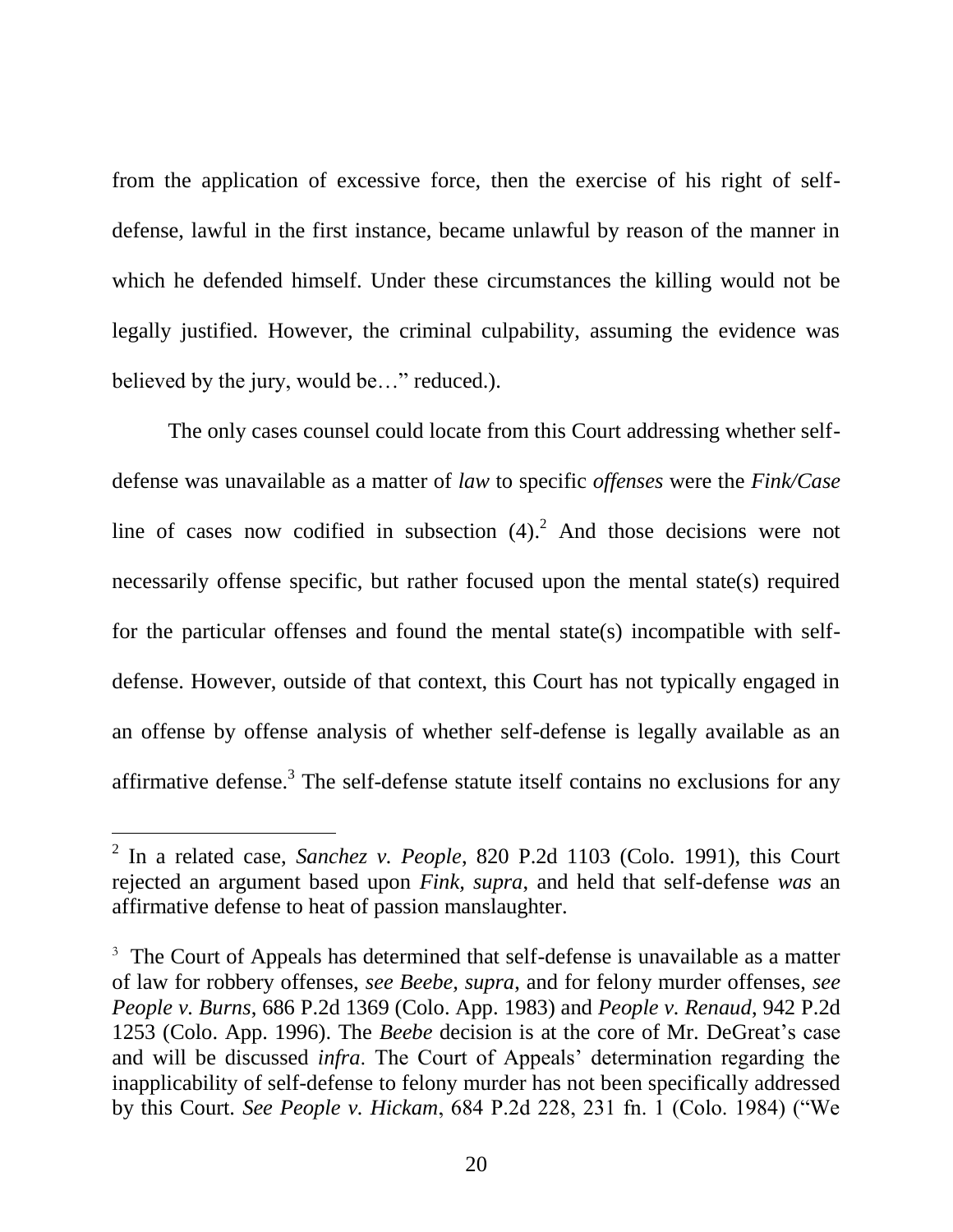specific offenses, other than the limitations contained in subsection (4). Rather, this Court"s decisional law regarding applicability of self-defense has generally focused on the factual circumstances of the particular cases involved. In other words, most of this Court"s decisional law regarding the availability of self-defense has focused upon whether a particular defendant falls within one of the four categories described in *Toler, supra*, (and, if so, which one), and/or whether the jury instructions adequately apprised the jury of relevant self-defense principles. To the

 $\overline{a}$ 

limit our analysis to whether self-defense can be asserted under the facts of this case. We do not decide the larger issue of whether self-defense can ever be a defense to felony murder."). Obviously, felony murder is not involved in Mr. DeGreat's case and that issue is not presently before this Court. However, it is worth noting some unique features of felony murder that differentiate it generally from other criminal offenses. The first-degree murder statute itself contains a very specific affirmative defense to felony murder. *See* C.R.S. § 18-3-102(2). In *Burns*, the Court of Appeals held that the statutory defense set forth in the first-degree murder statute was the only applicable affirmative defense. It is also worth noting that felony murder does not itself contain any particular mental state. However, to the extent the culpability for felony murder is supplied by the underlying predicate felony, the Court of Appeals has determined that self-defense is applicable to the underlying felony. *See e.g. Burns, supra*; *Renaud, supra*. And, as this Court has recently stated, if a felony murder defendant is acquitted of the underlying predicate offense for felony murder as a result of an affirmative defense to that predicate offense, then the defendant cannot be convicted of felony murder. *See Doubleday v. People*, 364 P.3d 193 (Colo. 2016). Thus, as a practical matter, even under the Court of Appeals" analysis, self-defense can function as an affirmative defense to felony murder, albeit indirectly, by operating as an affirmative defense to the predicate offense.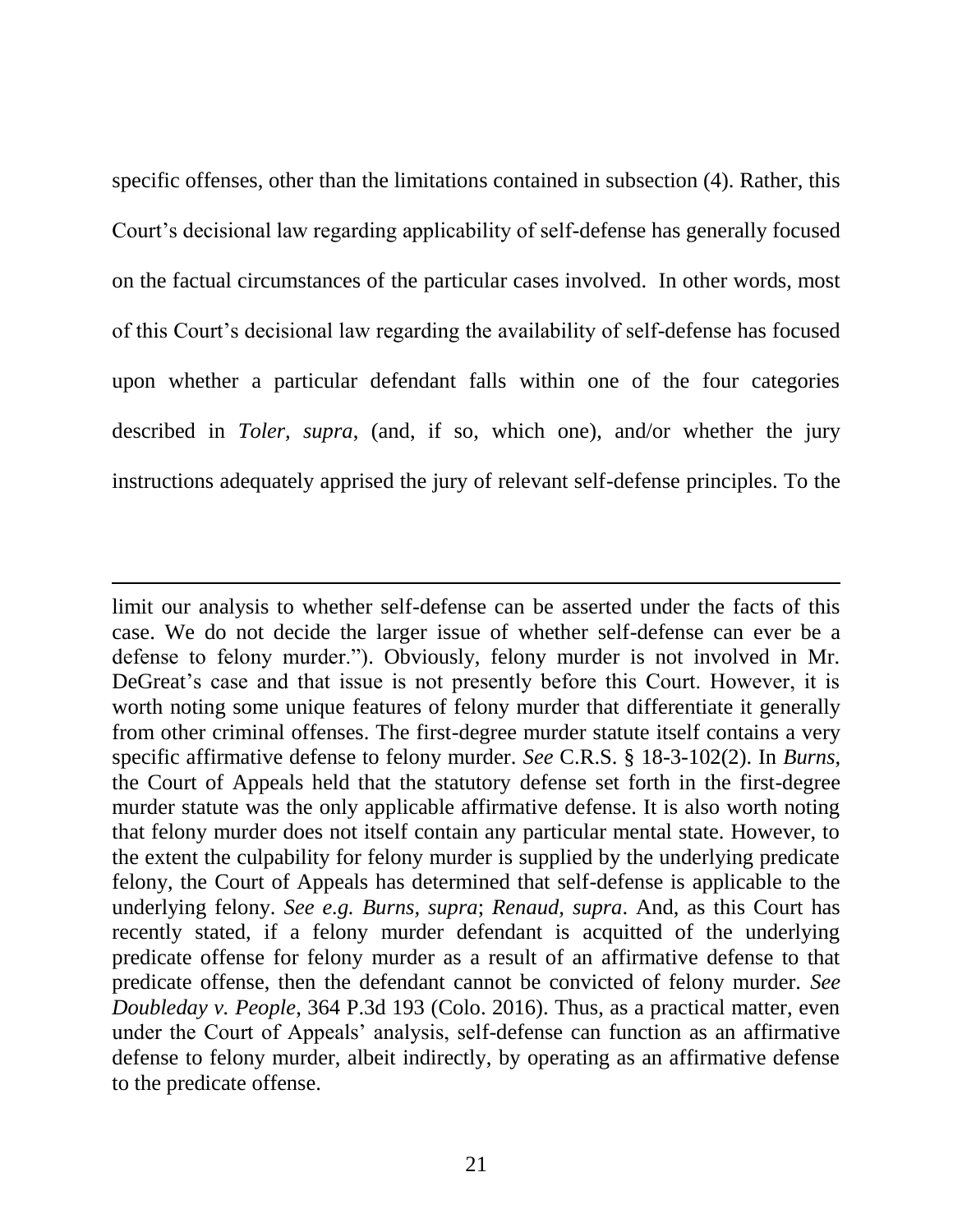extent this Court has precluded the affirmative defense as a matter of law, those decisions are now embodied in subsection (4).

Our current statutory scheme thus generally entitles any person to assert self-defense as an affirmative defense when raised by the evidence at trial with only a few exceptions: those noted in *Toler, supra*, and those added by subsection (4). Further, "it is the prosecution's burden to prove an exception to self-defense." *People v. Newell,* 2017 COA 27, ¶ 27. Of course, as with any affirmative defense, self-defense is only available if the evidence at trial contains a "scintilla of evidence" to support the defense. *See e.g. Newell*, *supra* at ¶ 21; C.R.S. §18-1-407. Beyond that, neither this Court's case law nor the statute establishes any rigid parameters regarding self-defense.

In *Roberts v. People*, 2017 CO 76 (June 19, 2017), this Court recently held that its broad language in *Pickering, supra* (and, presumably, *Riley, supra*) did not *require* that a defendant receive a self-defense instruction in *all* cases involving specific or general intent offenses, regardless of the circumstances. This Court noted that *Pickering* did not specifically consider the range of cases in which selfdefense is an affirmative defense. However, in *Roberts*, this Court did not delineate any particular limitations on self-defense, although it certainly suggested some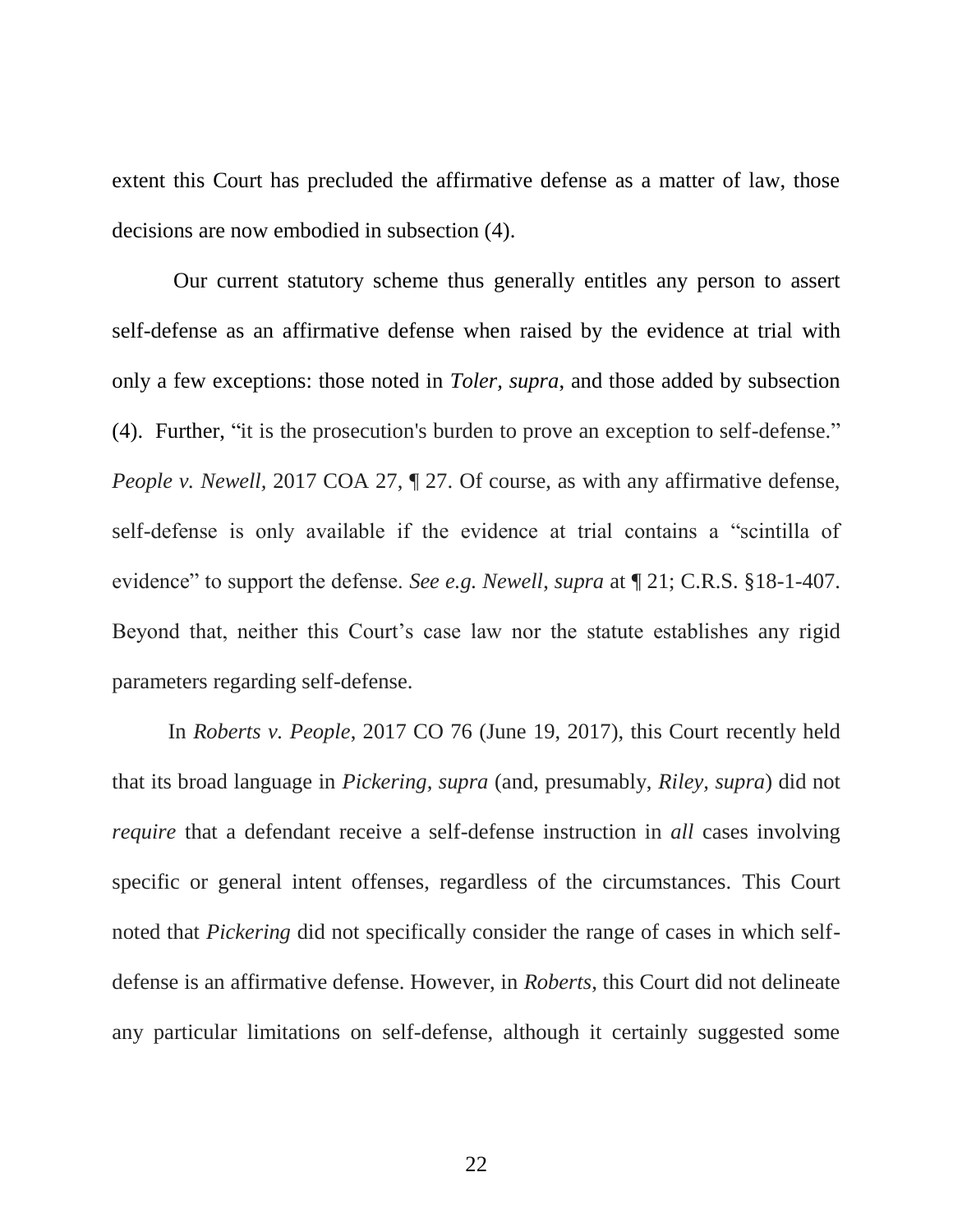may exist, since it found that self-defense was unavailable as an affirmative defense based upon the circumstances of that particular case.<sup>4</sup>

This Court need not address the outer limits of self-defense in Colorado in this case.<sup>5</sup> Mr. DeGreat's case falls within the core class of cases to which selfdefense should apply. The offense with which he was charged involved a knowing

 $\overline{a}$ 

<sup>&</sup>lt;sup>4</sup> It is worth noting that in *Roberts* the jury was still instructed that it could consider the evidence of self-defense in assessing Ms. Roberts' culpability for the offense, unlike the aggravated robbery in Mr. DeGreat's case.

 $<sup>5</sup>$  For instance, different jurisdictions take differing approaches regarding whether</sup> self-defense is available as a defense to property crimes. The modern approach in states with statutes similar to Colorado appears to trend toward applying selfdefense to crimes involving property, as well as crimes against persons. *See e.g. Boget v. State*, 74 S.W.3d 23 (Tex. Crim. App. 2002) (noting that historically selfdefense was limited to assaultive crimes against persons, but that Texas' modern penal code, based in part on Model Penal Code, placed self-defense in the portion of the code applicable to all offenses. That factor, along with others such as the underlying principles of self-defense, indicated that self-defense could be applied to property crimes when factually appropriate); *see also State v. Arth*, 87 P.3d 1206, 1208-9 (Wash. App. 2004) ("The self-defense statute does not expressly limit its application" to specific crimes, and the "statute's location in the criminal code suggests the Legislature did not intend to limit its application to crimes against persons"); *D.M.L. v. State*, 976 So.2d 670 (Fla. App. 2008) ("the statute does not limit this defense to certain offenses. It does not prohibit the use of this defense against property crimes."). This Court need not resolve any such boundaries in this case, however, as Mr. DeGreat's offense involved use of force against a person.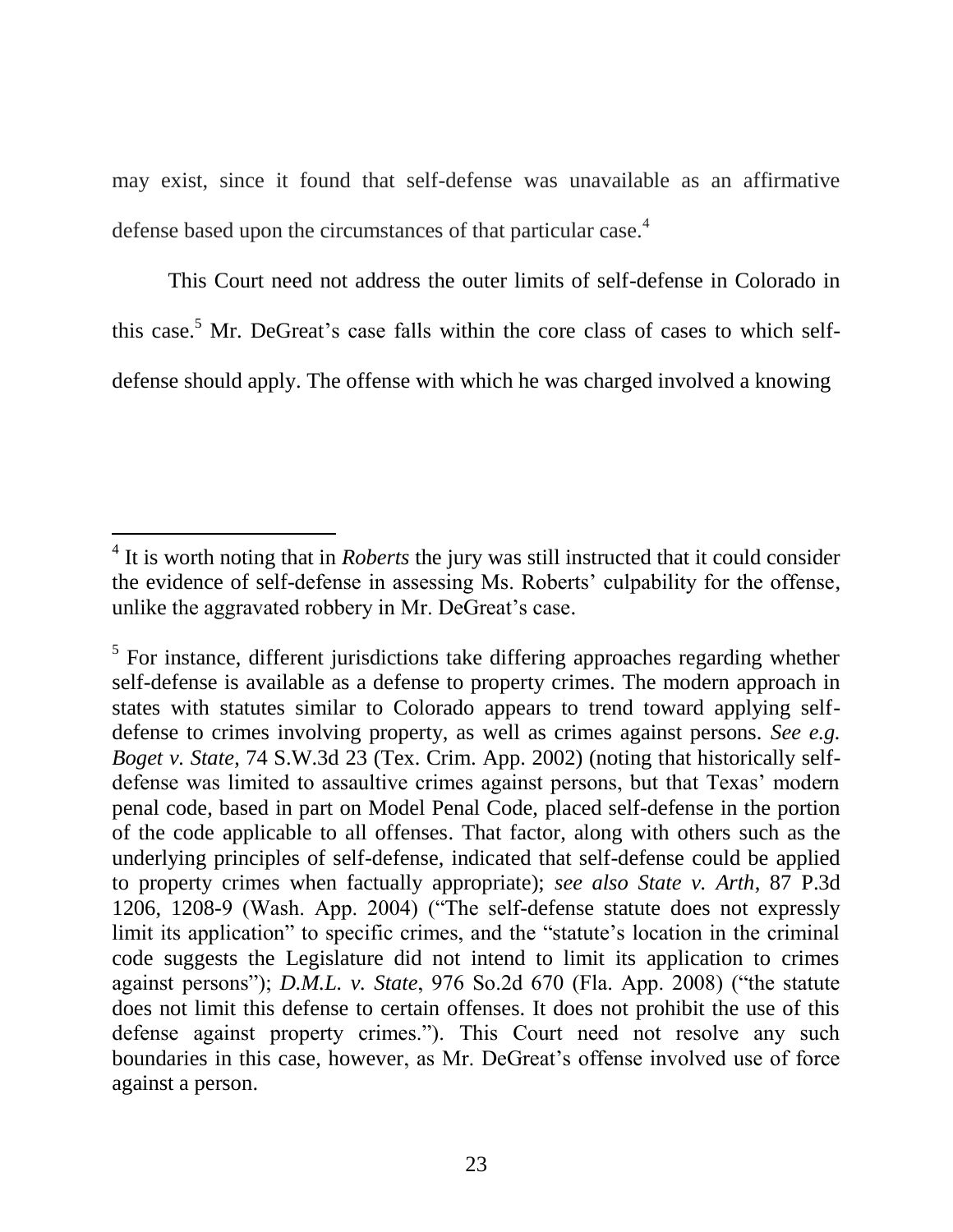mental state and the use of force against a person<sup>6</sup>, not unlike the offense of second-degree murder this Court used as its example in *Pickering, supra*, and he claimed that the use of physical force<sup>7</sup> was a justified act in self-defense. Consequently, he falls within subsection (1) of the self-defense statute, and is not excluded by subsection (4).

## **(2)***Beebe* **is incompatible with Colorado's approach to selfdefense.**

In denying Mr. DeGreat's request that the jury be instructed that self-defense

constituted an affirmative defense to aggravated robbery, the trial court cited

 $\overline{a}$ 

<sup>6</sup> This Court has specifically recognized that the gravamen of robbery is the assaultive nature of the taking and that the offense is primarily one against the person, not property. *See e.g. People v. Borghesi*, 66 P.3d 93, 100 (Colo. 2003) ("We have stated that the gravamen of the offense of robbery is the violent nature of the taking."); *see also, id.* at 101 ("Not only have we emphasized the violent nature of the taking, but we have also deemphasized the larcenous component of robbery… Thus, our case precedent reflects the common law emphasis on the assaultive nature of the crime, and indicates that our robbery statutes are primarily intended to protect persons and not property."); *People v. Bartowsheski*, 661 P.2d 235, 244 (Colo.1983) ("The gravamen of robbery is the application of physical force or intimidation against the victim at any time during the course of a transaction culminating in the taking of property from the victim's person or presence."). Thus, in Colorado, robbery involves the type of assaultive use of force against a person to which self-defense has classically applied.

 $<sup>7</sup>$  It is worth noting that this Court has construed the term force as used in relation</sup> to self-defense to "include[] more than actual, applied physical force" and to include compulsion or constraint under threat of physical violence. *See Fuller*, 781 P.2d at 650 fn. 2.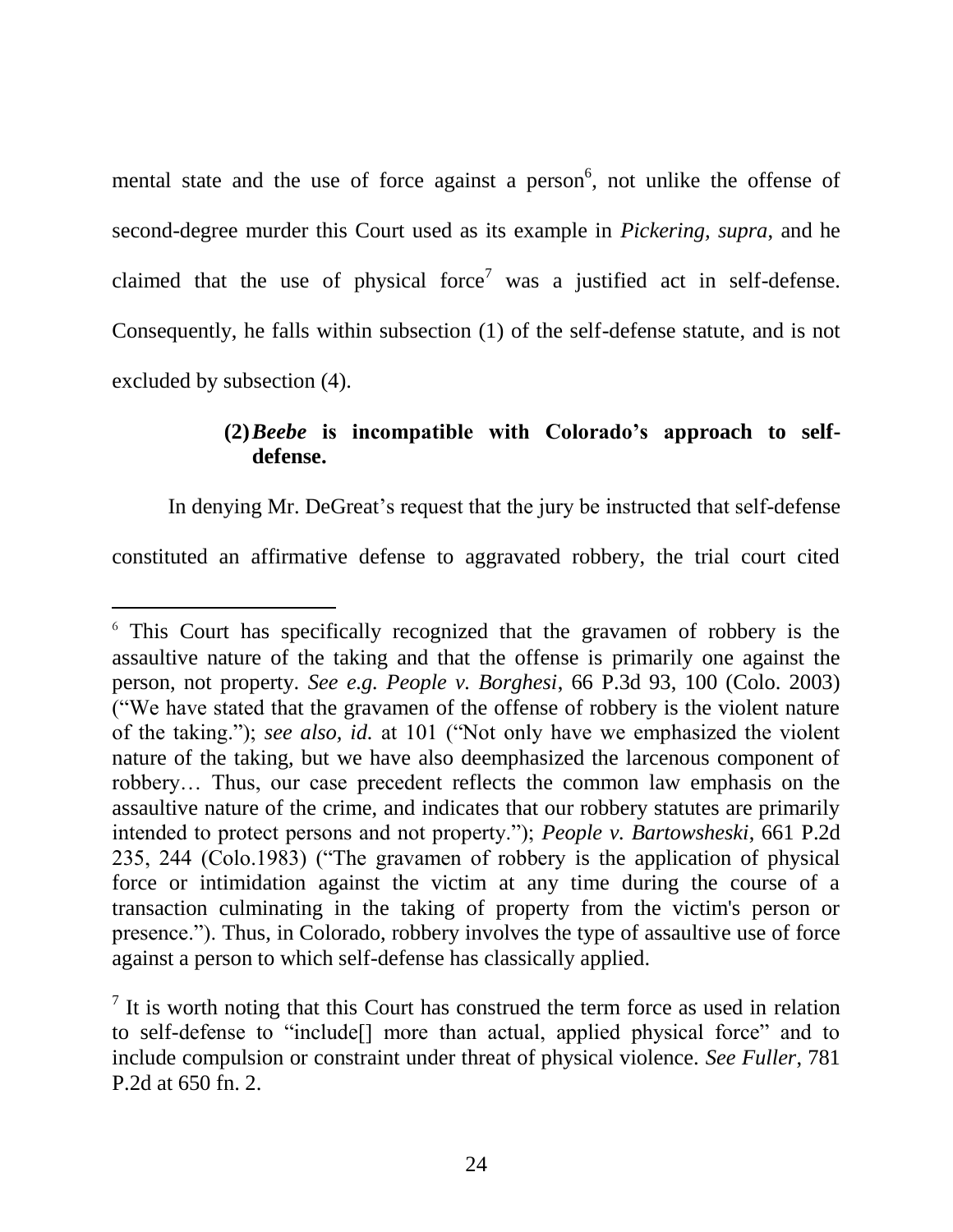*Beebe*, *supra*, and *People v. Laurson*, 15 P.3d 791 (Colo. App. 2010). (PR, Env. #3 (notation on tendered and refused instruction))

In *Beebe*, *supra*, Ms. Beebe was charged with first-degree assault and aggravated robbery. The jury found her guilty of aggravated robbery and seconddegree assault. *Beebe*, 38 Colo.App. at 81, 557 P.2d at 841.On appeal, Beebe asserted that the trial court committed plain error by failing to instruct the jury on self-defense with respect to the aggravated robbery count. *Id*. The Court summarily rejected the claim, stating that, "Both the putting in fear and the taking of property constitute the gist of the offense of robbery. … These elements of the offense are inseparable. Self-defense cannot justify the taking of a thing of value from the person or presence of another, and the lawfulness of the force used to accomplish the taking is immaterial. Therefore, self-defense is not an affirmative defense to the crime of aggravated robbery." *Id*.

The decision in *Beebe* is fundamentally flawed. Initially, it is worth noting that the analysis in *Beebe* is sparse, at best. There is no discussion of the underlying facts, and the Court of Appeals does not cite any cases to support its decision that self-defense is unavailable as a matter of law for robbery, or even discuss the self-defense statute then in effect. More fundamentally, however, the decision in *Beebe* is flawed because the court appears to confuse a question of fact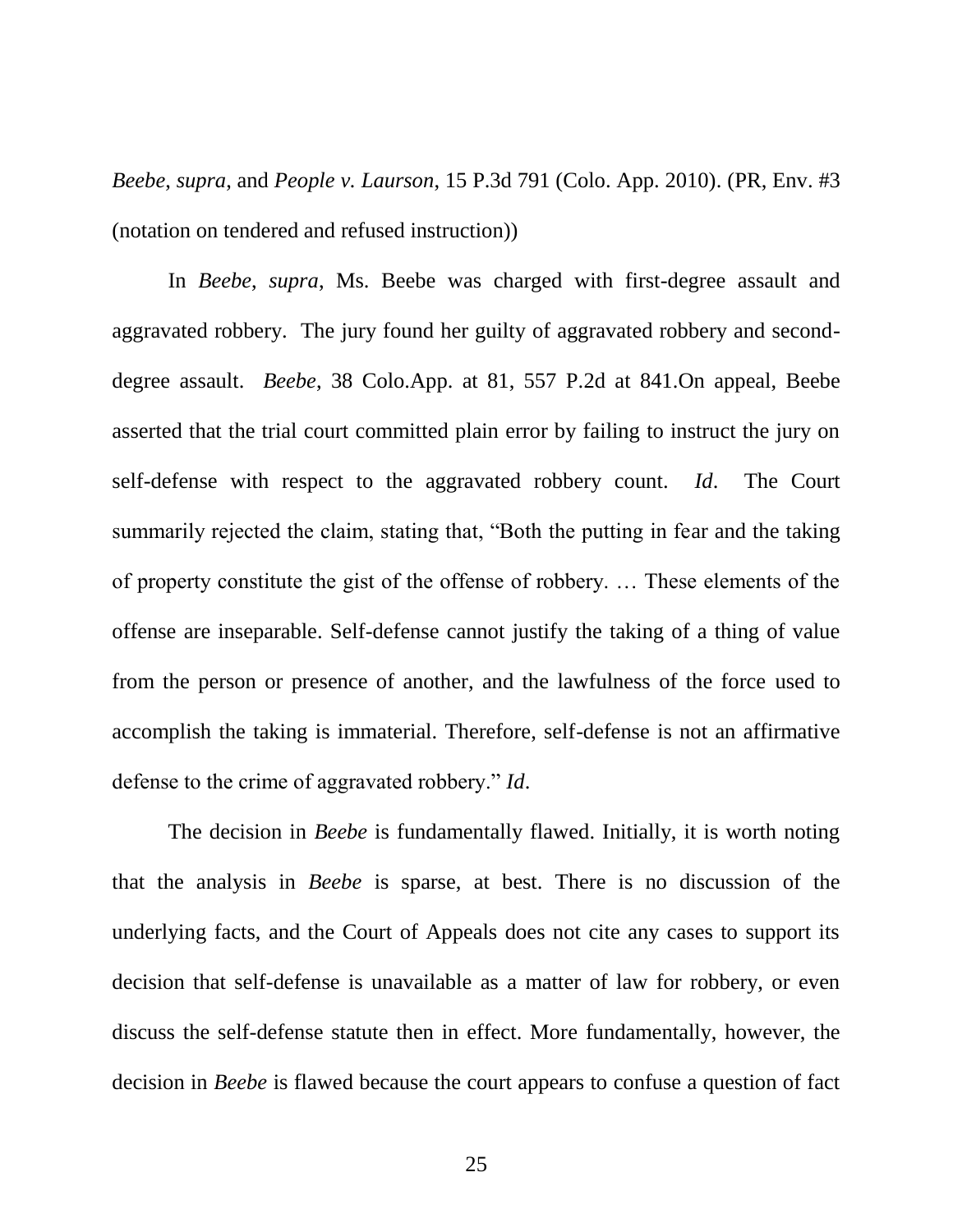with an issue of law. The analysis in *Beebe* is less than clear, but seems to derive from the *Beebe* division"s inability to envisage a factual situation that would give rise to a self-defense claim in relation to a "taking" for robbery. Admittedly, such factual scenarios may be few and far between<sup>8</sup>, but factual rarity does not render the defense unavailable as a matter of law. *Beebe* is incompatible with the current case law and statute regarding the affirmative defense of self-defense, and this Court should overrule it.

"[A] defendant who raises an affirmative defense to a general intent crime does not attempt to negate an element of the offense, but rather seeks to justify, excuse, or mitigate it." *Taylor, supra* at 1230. As discussed above, self-defense in Colorado is generally an affirmative defense to specific and general intent offenses – at the very least those specific and general intent offenses involving the use of force. *See e.g. Riley, supra; Pickering, supra; Fuller, supra* (self-defense can be an affirmative defense to resisting arrest); *Sanchez v. People*, 820 P.2d at 1108 (selfdefense is a defense to heat of passion manslaughter, "a crime of general rather than specific intent."); *Taylor*, *supra* at 1231 (overruled in part on other grounds in

 $\overline{a}$ 

<sup>&</sup>lt;sup>8</sup> Indeed, since *Beebe* in 1976, only two other published appellate decisions in Colorado appear to have addressed the issue of self-defense in relation to robbery or aggravated robbery – Mr. DeGreat"s case and the decision in *Laurson*, *supra*.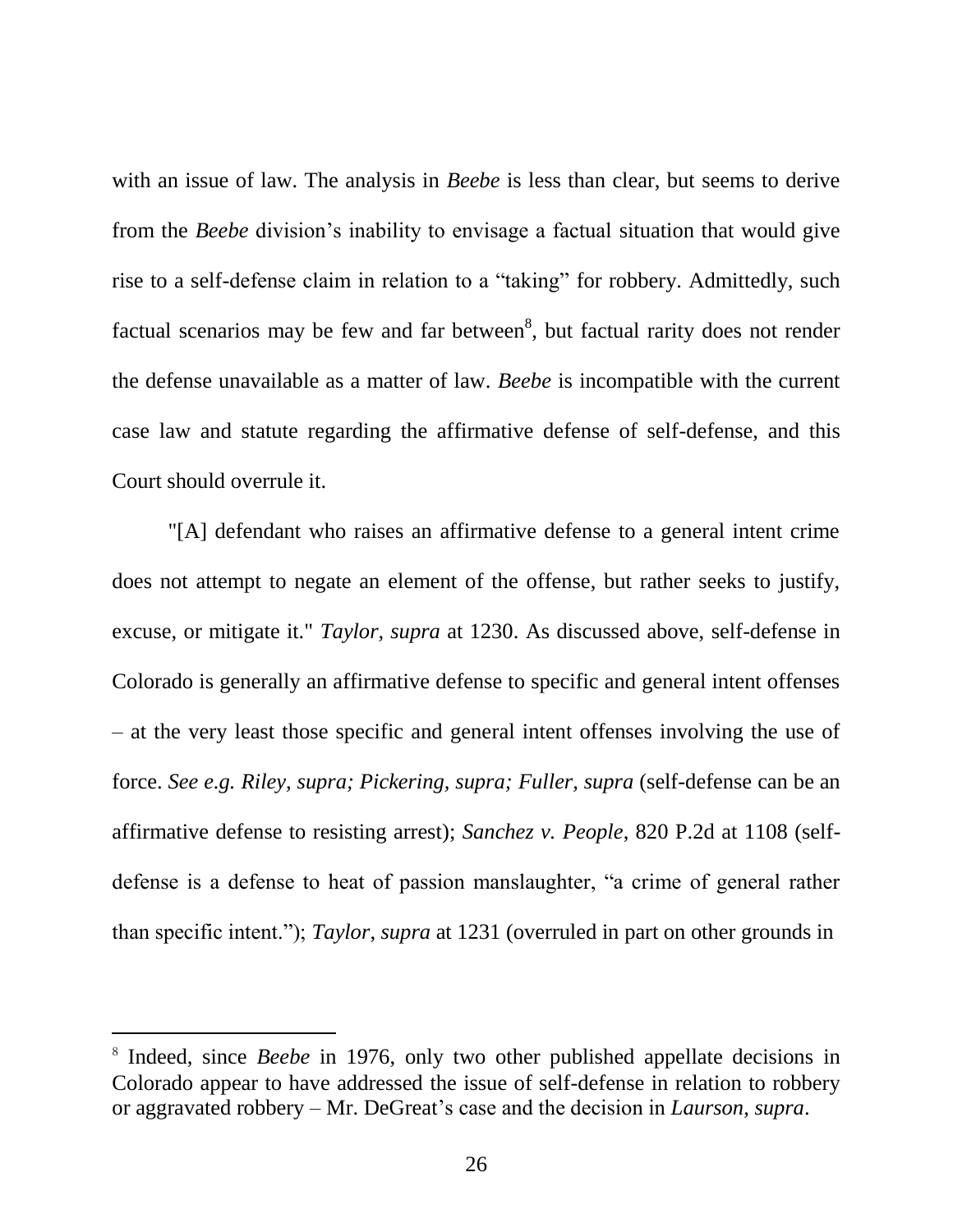*Pickering, supra*) (self-defense is affirmative defense to knowing illegal discharge of firearm); *People v. Barrus*, 232 P.3d 264, 267-269 (Colo.App.2009) (selfdefense can be an affirmative defense to obstructing a police officer).

In addition, the power to define criminal conduct and establish the legal components of criminal liability is vested with the General Assembly. COLO. CONST. art. V, § 1; *see Hendershott v. People,* 653 P.2d 385 (Colo.1982). The General Assembly has the prerogative to formulate and limit affirmative defenses. *Rowe v. People,* 856 P.2d 486 (Colo. 1993). The General Assembly has not precluded self-defense as an affirmative defense to robbery or aggravated robbery, and this Court should not do so. Neither the robbery nor aggravated robbery statutes contain any limitation on the applicability of self-defense. *See* C.R.S. §§ 18-4-301 and 302. Nor does the self-defense statute contain any suggestion that self-defense should not apply to aggravated robbery. *See* C.R.S. § 18-1-704. The self-defense statute explicitly delineates certain circumstances when the affirmative defense is inapplicable, and robbery is not mentioned. As noted by this Court in *Toler*, the focus of self-defense is generally whether the person asserting the defense falls within the category of persons entitled to claim self-defense or within one of the three exclusions. *Toler*, 9 P.3d at 350 ("all other persons, i.e., those who do not fall within the first three groups, may use physical force,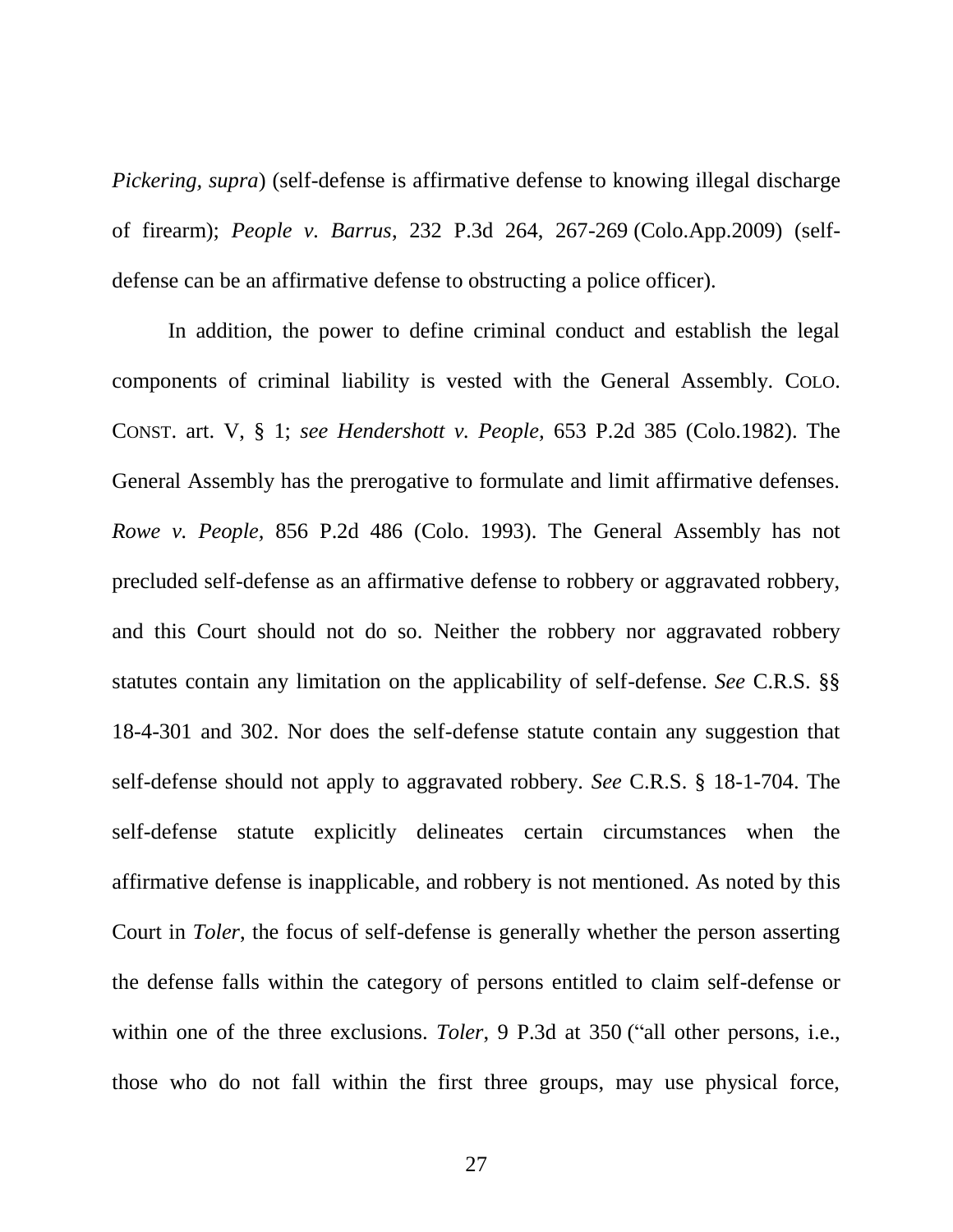including deadly physical force, in accordance with sections 18–1–704(1) and  $(2).$ ").

Further, robbery is a general intent offense involving the use of force upon another and does not fall within subsection (4). Thus, section 18-1-704 by its very terms, and as interpreted by this Court, should permit self-defense as an affirmative defense to robbery and aggravated robbery, when factually appropriate.

One of the clearest examples demonstrating the flawed reasoning of *Beebe* that self-defense is unavailable as a matter of law for robbery is the situation where a person being attacked disarms their assailant and takes away their weapon. That is a robbery – taking the property of another through force – yet it would make no sense to hold that self-defense cannot be an affirmative defense and justify such a taking. *See e.g. State v. Smith*, 268 N.C. 167, 170, 150 S.E.2d 194,198 (1966) ("Thus, if one disarms another in self-defense with no intent to steal his weapon, he is not guilty of robbery."); *accord State v. Campbell*, 214 N.W.2d 195,197 (Iowa 1974); *Lake v. Moots*, 215 Iowa 126, 244 N.W. 693,696 (1932). Disarming one"s assailant by taking their weapon away is a paradigmatic act of self-defense, to hold that such an act cannot be done in self-defense and, in fact, constitutes a class 3 felony offense is untenable. *Beebe's* conclusion that self-defense can never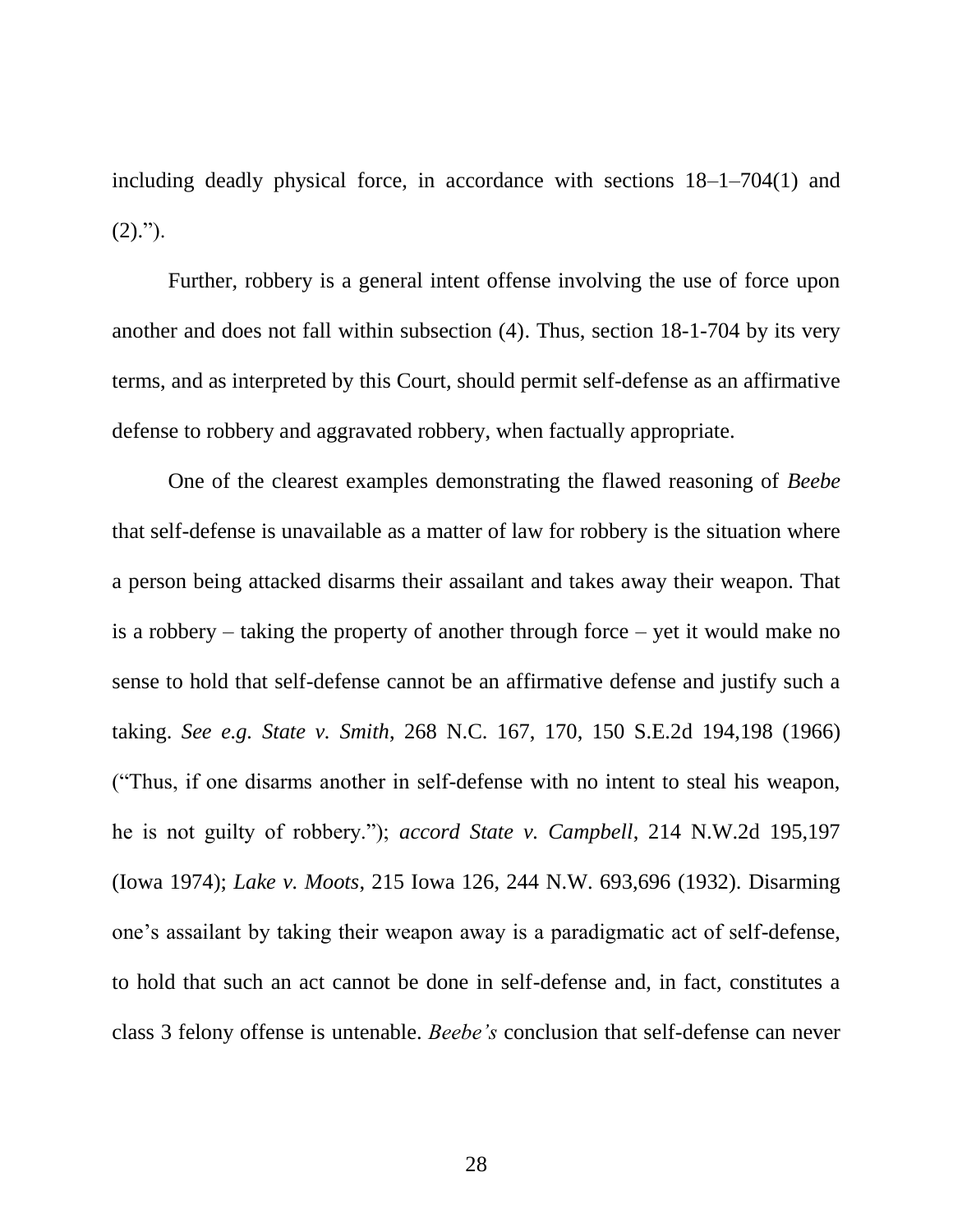function, as a matter of law, as a defense to robbery in such circumstances cannot withstand scrutiny. The Attorney General appears to recognize as much.

Rather, a trial court assessing a claim of self-defense in relation to robbery should perform the same analysis it does whenever a defendant asks for the affirmative defense of self-defense. The court should determine if "the record contains any evidence tending to establish the defense of self-defense" in relation to the robbery count and, if so, "the defendant is entitled to have the jury properly instructed with respect to that defense." *See Idrogo, supra* at 754. There is no reason to preclude the defense as a matter of law in cases like Mr. DeGreat's where an unusual factual situation gives rise to a self-defense claim in relation to robbery.

### **(3)The prosecution's arguments, and reliance upon out-of-state authorities, are unavailing.**

The Attorney General argues that self-defense should not be permitted as an affirmative defense in Mr. DeGreat's case. The Attorney General makes some case-specific arguments and some offense-specific arguments.

First, with respect to this case, the Attorney General argues that the taking and the force in this case were separable and therefore self-defense should not be available. Interestingly, the Attorney General's position appears directly contrary, as a matter of law, to *Beebe, supra*, upon which the Attorney General relies. It appears that the basic premise for the holding in *Beebe* was the Court's conclusion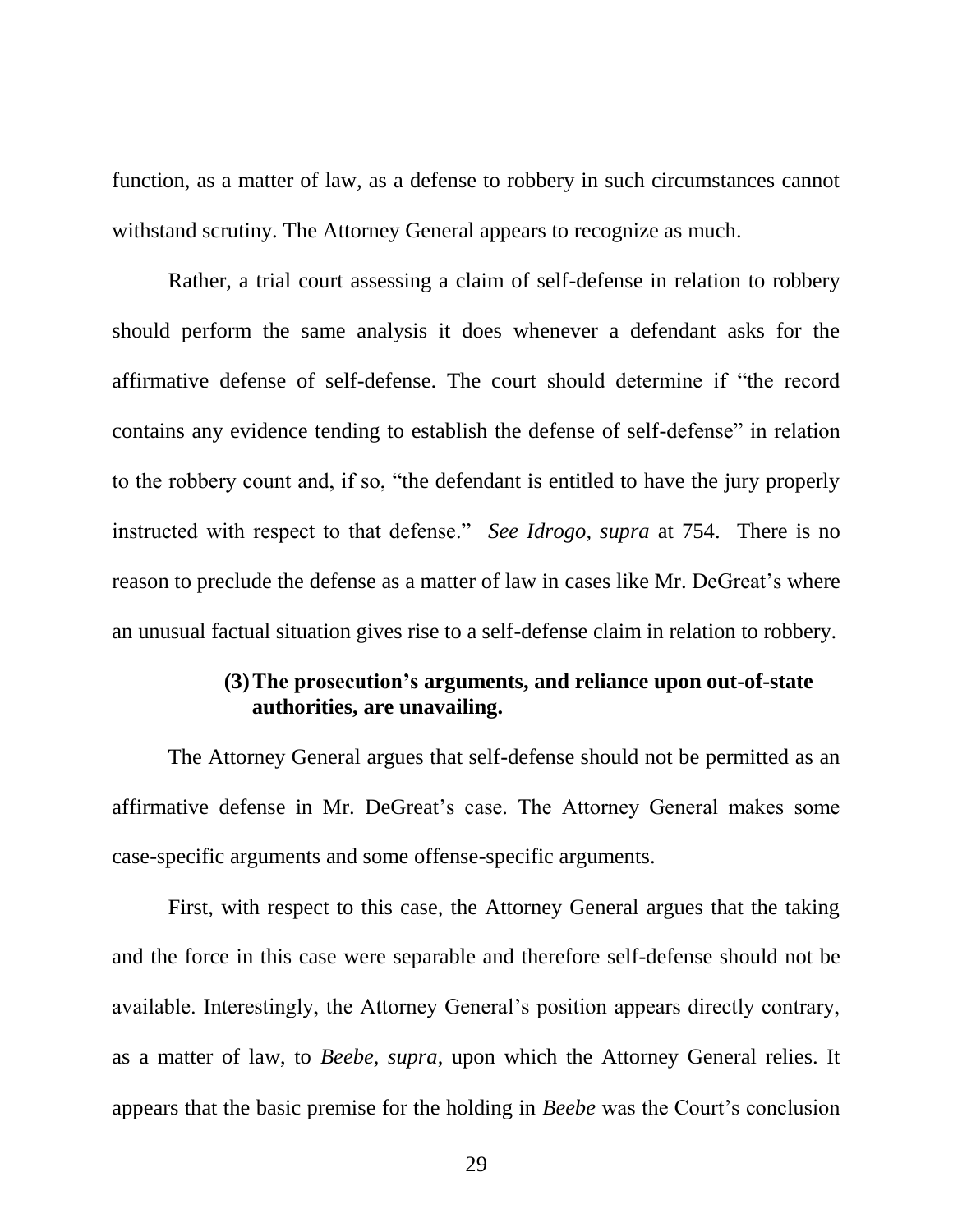that "both the putting in fear and taking of property constitute the gist of the offense of robbery… These elements of the offense are *inseparable*." *Beebe, supra* (emphasis added). Yet, here, the Attorney General is arguing that self-defense should be inapplicable for the opposite reason; that the force and the taking were separable.

More fundamentally, however, the Attorney General misconstrues the facts to form his basic premise. The Attorney General appears to argue that the Court of Appeals in this case erred in holding that self-defense was applicable, as a factual matter, since there was temporal separation between the "taking" and the use of force/self-defense. The Attorney General seems to believe that the "taking" of the taxi services occurred at the moment the cab arrived at the apartment complex (or perhaps earlier) and Mr. DeGreat did not have sufficient funds. This is contrary to the facts of the case, the testimony of Mr. DeGreat, and the findings of the jury. It is clear from Mr. DeGreat's testimony that he intended to pay the fare all along and the only thing that prevented his payment of the fare was the assault by Mr. Feier leading to the physical altercation. Thus, there was evidence from which a jury could have found that Mr. DeGreat intended to pay the fare, but was prevented from doing so as a result of the driver"s assault, to which Mr. DeGreat responded in self-defense. Although the fare was never paid due to the assault, such an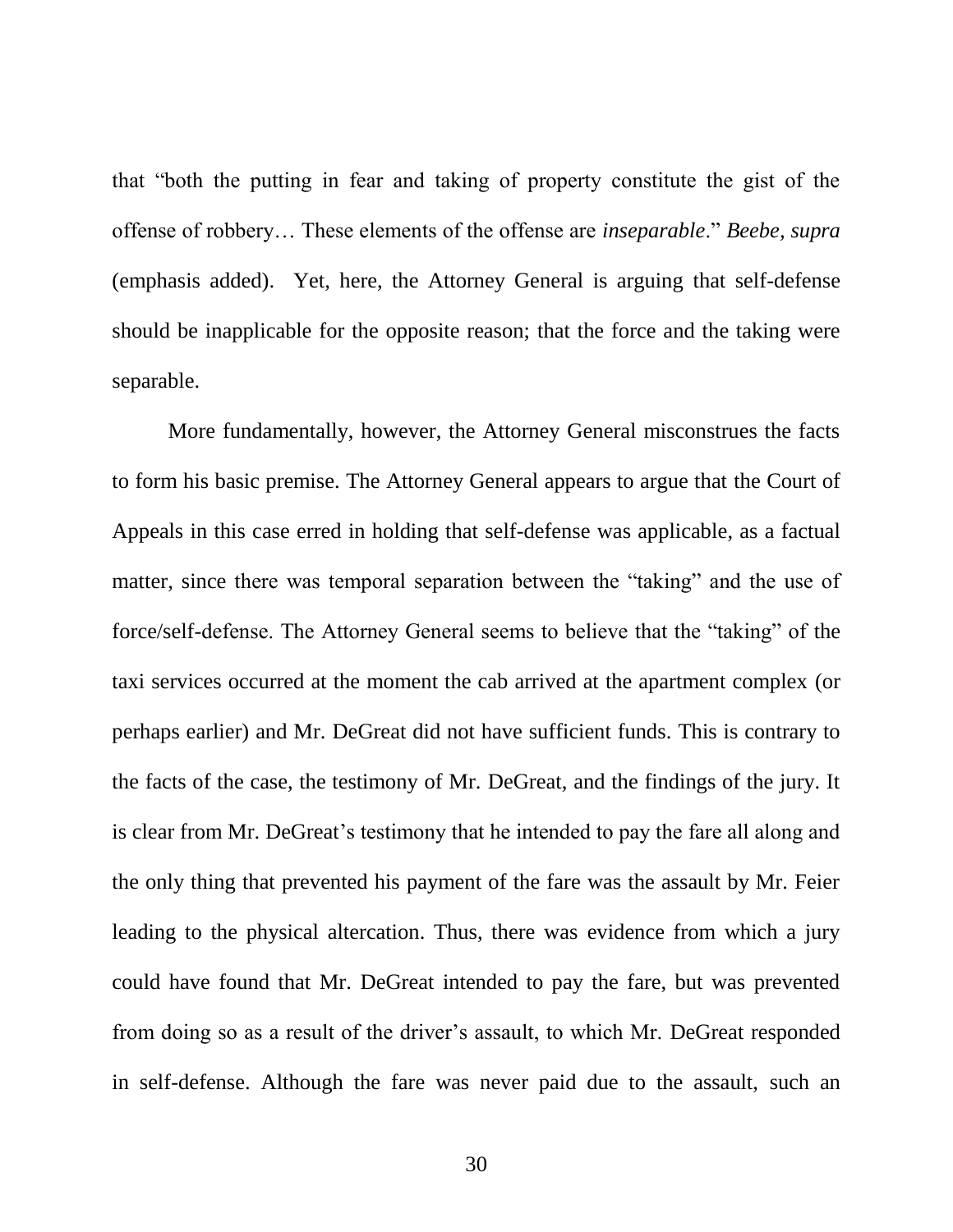alleged "taking" resulted only from Mr. DeGreat's lawful use of force to defend himself from the attack. If Mr. DeGreat had not been forced to physically defend himself, there would have been no "taking" and thus no "robbery." Thus, under the facts here, the use of force and taking were a "singular/inseparable act" and would be subject to self-defense under the Attorney General"s own arguments. *See* Opening Brief at 18, 22 n. 5.

As the Court of Appeals recognized, the alleged taking and use of force in self-defense were inextricably intertwined. *See DeGreat, supra* at ¶ 15. The Attorney General prefers an alternate version of facts from those testified to by Mr. DeGreat, but for purposes of assessing this issue the evidence must be viewed in the light most favorable to the defendant, not the prosecution. *See Idrogo, supra*; *Mata-Medina, supra*.

Second, the prosecution argues that Mr. DeGreat denied the "taking" and therefore should be precluded from asserting self-defense. The prosecution"s claim is misleading. Mr. DeGreat testified at trial. He admitted being in a physical altercation with the driver and also admitted that he never paid the fare for the cab ride. Thus, he admitted participation in the conduct that was being offered in support of the aggravated robbery offense. However, he claimed he acted justifiably in self-defense. Also, while he did admit to failure to pay the fare, he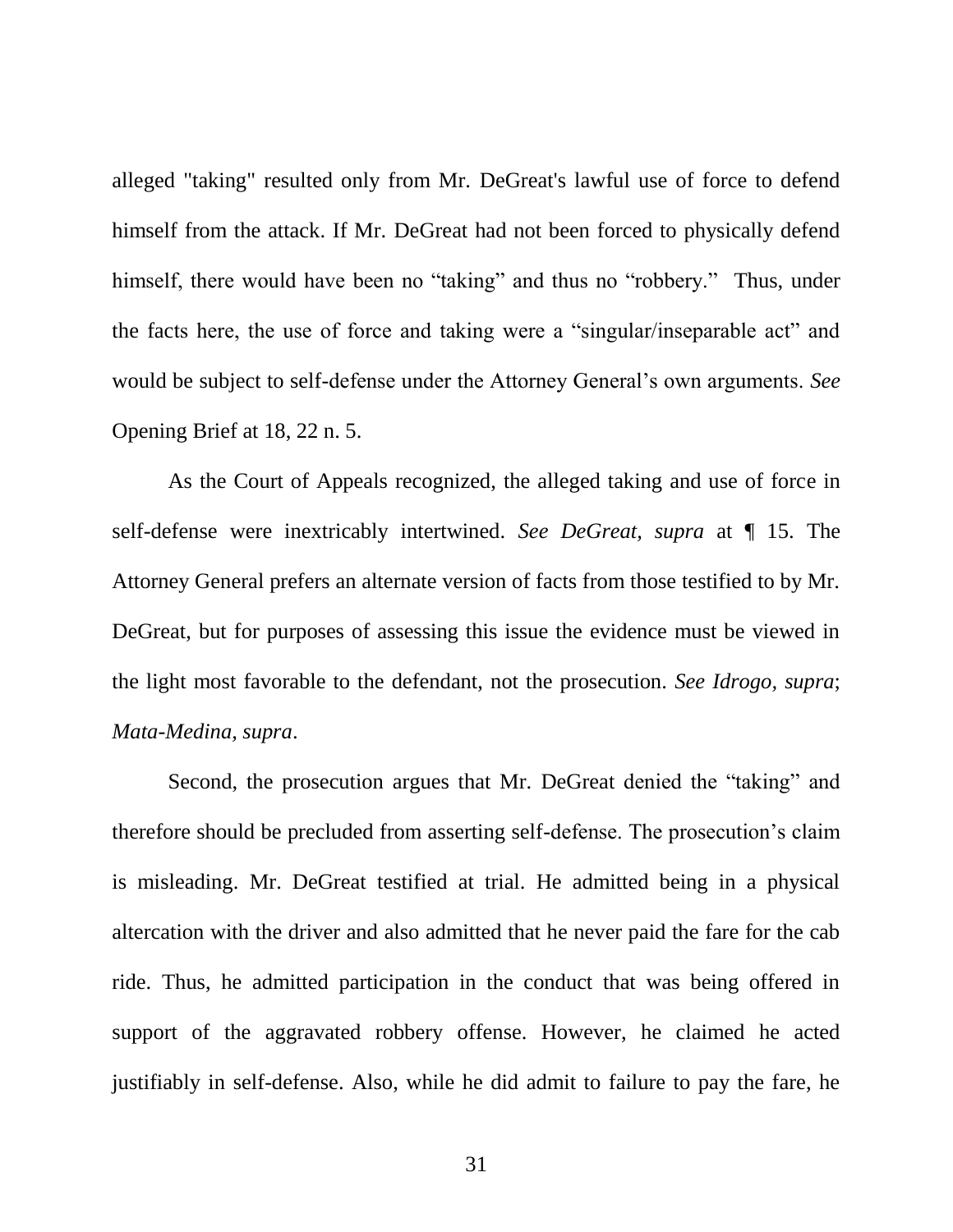disputed the prosecution"s characterization of it on cross-examination of it as a "taking":

[Prosecution]: But you felt bad about taking his money?

- A: I didn"t take his money.
- Q: But you didn"t pay him his money.
- A: I wanted to pay him. He didn"t let me pay him. What was I supposed to do?
- Q: You took his services.
- A: I didn"t take it. He provided the services.
- Q: And you didn"t pay him for the services?
- A: Right. I tried to pay him, but he didn"t want when I was getting the money out of the wallet he asked for my ID. Why would I give him the money when he asked for the ID? I said, "I got \$10."… .

(R. Tr. 7/2/10, pp.1237-1238; *see also* R. Tr. 7/1/10, pp. 1127-29) Thus, Mr.

DeGreat was not disputing the conduct or his failure to pay; rather, he

understandably did not view what occurred as an affirmative taking since the

"taking" alleged here was through inaction in failing to pay.<sup>9</sup>

 $\overline{a}$ 

<sup>&</sup>lt;sup>9</sup>The question of whether a "taking" for purposes of robbery actually occurred here was recognized in the Court of Appeals' opinion below and is a legitimate one. *Compare United States v. Brazil*, 5 M.J. 509 (A.C.M.R. 1978) (noting that larceny could be proven by establishing "taking, obtaining or withholding" but that the robbery statute only used the word "takes" and therefore holding that defendant who forced taxi cab driver to take him to a destination without paying the fair, was only guilty of "withholding" the fare – not "taking" it – and therefore could only be convicted of larceny and not robbery.), *with State v. Roblow*, 623 So.2d 51, 55 (La. App. 1993) (holding that, where defendant forced a driver to take him to destination at gunpoint, "[w]e agree with the state that the definition of "anything of value" is broad enough to include the taking of transportation services as it occurred in this case."). Of course, further complicating the issue of "taking" in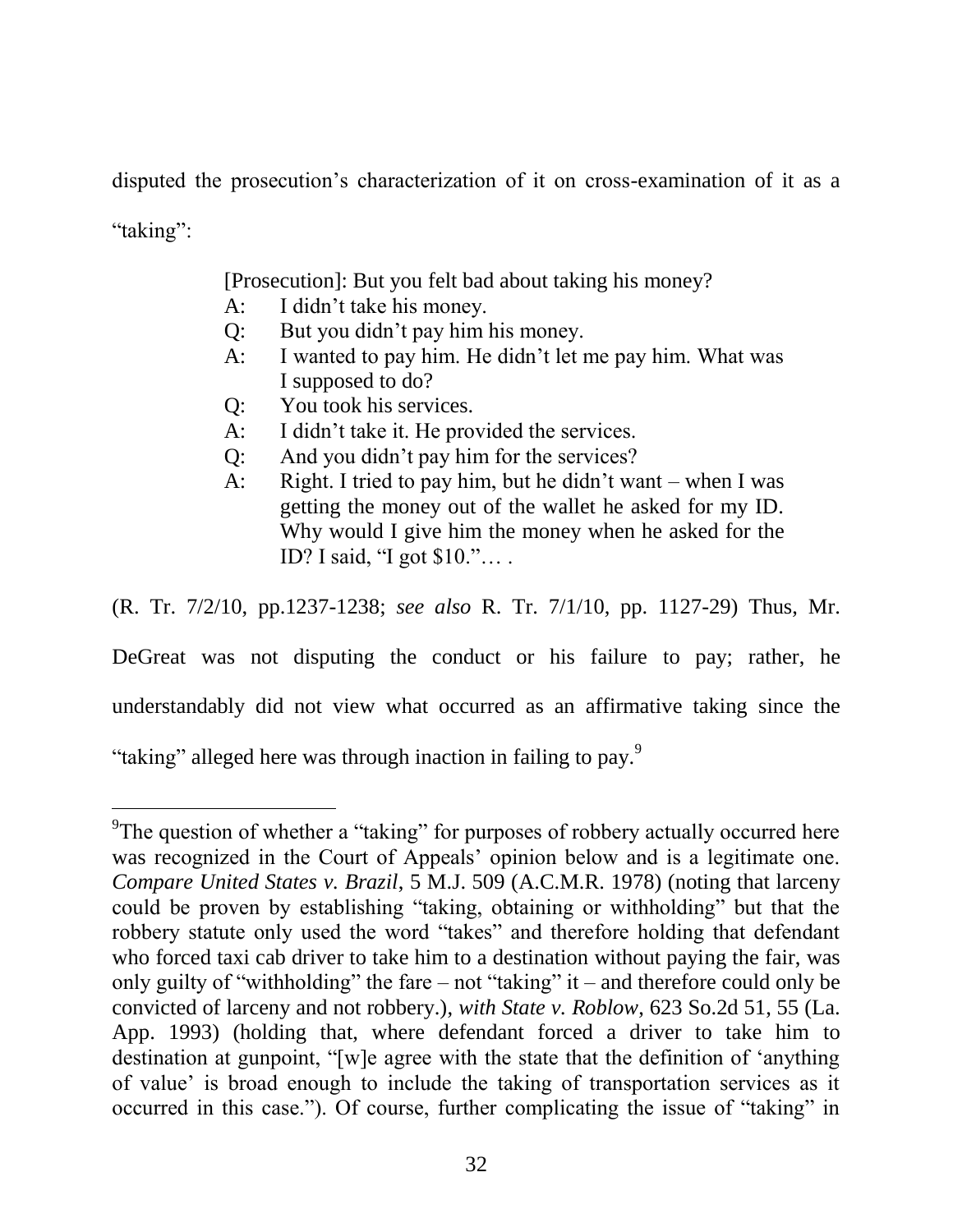Mr. DeGreat's situation is the classic affirmative defense situation where he admitted the underlying conduct but sought to justify it. As this Court recognized in *Huckleberry, supra*:

the essence of an affirmative defense is the admission of the conduct giving rise to the charged offense. Having acknowledged presence at and participation in the event, the participant in effect justifies the conduct on grounds deemed by law to be sufficient to render the participant exempt from criminal responsibility for the consequences of the conduct.

*People v. Huckleberry*, 768 P.2d 1235, 1239 (Colo. 1989). As *Huckleberry* further recognized, the prosecution must still establish each element of the offense beyond a reasonable doubt, as well as negate the affirmative defense, in order to establish a defendant"s guilt. *Id.*; *see also Pickering, supra*; *Roberts v. People, supra*; C.R.S. § 18-1-407(2) ("If the issue involved in an affirmative defense is raised, then the guilt of the defendant must be established beyond a reasonable doubt as to that issue *as well as all other elements of the offense*." (emphasis added)).

Mr. DeGreat admitted to both the use of force and the failure to pay the cab fare, which constituted the acts supporting the robbery charge. Although admitting the conduct underlying the robbery charge, he sought to justify his actions as being

 $\overline{a}$ 

this case is the fact that Mr. DeGreat did not force or threaten Mr. Feier to transport him anywhere. Rather, any alleged "taking" occurred after the services had initially been voluntarily rendered and Mr. DeGreat then failed to pay for them.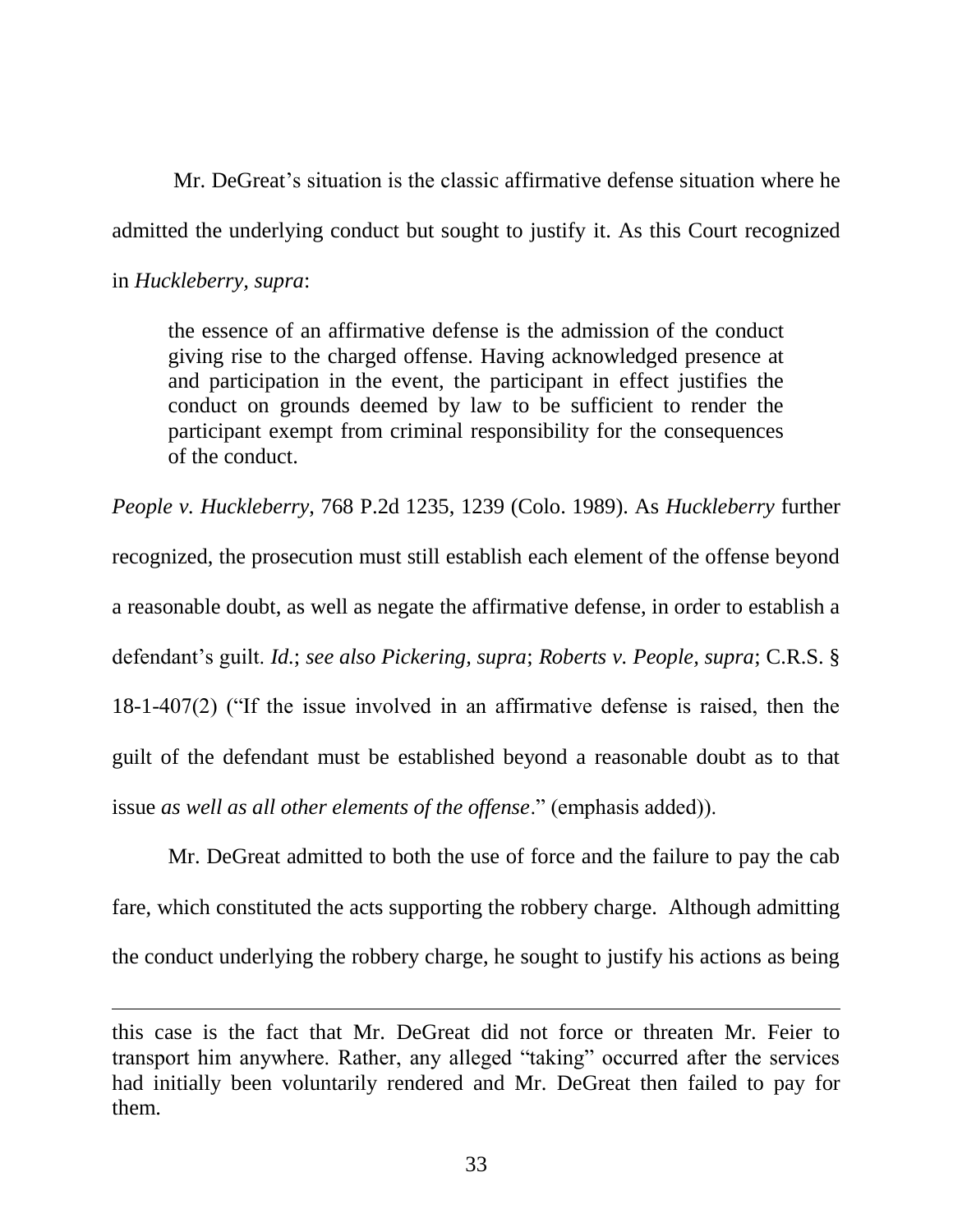in self-defense. Under *Huckleberry* and C.R.S. § 18-1-407, he was entitled to do so while still putting the prosecution to its burden of proof and did not have to agree to the prosecutor's characterization of the act as a "taking" in order to avail himself of the defense.

Additionally, the State's reliance upon out of state cases is inapposite for several reasons.

First, several states have specific statutory provisions that disallow selfdefense where the person is in the process of committing a "forcible felony." In *People v. Graves*, 479 N.E.2d 10 (Ill. App. 1985), relied upon by the prosecution, the Illinois court noted that there was a specific Illinois statute precluding selfdefense for a "person who is attempting to commit, committing, or escaping after the commission of a forcible felony" which applied in that case. However, the court also noted that there was no evidence that the taking of property was justified by defendant"s "need for the defense of his person" and, in the absence of such evidence, failure to instruct the jury on self-defense was not error – thus suggesting that given appropriate facts, self-defense might be available as a defense in spite of the statute. *Graves, supra* at 11-12. A number of states, like Illinois, have statutes specifically precluding self-defense when the defendant is attempting to commit, committing, or escaping from a "forcible felony." Colorado has no such statutory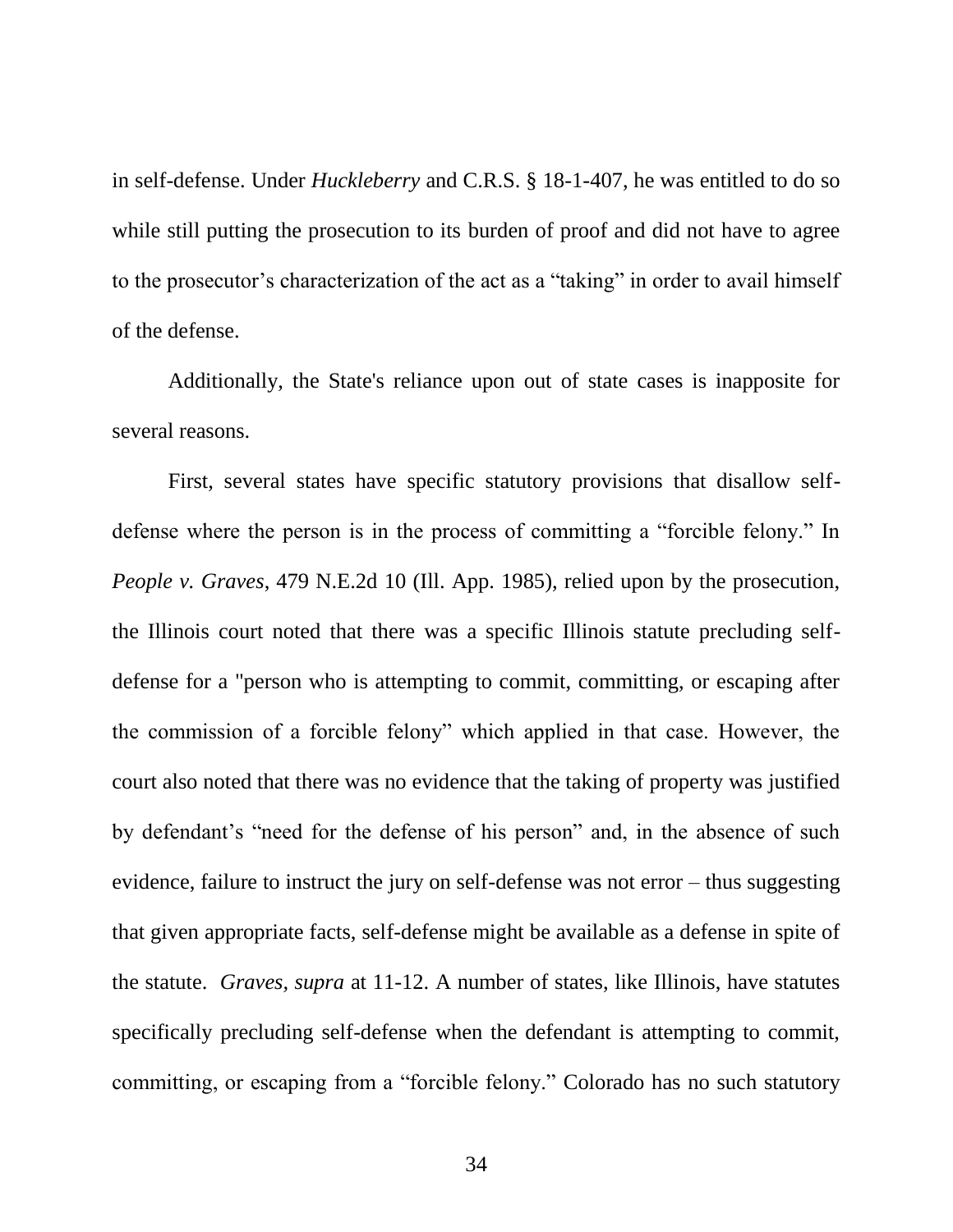corollary. However, even the states that have such statutes appear to recognize that, in certain factual circumstance, a jury should still be instructed on self-defense in relation to a robbery. *See e.g. Gregory v. State*, 141 So.3d 651, 654-655 (Fla. App. 2014) (jury should have been instructed on self-defense in relation to robbery and battery); *Graves, supra*.

Second, in many jurisdictions, there could not be a robbery of "services."

Property (including money) which can be taken by larceny can be taken by robbery; and, conversely, items which cannot be stolen (e.g., labor or services, in most jurisdictions) cannot be the subject of robbery.

W.R. LAFAVE & A.W. SCOTT, JR., SUBSTANTIVE CRIMINAL LAW VOL. 3 § 20.3. ROBBERY (2d ed.) (footnotes omitted); *see e.g. United States v. Abeyta*, 12 M.J. 507 (A.C.M.R. 1981) (noting that "[h]istorically, the definition of property that can be the subject of larceny has been limited to tangible items. It does not include services." The Court therefore concluded "taxicab services" could not be the subject of a larceny.); *State v. Bartlett*, 348 P.3d 1240, 1242 (Or. App. 2015) (Where defendant failed to pay cab fare, and tussled with cab driver before fleeing, he could not be convicted of robbery since the taxi ride did not constitute property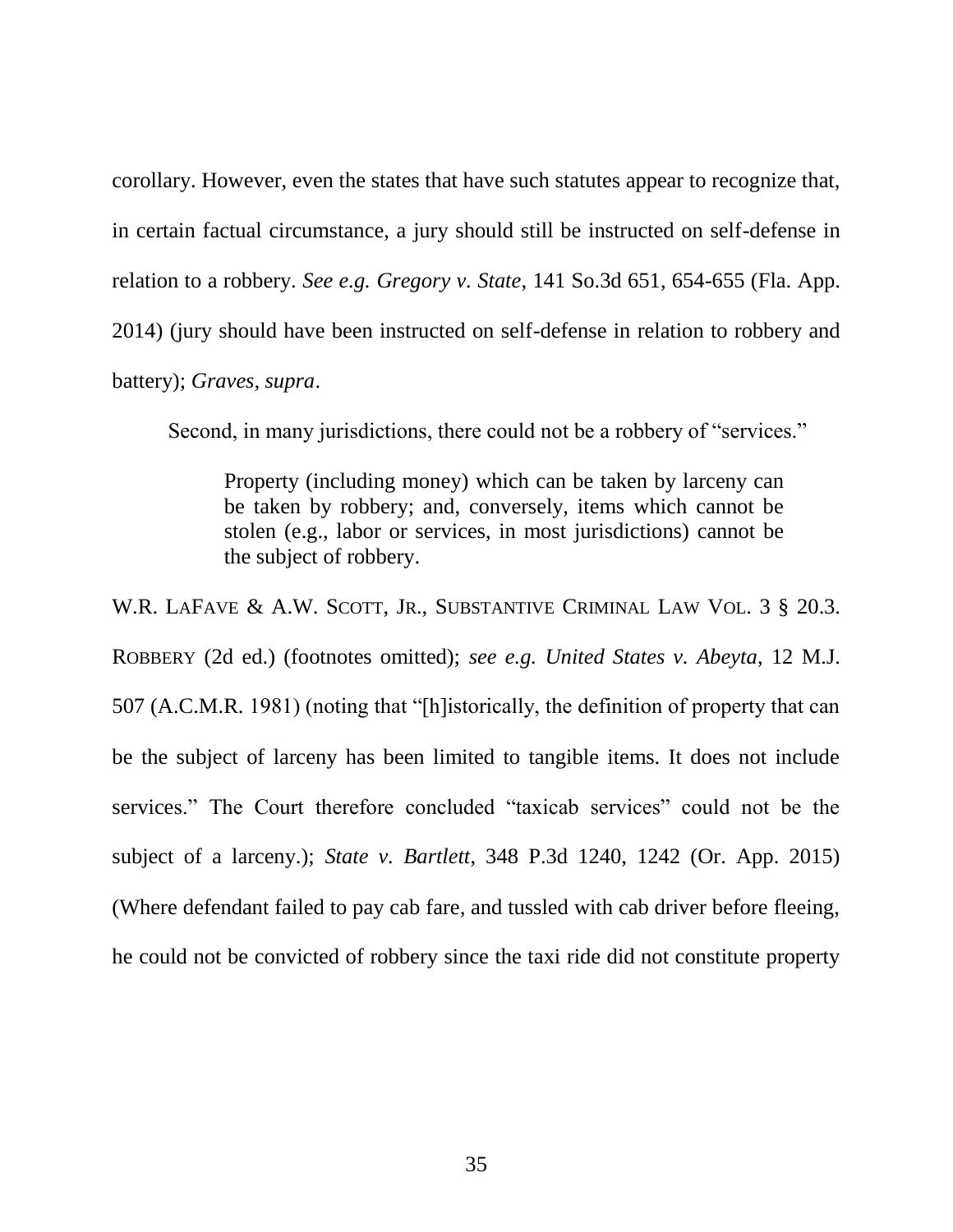for purposes of Oregon"s robbery statute. He could, however, be convicted of the separate of fense of theft of services.<sup>10</sup>).

In those states, the robber takes or attempts to take a tangible physical item from the victim, provoking a use of force from the victim to prevent the taking or apprehend the robber, and resulting in the alleged "self-defense" by the robber. Traditionally, self-defense has not been recognized in such circumstances (see discussion, *infra*). Given Colorado's broad definition of "thing of value," robbery can involve services, leading to potentially unique nontraditional robbery factual scenarios such as this one. *See* C.R.S. § 18-1-901(3)(r).

Third, many states' construction and application of their affirmative defense or robbery statutes are simply different from Colorado and, therefore, their decisions are of little value in this discussion. In *State v. Lewis*, 233 P.3d 891

 $\overline{a}$ 

<sup>&</sup>lt;sup>10</sup> Several states have thus enacted special "theft of services" statutes that specifically cover services, as opposed to tangible property, separately from their standard theft or larceny and robbery statutes. *See e.g. Bartlett, supra*; *see also* N.J. Stat. Ann. § 2C:20-8. In addition, some states have specifically included services as part of their robbery statute, but required an additional showing related to the taking of services. *See e.g. Williams v. State*, 102 A.3d 814, 817 (Md. App. 2014) ("As codified, "robbery" retains its common law definition, "the felonious taking and carrying away of the personal property of another, from his person or in his presence, by violence, or by putting him in fear.' ... The statute clarifies that a taking of services may also form the basis of the offense, and that to support a robbery conviction there must be proof of the defendant's intent to deprive the victim of the property or the value thereof. C.L. § 3–401.") (internal citations omitted)).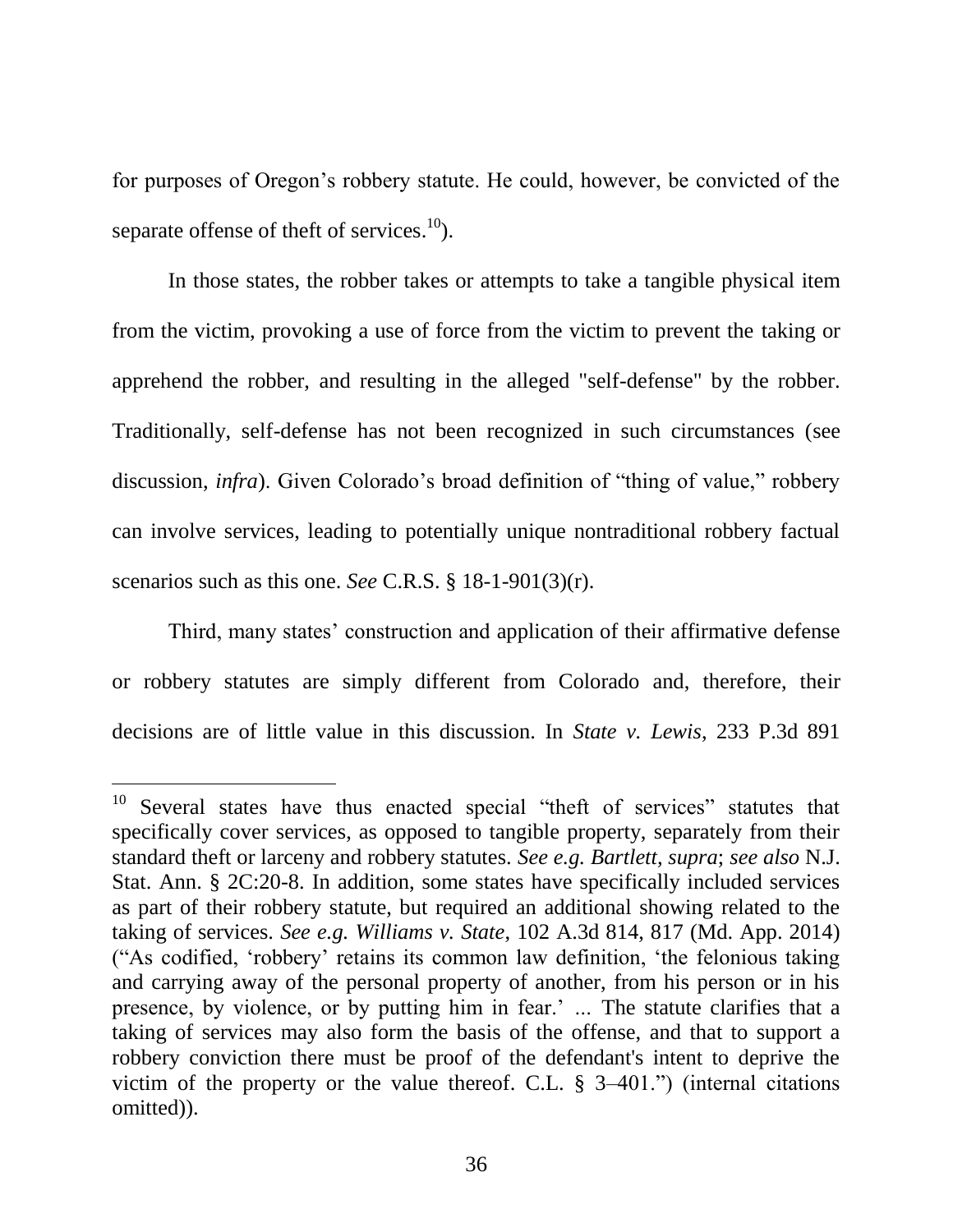(Wash. App. 2010), relied upon by the prosecution, the court held that the crime of robbery did not include an element of intent and therefore, under Washington law, self-defense was not applicable under the facts of that case because it was not element-negating. *See Lewis, supra* ("The crime of robbery, …, includes no element of intent to inflict bodily injury; rather, it includes actual infliction of bodily injury as an element… Proof of self-defense, therefore, fails to negate a corresponding intent element of the crime of robbery."). The *Lewis* court's holding appears to be specific to Washington"s element-negating law of self-defense and the particular statutory elements of robbery, and has no application to Colorado law. Similarly, the prosecution's reliance on *Thompson v. State*, 119 So.3d 1007 (Miss. 2013) is of little assistance. *Thompson* does state that a "self-defense instruction is not applicable to a charge of robbery." *Id.* at 1009. However, further examination of that statement and the cases cited shows that the conclusion was because in Mississippi robbery is a "specific intent" crime, requiring a specific intent to permanently deprive another of the property. *See Johnson v. State*, 29 So.3d 738, 746 (Miss. 2009); *Croft v. State*, 992 So.2d 1151, 1157 (Miss. 2008). Colorado, as the prosecution recognizes in its Opening Brief, does not have such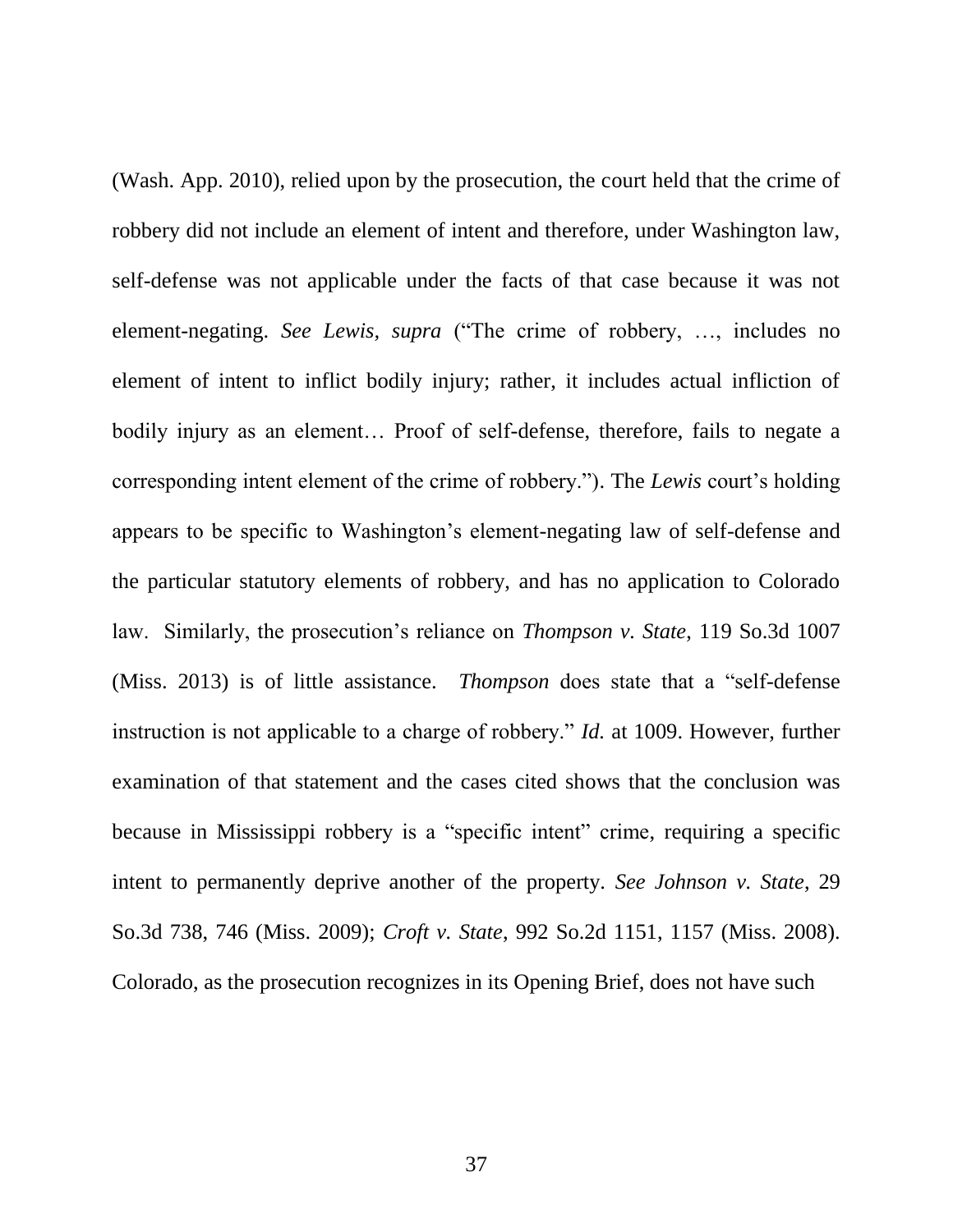an intent requirement. $^{11}$ 

 $\overline{a}$ 

Finally, even where courts apply a general rule that self-defense is usually inapplicable to robbery; many of those courts also acknowledge that self-defense may be applicable to robbery in the right factual circumstances. Thus, they do not preclude it as a defense in all robbery prosecutions as a matter of law. Rather, it is typically an issue of fact, with traditional fact patterns typically not giving rise to a legitimate self-defense claim. That is because, under traditional common law notions of robbery and self-defense, "the act of taking money or property by force or fear is incompatible with self-defense as the person committing the robbery is in such a circumstance the aggressor." *People v. Badena*, No. D046669, 2007 WL 466082, at \*5 (Cal. Ct. App. Feb. 14, 2007) (Relied upon by the prosecution. Acknowledging that it was possibility that "under some factual circumstances selfdefense could be a defense to robbery…" and finding no error because court did in fact provide a self-defense instruction that covered robbery).

<sup>&</sup>lt;sup>11</sup> The prosecution's reliance on *Dillard v. State*, 931 S.W.3d 689 (Tex. App. 1996) is even more attenuated. The *Dillard* case involved a sufficiency of the evidence claim where Dillard argued that the evidence "conclusively" showed that he acted in self-defense. The court noted that Texas law (like Colorado) has a provocation exception to self-defense and that the "jury could have reasonably concluded that appellant initiated the assaultive conduct" and, therefore, his sufficiency claim failed. It is unclear from the opinion whether the jury was instructed on selfdefense in relation to the robbery, but it appears so.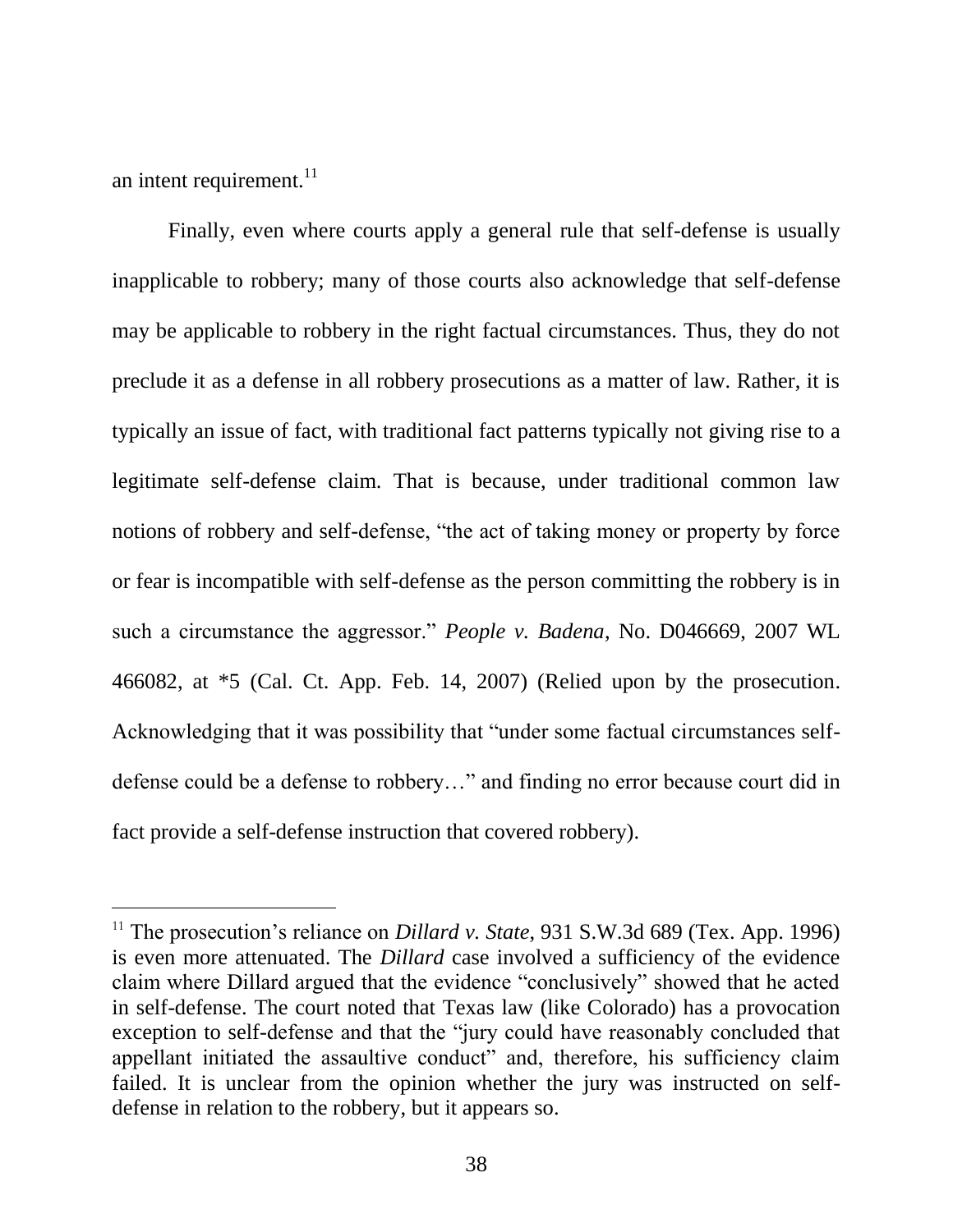Under the common law, a defendant could not avail himself of the defense of self-defense if the necessity for such defense was brought on by a deliberate act of the defendant, such as being the initial aggressor or acting with the purpose of provoking the victim into attacking.

*People v. Silva*, 987 P.2d 909, 914 (Colo. App. 1999). Colorado has codified those exceptions in section 18-1-704 (3).

As discussed briefly above, under traditional common law notions a robber physically taking tangible property from the person of another would typically be considered an initial aggressor or provoker for self-defense purposes and, therefore, not entitled to such defense. However, in nontraditional scenarios, such as Mr. DeGreat's case, a defendant still may be entitled to assert self-defense to robbery:

> We reject as too broad the State's argument that self-defense is unavailable as a defense to defendant because it cannot excuse commission of a robbery. In support of that position, the State relies principally on out-of-state decisions concerning armed robbery that adopt directly or by implication the principle that one who provokes an assault cannot then escape criminal liability by invoking self-defense […citing *Beebe*, as well as other authorities].

> That principle is consistent with New Jersey precedent. *…*  [But] Its rationale is inapplicable in instances such as this in which defendant contends that he was not the aggressor, and that no weapon, force or threat was utilized by him at the outset.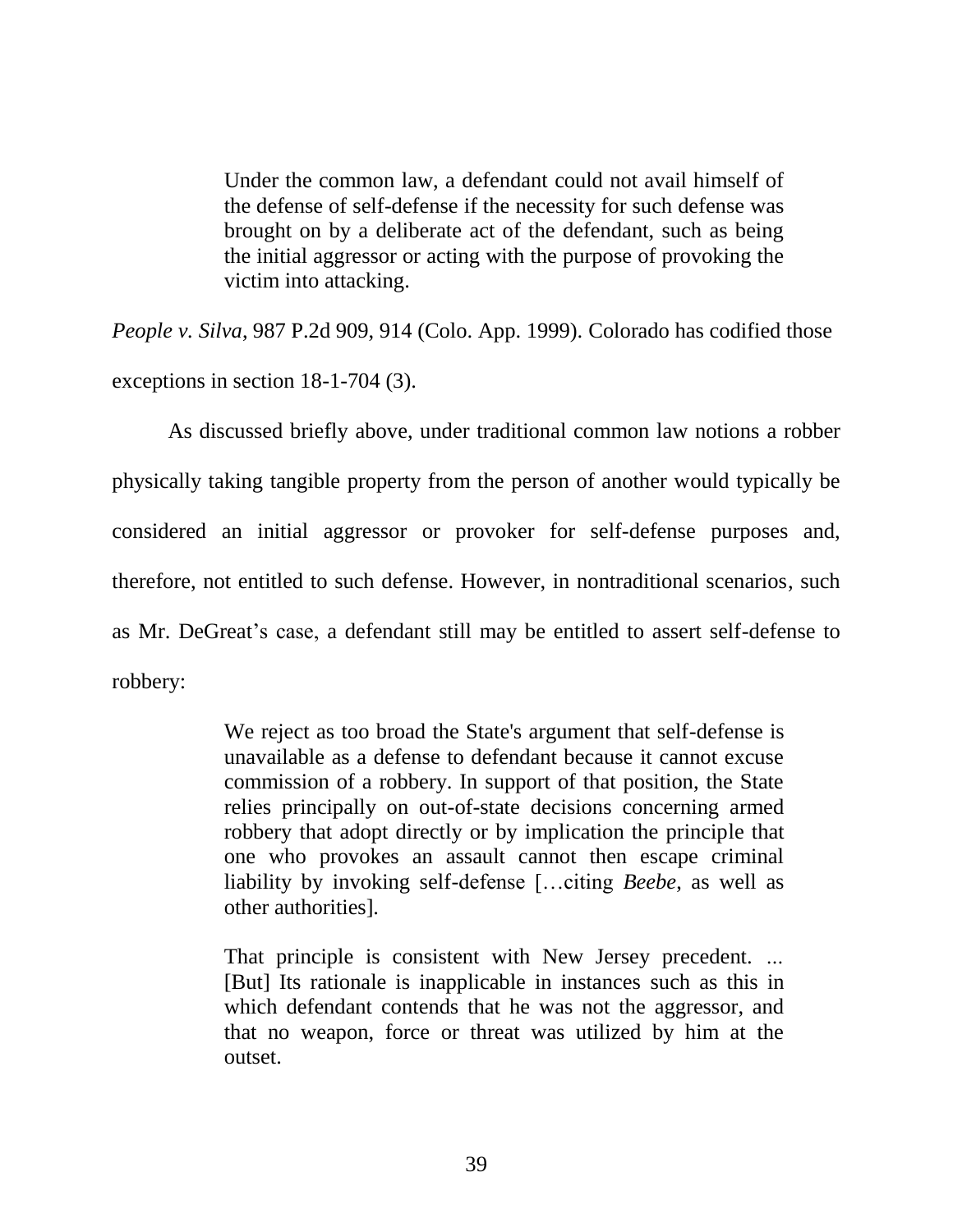*State v. Villanueva*, 862 A.2d 1195, 1202–03 (N.J. App. 2004) (internal citations and footnotes omitted); *see also Com. v. Rogers*, 945 N.E.2d 295, 306–07 (Mass. 2011) ("Generally, in Massachusetts, one who commits an armed robbery cannot assert a claim of self-defense. … The rationale for this rule is that the nature of the underlying felony marks the defendant as the "initiating and dangerous aggressor."... The present case, however, may not fit well within that general rule." However, court did not need to resolve issue in that case because the trial court did provide a proper instruction on self-defense in relation to robbery) (internal citations and footnotes omitted); *State v. Celaya*, 660 P.2d 849, 854–55 (Ariz. 1983) ("The general rule in homicide cases is that the plea of self-defense is not available to one who is at fault in provoking the difficulty that resulted in homicide. *…* Where it is uncontroverted that the accused was at fault in provoking the difficulty which necessitated the defensive use of force, the court should refuse to instruct on self-defense. … The evidence in this case conflicts as to who provoked the violence." (internal citations omitted). As such, defendant was entitled to an instruction on self-defense in connection with robbery charge, but not felony murder.). Consequently, while there may be a general rule in many states that, as a factual matter under typical circumstances, an alleged robber cannot avail himself of self-defense, those states do not preclude self-defense as a defense to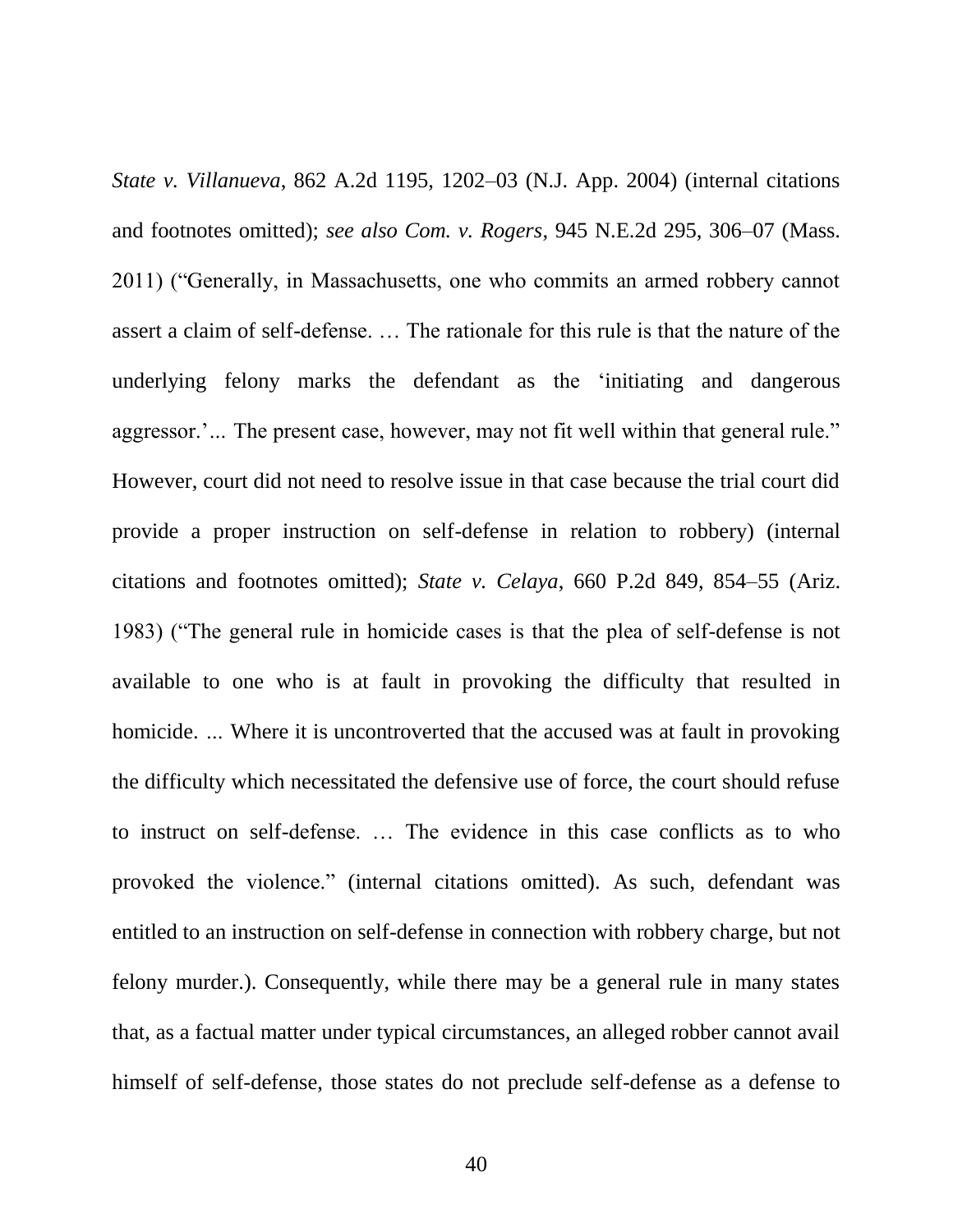robbery as a matter of law under all circumstances; instead, they recognize that the defense is still available in appropriate, often unique, factual circumstances. *See also Toomey v. State*, 581 P.2d 1124 (Alaska 1978) (defendant entitled to assert self-defense to robbery where he took car by force from his assailants in order to escape the situation).

The taking of services can give rise to unique factual situations, such as here, where the alleged taking is a failure to pay for the services resulting solely from a defendant"s perceived need to act in self-defense. In those circumstances, the defendant is not the initial aggressor and the use of force *in self-defense* actually *precedes* (or is concurrent with) the alleged taking. In such circumstances, selfdefense should be available. *See e.g. Villanueva, supra*.

The prosecution's position in this case would permit anyone rendering a service to physically attack their customer for any reason and, if the attack occurred prior to payment for the service, the customer could not use physical force to defend themselves and escape the assault without committing a robbery. This seems an absurd result.

The Attorney General posits a number of scenarios that do not involve any facts sufficient to raise self-defense and then extrapolates from his specific *factual*  examples that particular *offenses* should not have self-defense available as a matter

41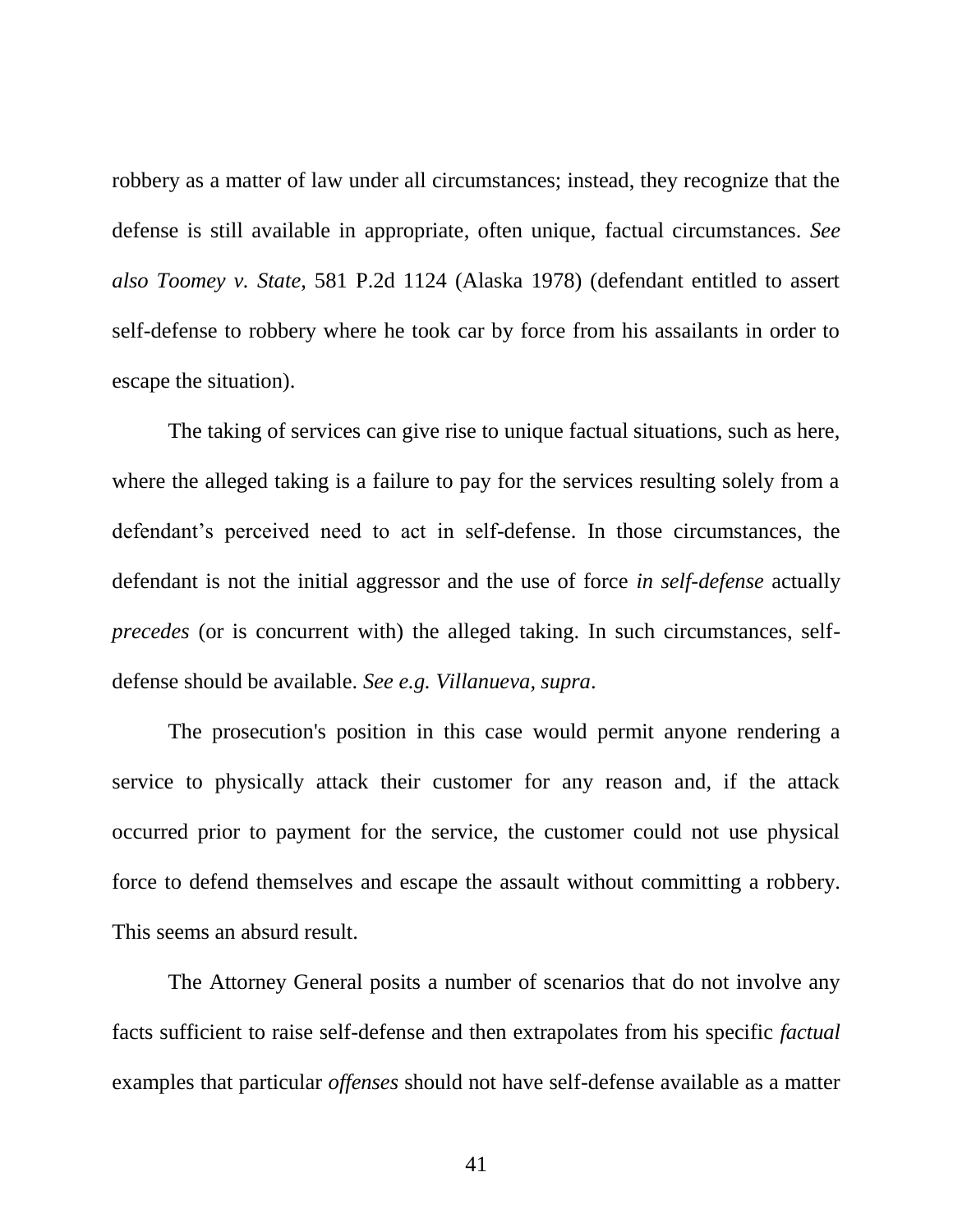of law. His conclusions are incorrect, and appear to conflate a factual question with a legal one. His examples may illustrate that self-defense is factually unavailable for those offenses in those particular situations; however, that does not mean there may not be other factual circumstances, even if exceedingly rare, in which selfdefense could arise. Some offenses are such that, by their nature, they will rarely, if ever, be committed as part of a justified use of force in self-defense and, therefore, self-defense will rarely or never be a defense in those cases because the basic foundational requirements of section 18-1-704(1) will not be met. However, that should not mean that self-defense can never be available, as a matter of law, for that particular offense if some truly unique factual scenario arises in which the selfdefense statute could be satisfied.

Factual rarity should not mandate legal unavailability for a particular offense. This case is a perfect example. The overwhelming majority of robbery offenses will not have any legitimate factual claim to self-defense, given the nature of robbery. However, that should not preclude defendants from being able to properly assert the defense in those appropriate rare cases, such as disarming their attacker or unique factual circumstances such as are involved here.

The prosecution fails to provide persuasive legal reasons why *Beebe* should be followed or why robbery offenses should be treated differently in relation to

42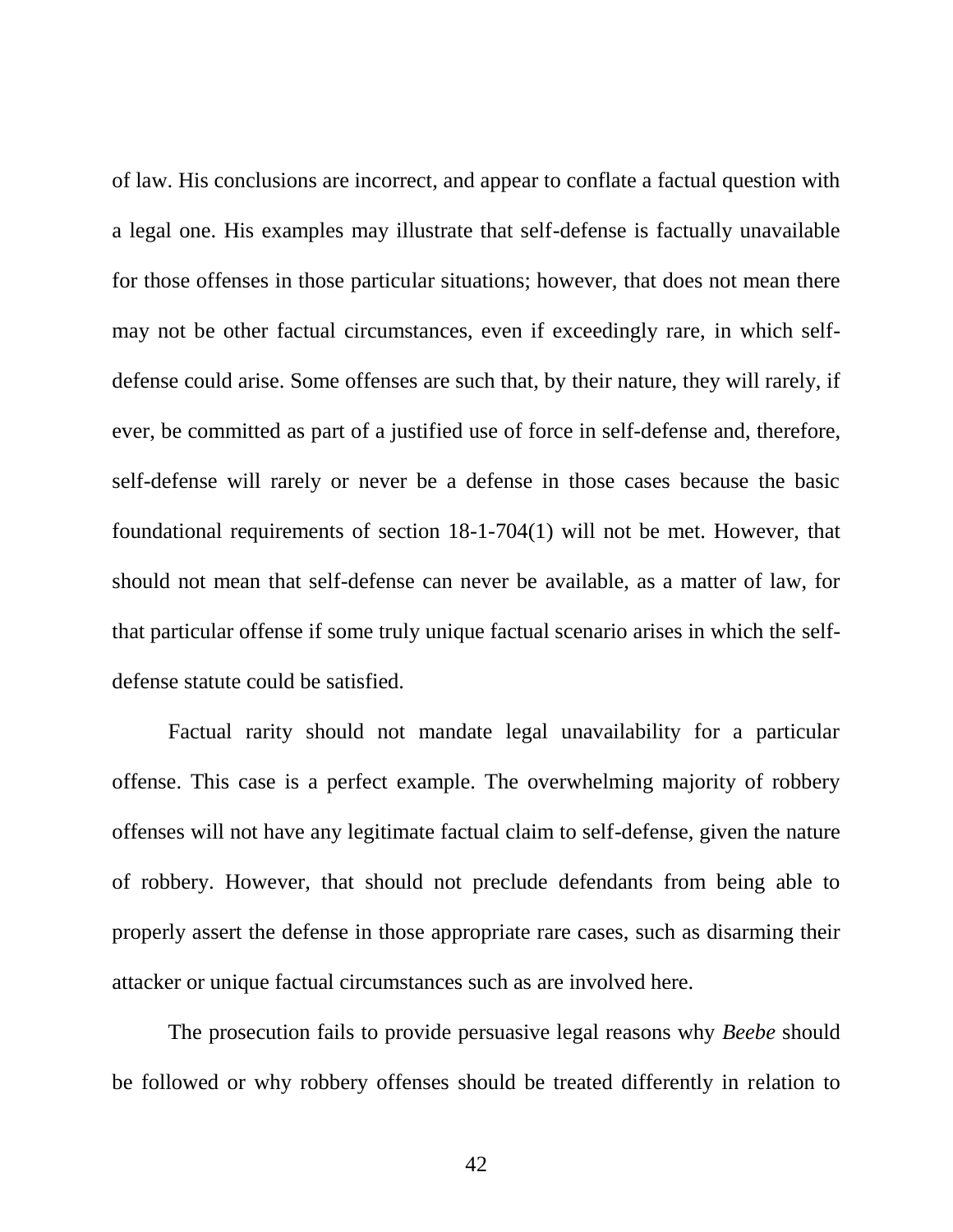self-defense than any other general intent crime involving the use of force against persons. Robbery offenses simply should not be treated any differently. When the evidence appropriately raises the issue of self-defense in relation to a robbery offense, as it did here, then a defendant should receive that defense as an affirmative defense and the jury should be instructed accordingly.

## **(4)The Court of Appeals correctly determined that Mr. DeGreat was entitled to self-defense as an affirmative defense under the facts of this case.**

The Court of Appeals engaged in a straightforward application of the law to the facts in this case and determined that the jury should have been instructed on self-defense as an affirmative defense under the circumstances of this case. *See DeGreat, supra*. The Court of Appeals in this case correctly applied existing Colorado law regarding self-defense to the facts of this case. *Id.<sup>12</sup>* Where a forcible

 $\overline{a}$ 

 $12$  The Attorney General complains that the Court of Appeals "found the nature of the criminal acts irrelevant." *See* Opening Brief, p.2. That is incorrect. The Court of Appeals analyzed the facts, noted that the trial court instructed on self-defense regarding other offenses, and concluded that self-defense was appropriate under the facts here because the "robbery was intertwined with the assault" and that Degreat's failure to pay was "entangled" with his acts in self-defense. *See DeGreat* at ¶ 15. In addition, the Attorney General claims that the Court of Appeals held that "statutory self-defense could justify a 'crime against property' like DeGreat's taking of taxi services." *See* Opening Brief, p. 5. This is also incorrect. The Court of Appeals merely noted that the division in *Taylor* did not accept the prosecution's argument in *Taylor* that the crime involved there was against property, not persons. *See DeGreat, supra* at ¶ 14. Indeed, as discussed *supra* at n.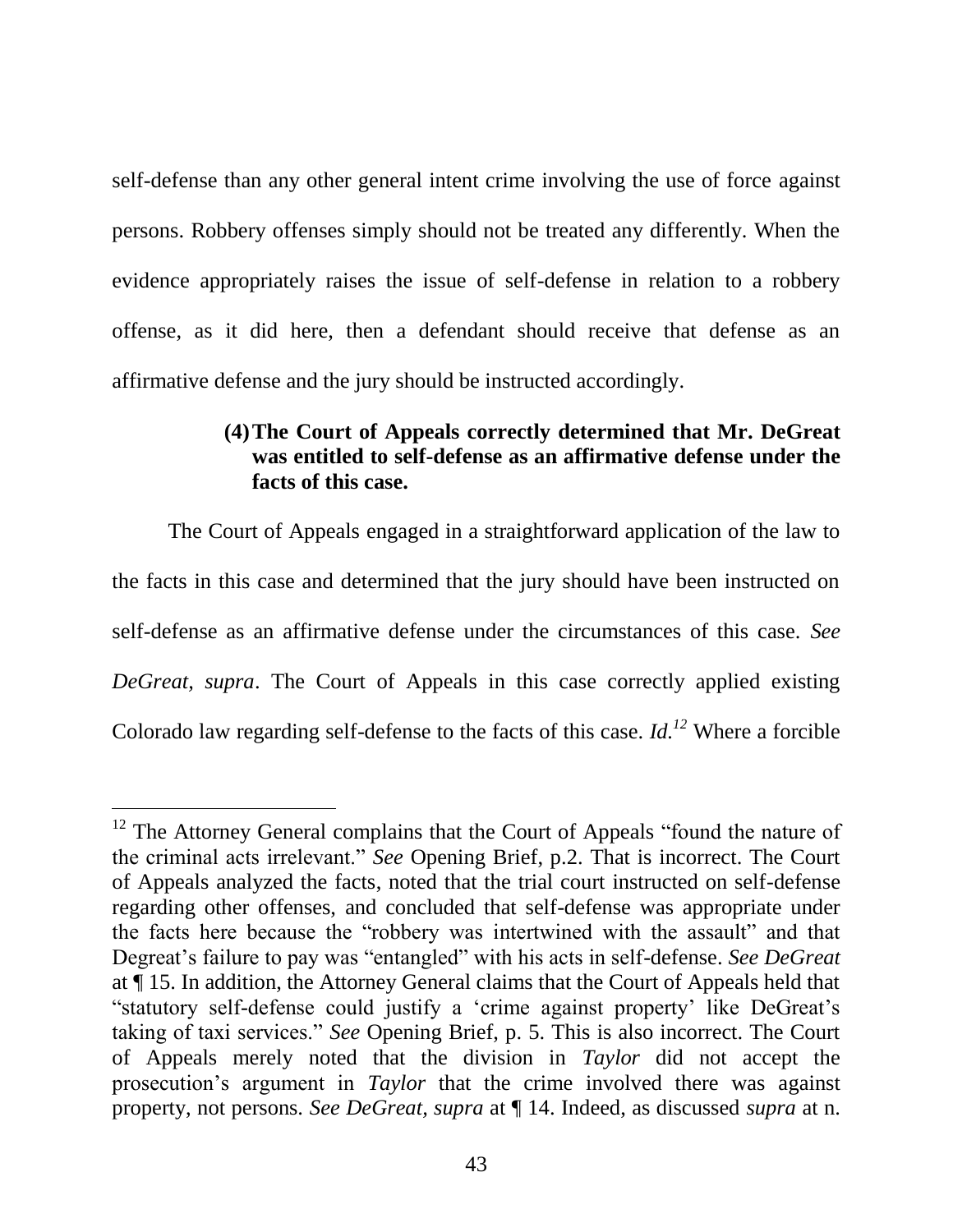taking results from an individual"s reasonable self-defense response to an assailant, then the affirmative defense of self-defense should be available. The holding in *Beebe* would require individuals to forego their lawful right to self-defense to protect themselves from harm for fear of being prosecuted for a "robbery" that is merely incidental to the act of self-defense.

Mr. DeGreat testified that he intended to pay the cab fare. If he had not been forced to physically defend himself from Mr. Feier, there would have been no "taking" in this case and thus no robbery.<sup>13</sup> Under such circumstances, the holding in *Beebe* forced Mr. DeGreat to choose between acting in self-defense for his protection and being charged with a robbery. As a division of the Court of Appeals noted:

To hold that an individual cannot act in self-defense for fear of incurring a charge of criminal damaging or another related charge when the action behind the charge is so intertwined with the attack necessitating self-defense would be to produce an inane legal paradox; it would be illogical, for example, to hold that an individual may be innocent of assault or an even more significant charge due to selfdefense, but nonetheless guilty of criminal damaging because property

6, this Court has construed robbery as primarily a crime against persons, not property.

 $\overline{a}$ 

 $13$  Significantly, the jury acquitted Mr. DeGreat of theft. Since there was no dispute that the cab fare was never paid, the only apparent legal basis for the jury"s acquittal of the theft charge would have been a conclusion that Mr. DeGreat *did not intend* to permanently deprive Mr. Feier of the property.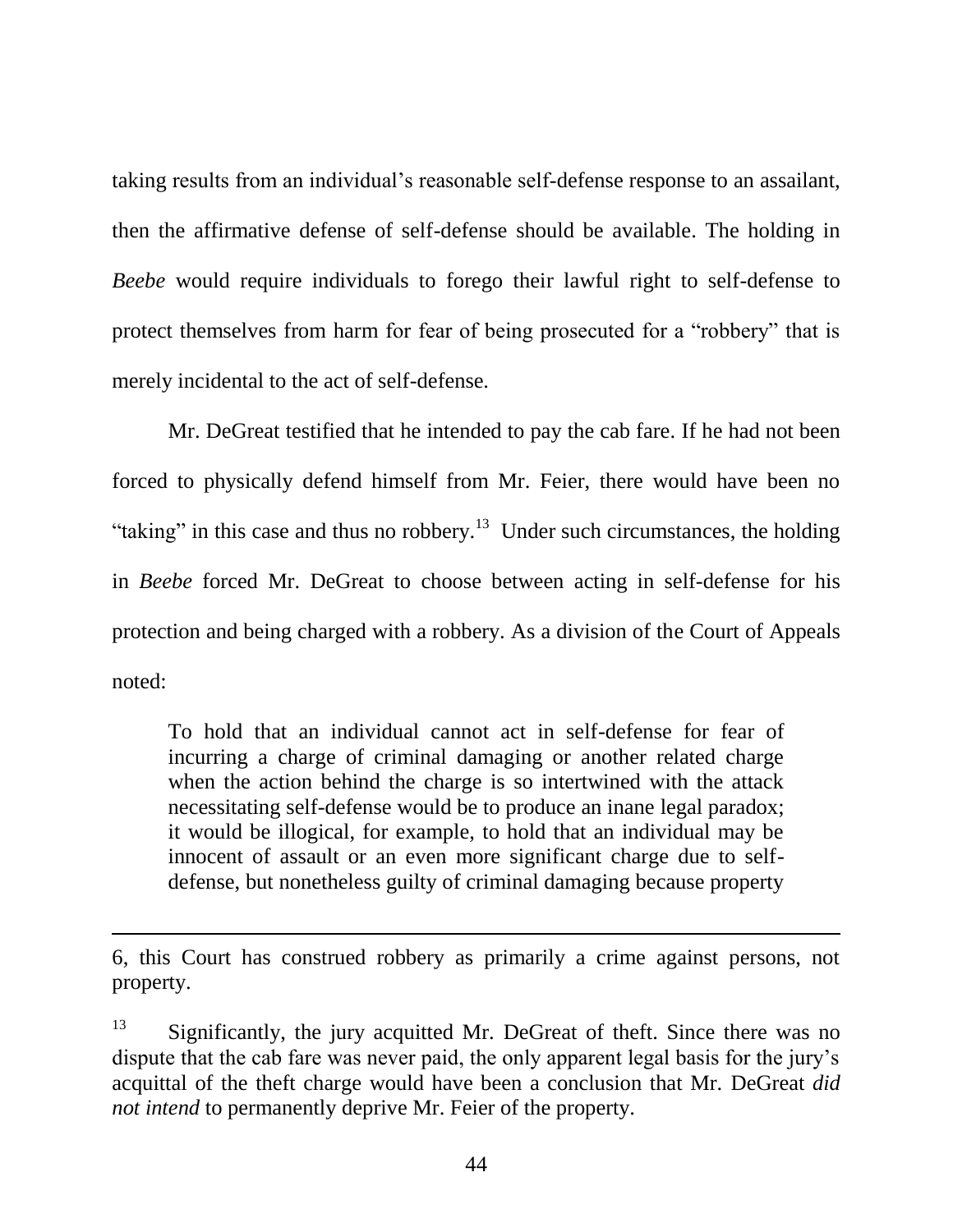was necessarily damaged in the course of doing that which the law allows.

*Taylor*, 230 P.3d at 1231, quoting *State v. Henley,* 740 N.E.2d 1113, 1116 (Ohio App. 2000); *see also Toler, supra* (holding that trespassers do not forfeit their right to self-defense merely by the act of trespassing.).

Mr. DeGreat was acquitted of attempted second-degree murder and the assault counts to which self-defense applied as an affirmative defense. *See e.g. Taylor, supra* at 1231 ("The acquittal verdicts on all charges where the self-defense instruction had been given strongly suggest that the jury concluded the prosecution had failed to prove defendant did not act in self-defense."). Yet, the same use of force that apparently resulted in his acquittal of those offenses on self-defense grounds resulted in his conviction for aggravated robbery. That is the very inane legal result the courts in *Henley* and *Taylor* were seeking to avoid.

Lastly, as discussed above, since the time *Beebe* was decided, the General Assembly has added subsection (4) to the self-defense statute. In addition to the affirmative defense instruction, the trial court here presented the jury with an instruction under subsection (4) for certain offenses, but neither instruction applied to aggravated robbery. It is Mr. DeGreat's position that the jury in his case should have been instructed that self-defense constituted an affirmative defense to aggravated robbery; but, at the very least, the jury should have been instructed that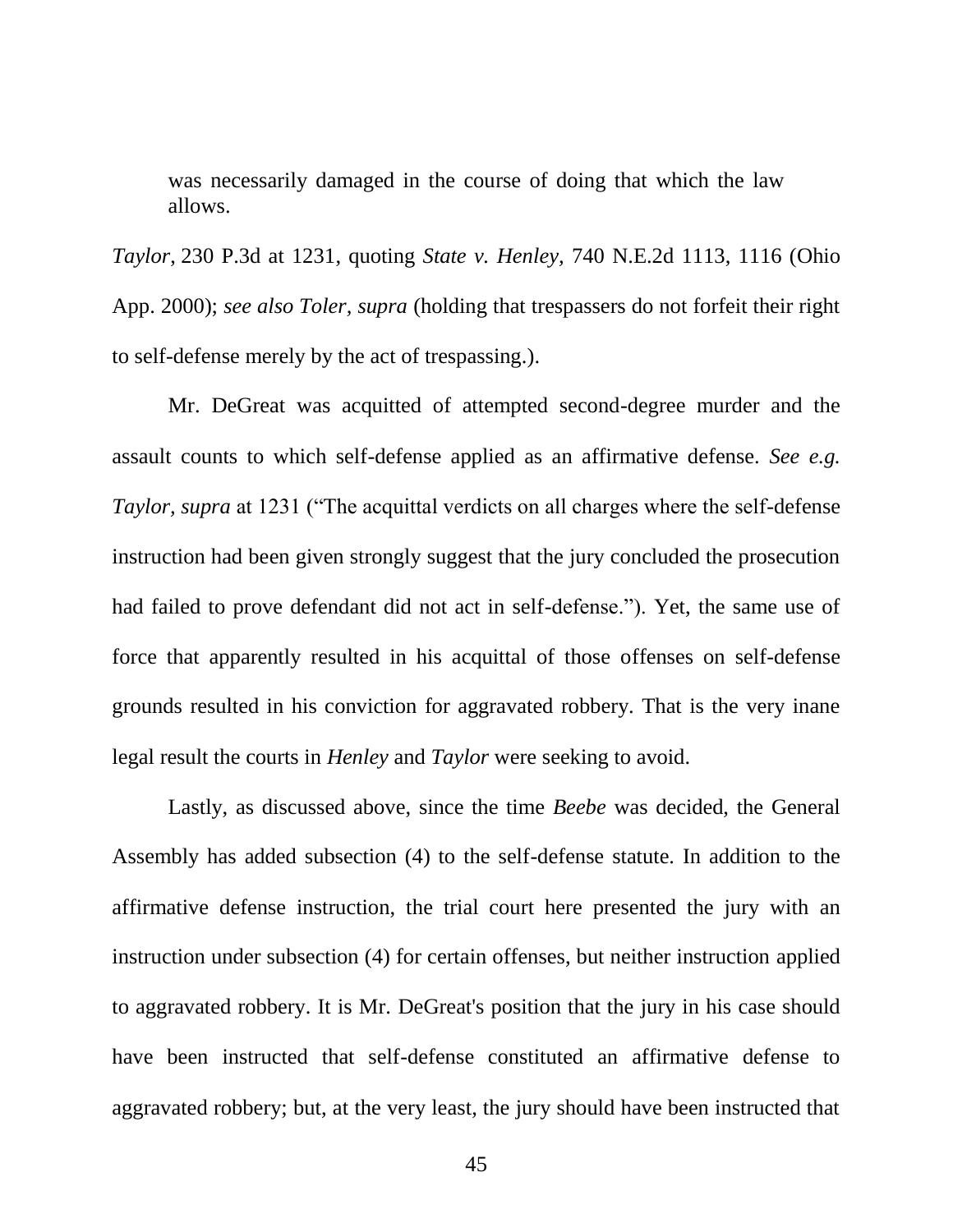it could consider the evidence of self-defense in assessing culpability for aggravated robbery. *See also, e.g. People v. Roberts*, 983 P.2d 11 (Colo. App.1998); *Idrogo, supra*; *Martin v. Ohio, supra*. However, the instructions in this case specified certain offenses to which self-defense applied as an affirmative defense, and certain other types of offenses in which it was not an affirmative defense but in which it could still be considered. Aggravated robbery did not fall within either category under the instructions and, thus, the jury was provided no vehicle for consideration of self-defense in relation to the charge of aggravated robbery. Consequently, the jury was effectively precluded from considering the relevant self-defense evidence in relation to the charge of aggravated robbery, in violation of due process of law and Mr. DeGreat's right to present a defense. *E.g.*, *Martin v. Ohio, supra*; U.S. CONST. amends. V, VI, XIV; COLO. CONST. art. II, §§ 16, 18, 25.

Mr. DeGreat believes that section 18-1-704 (4) should be construed to mean self-defense is not available as an affirmative defense only for offenses involving recklessness, criminal negligence, and extreme indifference. *See e.g. Pickering, supra*. However, if this Court concludes that this is a "case in which the defendant is not entitled to a jury instruction on self-defense as an affirmative defense…" under section 18-1-704 (4), then, at the very least, Mr. DeGreat should have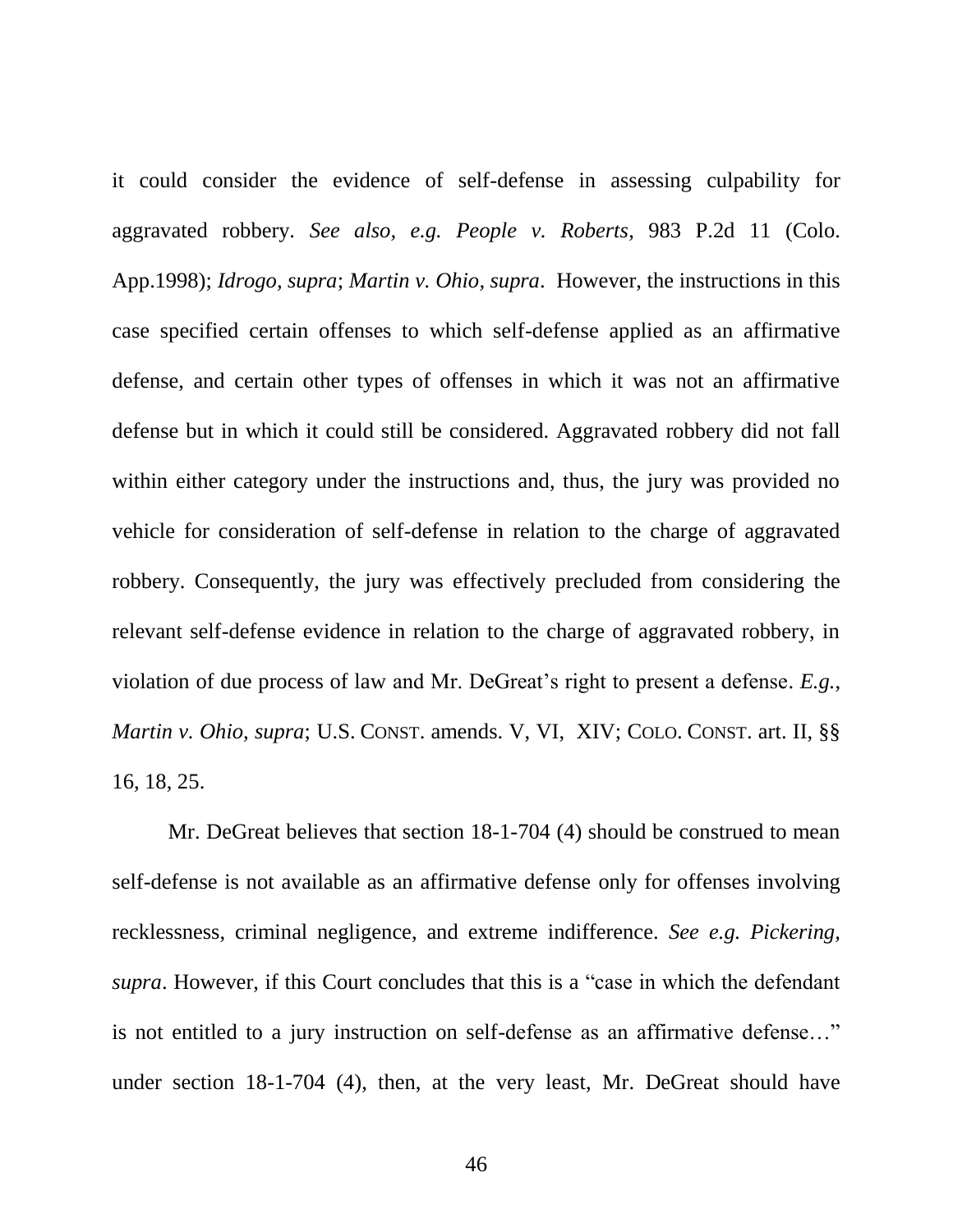received an instruction that the jury could consider the evidence of self-defense in assessing the elements of the offense.

The law of self-defense recognizes that a person may employ physical force and other reasonable acts to defend himself and others. *See* C.R.S. §18-1-704. Mr. DeGreat, like any other person, was justified in defending himself against an unprovoked violent attack from Mr. Feier. Viewing the self-defense evidence in the light most favorable to Mr. DeGreat, *see Idrogo*, *supra*; *Cassels*, 92 P.3d at 958. *Mata-Medina*, 71 P.3d at 979, the trial court should have instructed the jury that self-defense constituted an affirmative defense under the circumstances here. At the very least, the trial court should have informed the jury that it could properly consider the evidence of self-defense in assessing Mr. DeGreat's culpability for the offense. It is constitutionally imperative that the jury be permitted to consider and decide whether an accused should be guilty of aggravated robbery where, as here, the alleged "taking" results from acting in selfdefense and is "intertwined with the attack necessitating self-defense." *See Idrogo, supra*; *Roberts, supra*; U.S. CONST. amends. V, VI, XIV; COLO. CONST. art. II, §§ 23, 25; C.R.S. §§ 18-1-407; 18-1-704; 18-1-710.

#### **CONCLUSION**

For the foregoing reasons, the Court of Appeals should be affirmed.